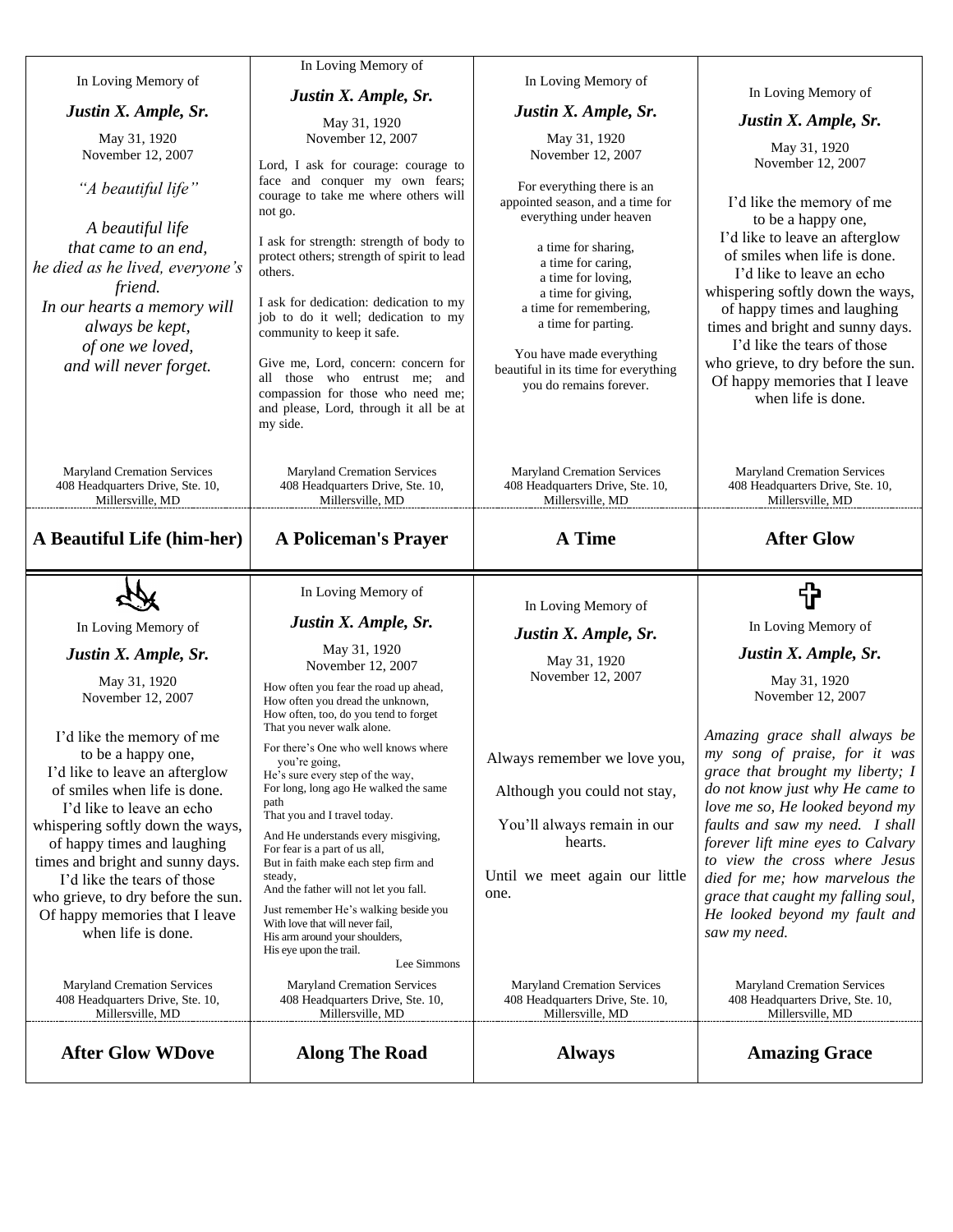| In Loving Memory of                                                                                                                                                                             | In Loving Memory of                                                                                                                                                                                                                                                      | In Loving Memory of                                                                                                                                                                                                                                           | In Loving Memory of                                                                            |
|-------------------------------------------------------------------------------------------------------------------------------------------------------------------------------------------------|--------------------------------------------------------------------------------------------------------------------------------------------------------------------------------------------------------------------------------------------------------------------------|---------------------------------------------------------------------------------------------------------------------------------------------------------------------------------------------------------------------------------------------------------------|------------------------------------------------------------------------------------------------|
| Justin X. Ample, Sr.                                                                                                                                                                            | Justin X. Ample, Sr.                                                                                                                                                                                                                                                     | Justin X. Ample, Sr.                                                                                                                                                                                                                                          | Justin X. Ample, Sr.                                                                           |
| May 31, 1920<br>November 12, 2007                                                                                                                                                               | May 31, 1920<br>November 12, 2007                                                                                                                                                                                                                                        | May 31, 1920<br>November 12, 2007                                                                                                                                                                                                                             | May 31, 1920<br>November 12, 2007                                                              |
| Amazing grace, how sweet the<br>sound that saved a soul like me.<br>I once was lost but now I'm<br>found, was blind but now I see.<br>Twas grace that taught my<br>heart to fear, and grace my  | Angel of God, my guardian<br>dear, to whom God's love<br>commits me here, ever this<br>night be at my side, to light, to                                                                                                                                                 | Angel of God, my guardian<br>dear, to whom God's love<br>commits me here, ever this<br>night be at my side, to light, to<br>guard, to rule and guide.<br>Amen                                                                                                 | Angel of God,<br>My guardian dear.<br>To Whom God's love,<br>Commits me here.                  |
| fears relieved. How precious<br>did that grace appear the hour I<br>first believed.<br>When we've<br>been there ten thousand years,<br>bright shining as the sun,<br>We've no less days to sing | guard, to rule and guide.<br>Amen<br>Eternal rest grant unto him O<br>Lord. May he rest in peace.                                                                                                                                                                        | little<br>O<br>Jesus,<br>friend<br>of<br>bless<br>little<br>children,<br>the<br>children of the whole world.<br>Mother of love, of sorrow and                                                                                                                 | Ever this night,<br>Be at my side.<br>To light and guard,<br>To rule and guide.                |
| God's praise, than when we<br>first begun.                                                                                                                                                      |                                                                                                                                                                                                                                                                          | of mercy. Pray for us.                                                                                                                                                                                                                                        | Amen                                                                                           |
| <b>Maryland Cremation Services</b><br>408 Headquarters Drive, Ste. 10,<br>Millersville, MD                                                                                                      | <b>Maryland Cremation Services</b><br>408 Headquarters Drive, Ste. 10,<br>Millersville, MD                                                                                                                                                                               | <b>Maryland Cremation Services</b><br>408 Headquarters Drive, Ste. 10,<br>Millersville, MD                                                                                                                                                                    | <b>Maryland Cremation Services</b><br>408 Headquarters Drive, Ste. 10,<br>Millersville, MD     |
| <b>Amazing Grace Verse</b>                                                                                                                                                                      | Angel Of God (him-her)                                                                                                                                                                                                                                                   | <b>Angel Of God Children</b>                                                                                                                                                                                                                                  | <b>Angel Of God</b>                                                                            |
|                                                                                                                                                                                                 |                                                                                                                                                                                                                                                                          |                                                                                                                                                                                                                                                               |                                                                                                |
| Please Pray for                                                                                                                                                                                 |                                                                                                                                                                                                                                                                          | In Loving Memory of                                                                                                                                                                                                                                           | In Loving Memory of                                                                            |
| Justin X. Ample, Sr.                                                                                                                                                                            | In Loving Memory of                                                                                                                                                                                                                                                      | Justin X. Ample, Sr.                                                                                                                                                                                                                                          | Justin X. Ample, Sr.                                                                           |
| May 31, 1920<br>November 12, 2007                                                                                                                                                               | Justin X. Ample, Sr.<br>May 31, 1920                                                                                                                                                                                                                                     | May 31, 1920<br>November 12, 2007                                                                                                                                                                                                                             | May 31, 1920<br>November 12, 2007                                                              |
| May the Angels lead thee into<br>Paradise.                                                                                                                                                      | November 12, 2007<br>Blessed are the poor in spirit; for theirs is<br>the kingdom of heaven. Blessed are they<br>that mourn; for they shall be comforted.<br>Blessed are the meek; for they shall inherit                                                                | Should you go first and I remain, to walk<br>the road alone, I'll live in memories<br>garden dear with happy days we've<br>known in spring I'll wait for roses red,<br>when faded lilacs blue. In early fall when                                             | <b>BLESSING</b><br>OF ST FRANCIS                                                               |
| May the Martyrs receive thee at<br>thy coming and take thee to the<br>$\mathcal{H}$ oly City.                                                                                                   | the earth. Blessed are they which do hunger<br>and thirst after righteousness; for they shall<br>be filled. Blessed are the merciful; for they<br>shall obtain mercy. Blessed are the pure in<br>heart; for they Shall see God. Blessed are                              | brown leaves fall, I'll catch a glimpse of<br>you. Should you go first and I remain,<br>for battles to be fought. Each thing<br>you've touched along the way will be a                                                                                        | May The Lord bless thee and<br>keep thee,<br>May he show His face to thee                      |
| May the Choirs of the Angels<br>receive thee and mayest thou have<br>rest everlasting.                                                                                                          | the peacemakers; for they shall be called<br>children of God. Blessed are they which are<br>persecuted for righteousness' sake; for<br>theirs is the kingdom of heaven. Blessed<br>are ye, when men affront you, and persecute<br>you, and shall say all manners of evil | hallowed spot. I'll hear your voice, I'll<br>see your smile, tho blindly I may grope.<br>The memory of your helping hand will<br>buoy me on with hope. Should you go<br>first and I remain, walk slowly down that<br>long, long path, one thing I'll have you | and have mercy On thee,<br>May He turn His<br>countenance to thee, and give<br>thee His peace. |
| Amen.                                                                                                                                                                                           | against you falsely, for my sake. Rejoice,<br>and be exceedingly glad: for great is your<br>reward in heaven: for so persecuted they<br>the prophets which were before you.                                                                                              | do, for soon I'll follow you. I want to<br>know each step you take, so I may take<br>the same. For someday down that lonely<br>road You'll hear me call your name.                                                                                            | May the Lord bless thee.<br>-St. Francis of Assisi                                             |
| <b>Maryland Cremation Services</b><br>408 Headquarters Drive, Ste. 10,<br>Millersville, MD                                                                                                      | <b>Maryland Cremation Services</b><br>408 Headquarters Drive, Ste. 10,<br>Millersville, MD                                                                                                                                                                               | <b>Maryland Cremation Services</b><br>408 Headquarters Drive, Ste. 10,<br>Millersville, MD                                                                                                                                                                    | <b>Maryland Cremation Services</b><br>408 Headquarters Drive, Ste. 10,<br>Millersville, MD     |
| <b>Angel's Prayer</b>                                                                                                                                                                           | <b>Beautitudes</b>                                                                                                                                                                                                                                                       | <b>Beyond The Sunset</b>                                                                                                                                                                                                                                      | <b>Blessing Of St Francis</b>                                                                  |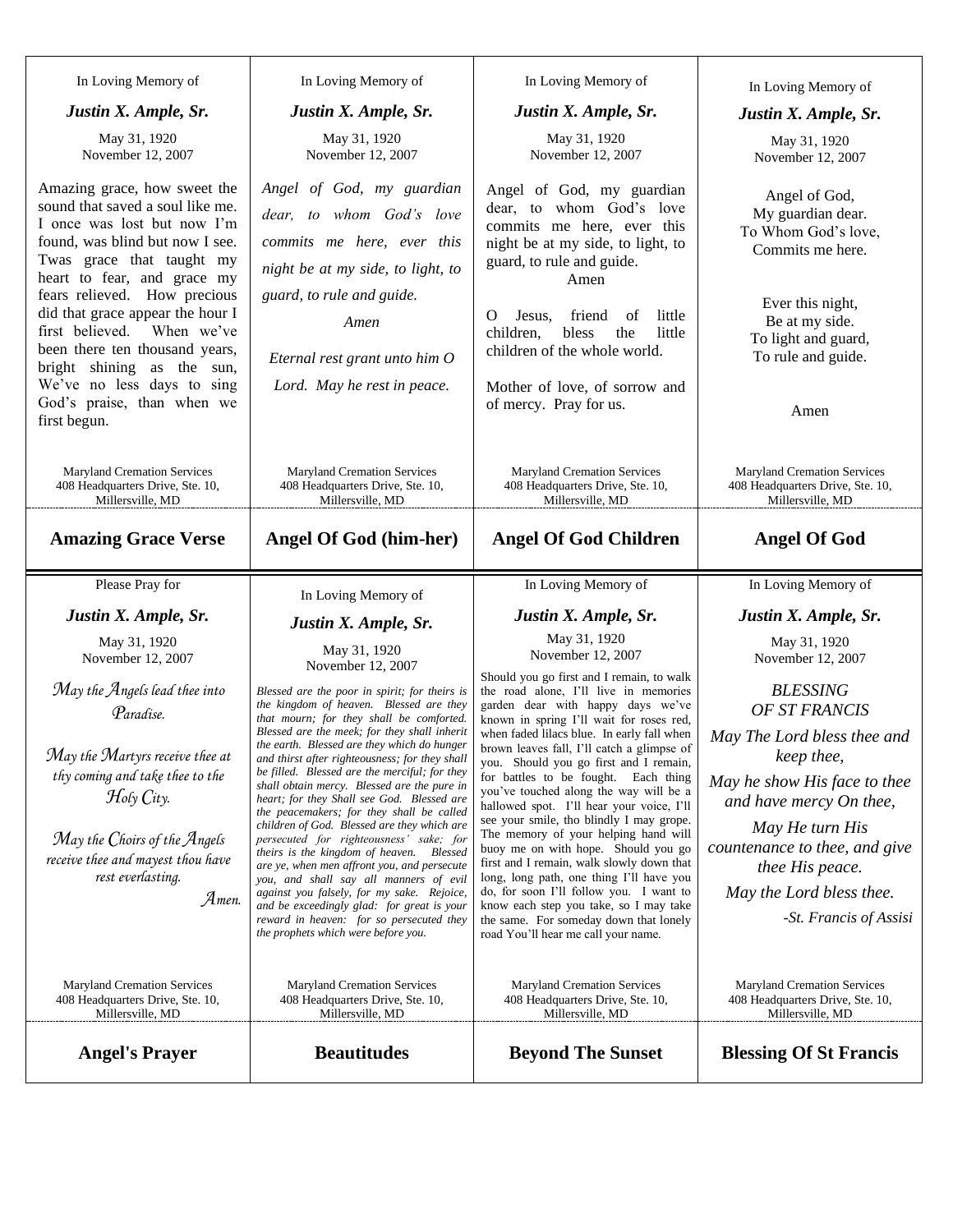| In Loving Memory of                                                                                                                                                                                                                                                                                                                                                                  | In Loving Memory of                                                                                                                                                                                                                                                                                                                                                                                                                                                                                                                                                                                                                                                                                         | In Loving Memory of                                                                                                                                                                                                                                                                                                                                                                    | In Loving Memory of                                                                                                                                                                                                                                                                                                                                                                                                                                                                                                                                                                                                                                                                                                                                                                                                                                                                                                                                                                                                                                                                                                                                                                                                                                                                                                            |
|--------------------------------------------------------------------------------------------------------------------------------------------------------------------------------------------------------------------------------------------------------------------------------------------------------------------------------------------------------------------------------------|-------------------------------------------------------------------------------------------------------------------------------------------------------------------------------------------------------------------------------------------------------------------------------------------------------------------------------------------------------------------------------------------------------------------------------------------------------------------------------------------------------------------------------------------------------------------------------------------------------------------------------------------------------------------------------------------------------------|----------------------------------------------------------------------------------------------------------------------------------------------------------------------------------------------------------------------------------------------------------------------------------------------------------------------------------------------------------------------------------------|--------------------------------------------------------------------------------------------------------------------------------------------------------------------------------------------------------------------------------------------------------------------------------------------------------------------------------------------------------------------------------------------------------------------------------------------------------------------------------------------------------------------------------------------------------------------------------------------------------------------------------------------------------------------------------------------------------------------------------------------------------------------------------------------------------------------------------------------------------------------------------------------------------------------------------------------------------------------------------------------------------------------------------------------------------------------------------------------------------------------------------------------------------------------------------------------------------------------------------------------------------------------------------------------------------------------------------|
| Justin X. Ample, Sr.                                                                                                                                                                                                                                                                                                                                                                 | Justin X. Ample, Sr.                                                                                                                                                                                                                                                                                                                                                                                                                                                                                                                                                                                                                                                                                        | Justin X. Ample, Sr.                                                                                                                                                                                                                                                                                                                                                                   | Justin X. Ample, Sr.                                                                                                                                                                                                                                                                                                                                                                                                                                                                                                                                                                                                                                                                                                                                                                                                                                                                                                                                                                                                                                                                                                                                                                                                                                                                                                           |
| May 31, 1920<br>November 12, 2007                                                                                                                                                                                                                                                                                                                                                    | May 31, 1920<br>November 12, 2007                                                                                                                                                                                                                                                                                                                                                                                                                                                                                                                                                                                                                                                                           | May 31, 1920                                                                                                                                                                                                                                                                                                                                                                           | May 31, 1920                                                                                                                                                                                                                                                                                                                                                                                                                                                                                                                                                                                                                                                                                                                                                                                                                                                                                                                                                                                                                                                                                                                                                                                                                                                                                                                   |
|                                                                                                                                                                                                                                                                                                                                                                                      | <b>What God Hath Promised</b>                                                                                                                                                                                                                                                                                                                                                                                                                                                                                                                                                                                                                                                                               | November 12, 2007                                                                                                                                                                                                                                                                                                                                                                      | November 12, 2007                                                                                                                                                                                                                                                                                                                                                                                                                                                                                                                                                                                                                                                                                                                                                                                                                                                                                                                                                                                                                                                                                                                                                                                                                                                                                                              |
| God hath not promised skies<br>always blue.<br>Flowers strewn<br>pathways all our lives through;<br>God hath not promised sun<br>without rain, joy without sorrow,<br>peace without pain.<br><b>But</b> God hath promised strength<br>for the day, rest for the labor, light<br>for the way, grace for the trials,<br>from<br>above,<br>help<br>unfailing<br>sympathy, undying love. | God hath not promised<br>skies always blue,<br>flower-strewn pathways<br>all our lives through.<br>God hath not promised<br>sun without rain,<br>joy without sorrow,<br>peace without pain.<br>But God hath promised<br>strength for the day,<br>rest for the labor,<br>light for the way,<br>grace for the trials,<br>Help from above.<br>unfailing sympathy<br>Undying love                                                                                                                                                                                                                                                                                                                               | The butterfly emerges<br>from its silken shell-<br>Reborn, it arises,<br>no longer bound to earth.<br>Free at last, the butterfly glides<br>to heights unknown before.<br>So do our loved ones find<br>a beautiful release<br>as, earthbound no more,<br>they leave our sight and joyfully rise<br>to a garden of matchless beauty,<br>a place of light and peace.<br>-Evelyn Phillips | O Lord, support us all the<br>day long, till the shades<br>lengthen, and the evening<br>comes, and the busy worked<br>is hushed, and the fever of<br>life is over, and our work is<br>Then in His mercy<br>done!<br>may He give us a safe<br>lodging, and a holy rest, and<br>peace at the last!                                                                                                                                                                                                                                                                                                                                                                                                                                                                                                                                                                                                                                                                                                                                                                                                                                                                                                                                                                                                                               |
| <b>Maryland Cremation Services</b><br>408 Headquarters Drive, Ste. 10,<br>Millersville, MD                                                                                                                                                                                                                                                                                           | <b>Maryland Cremation Services</b><br>408 Headquarters Drive, Ste. 10,<br>Millersville, MD                                                                                                                                                                                                                                                                                                                                                                                                                                                                                                                                                                                                                  | <b>Maryland Cremation Services</b><br>408 Headquarters Drive, Ste. 10,<br>Millersville, MD                                                                                                                                                                                                                                                                                             | <b>Cardinal Newman</b><br><b>Maryland Cremation Services</b><br>408 Headquarters Drive, Ste. 10,<br>Millersville, MD                                                                                                                                                                                                                                                                                                                                                                                                                                                                                                                                                                                                                                                                                                                                                                                                                                                                                                                                                                                                                                                                                                                                                                                                           |
| <b>Blue Sky</b>                                                                                                                                                                                                                                                                                                                                                                      | <b>Blueskies</b>                                                                                                                                                                                                                                                                                                                                                                                                                                                                                                                                                                                                                                                                                            | <b>Butterfly</b>                                                                                                                                                                                                                                                                                                                                                                       | <b>Cardinal Newman</b>                                                                                                                                                                                                                                                                                                                                                                                                                                                                                                                                                                                                                                                                                                                                                                                                                                                                                                                                                                                                                                                                                                                                                                                                                                                                                                         |
|                                                                                                                                                                                                                                                                                                                                                                                      |                                                                                                                                                                                                                                                                                                                                                                                                                                                                                                                                                                                                                                                                                                             |                                                                                                                                                                                                                                                                                                                                                                                        |                                                                                                                                                                                                                                                                                                                                                                                                                                                                                                                                                                                                                                                                                                                                                                                                                                                                                                                                                                                                                                                                                                                                                                                                                                                                                                                                |
| In Loving Memory of                                                                                                                                                                                                                                                                                                                                                                  | In Loving Memory of                                                                                                                                                                                                                                                                                                                                                                                                                                                                                                                                                                                                                                                                                         |                                                                                                                                                                                                                                                                                                                                                                                        | In Loving Memory of                                                                                                                                                                                                                                                                                                                                                                                                                                                                                                                                                                                                                                                                                                                                                                                                                                                                                                                                                                                                                                                                                                                                                                                                                                                                                                            |
| Justin X. Ample, Sr.                                                                                                                                                                                                                                                                                                                                                                 | Justin X. Ample, Sr.                                                                                                                                                                                                                                                                                                                                                                                                                                                                                                                                                                                                                                                                                        |                                                                                                                                                                                                                                                                                                                                                                                        | Justin X. Ample, Sr.                                                                                                                                                                                                                                                                                                                                                                                                                                                                                                                                                                                                                                                                                                                                                                                                                                                                                                                                                                                                                                                                                                                                                                                                                                                                                                           |
| May 31, 1920<br>November 12, 2007                                                                                                                                                                                                                                                                                                                                                    | May 31, 1920<br>November 12, 2007                                                                                                                                                                                                                                                                                                                                                                                                                                                                                                                                                                                                                                                                           |                                                                                                                                                                                                                                                                                                                                                                                        | May 31, 1920<br>November 12, 2007                                                                                                                                                                                                                                                                                                                                                                                                                                                                                                                                                                                                                                                                                                                                                                                                                                                                                                                                                                                                                                                                                                                                                                                                                                                                                              |
| Grieve not<br>nor speak of me with tears<br>but laugh and talk of me<br>as though I were beside you.<br>I loved you so<br>'twas Heaven here with you.<br><b>Maryland Cremation Services</b>                                                                                                                                                                                          | A bud the Gardner gave us a pure<br>and lovely child. He gave it to our<br>keeping, to cherish undefiled. But<br>just as it was opening, to the glory of<br>the day, down came the Heavenly<br>Gardner, and took our bud away. O<br>sweet little angel pray for us and<br>through thy prayers intercede to the<br>Sacred Heart of Jesus that through<br>His burning heart of love He may<br>lead us through this life and help us<br>overcome the temptations which may<br>befall us. "Sweet Heart of Jesus, I<br>implore that I may love Thee more<br>and more." "My Jesus, for Thee I<br>live, My Jesus for Thee I die, My<br>Jesus, I am Thine in life and death."<br><b>Maryland Cremation Services</b> |                                                                                                                                                                                                                                                                                                                                                                                        | THE great and sad mistake of many people,<br>among them even pious persons, is to imagine that<br>those whom death has taken leave us. They do not<br>leave us. They remain! - Where are they? In<br>darkness? Oh, no! It is we who are in darkness.<br>We do not see them, but they see us. Their eyes,<br>radiant with glory, are fixed upon our eyes full of<br>tears. Oh, infinite consolation! Though invisible<br>to us, our dear dead are not absent.<br>I have often reflected upon the surest comfort for<br>those who mourn. It is this: a firm faith in the<br>real and continual presence of our loved ones; it is<br>the clear and penetrating conviction that death has<br>not destroyed them, nor carried them away. They<br>are not even absent, but living near to us,<br>transfigured: having lost in their glorious change<br>no delicacy of their souls, no tenderness of their<br>hearts, nor especial preference in their affection;<br>on the contrary, having in depth and fervor of<br>devotion, grown larger a hundredfold. Death is<br>for the good, a translation into light, into power,<br>into love. Those who on earth were only ordinary<br>Christians, become perfect; those who were<br>beautiful become good; those who were good<br>become sublime.<br><b>Maryland Cremation Services</b> |
| 408 Headquarters Drive, Ste. 10,<br>Millersville, MD                                                                                                                                                                                                                                                                                                                                 | 408 Headquarters Drive, Ste. 10,<br>Millersville, MD                                                                                                                                                                                                                                                                                                                                                                                                                                                                                                                                                                                                                                                        |                                                                                                                                                                                                                                                                                                                                                                                        | 408 Headquarters Drive, Ste. 10,<br>Millersville, MD                                                                                                                                                                                                                                                                                                                                                                                                                                                                                                                                                                                                                                                                                                                                                                                                                                                                                                                                                                                                                                                                                                                                                                                                                                                                           |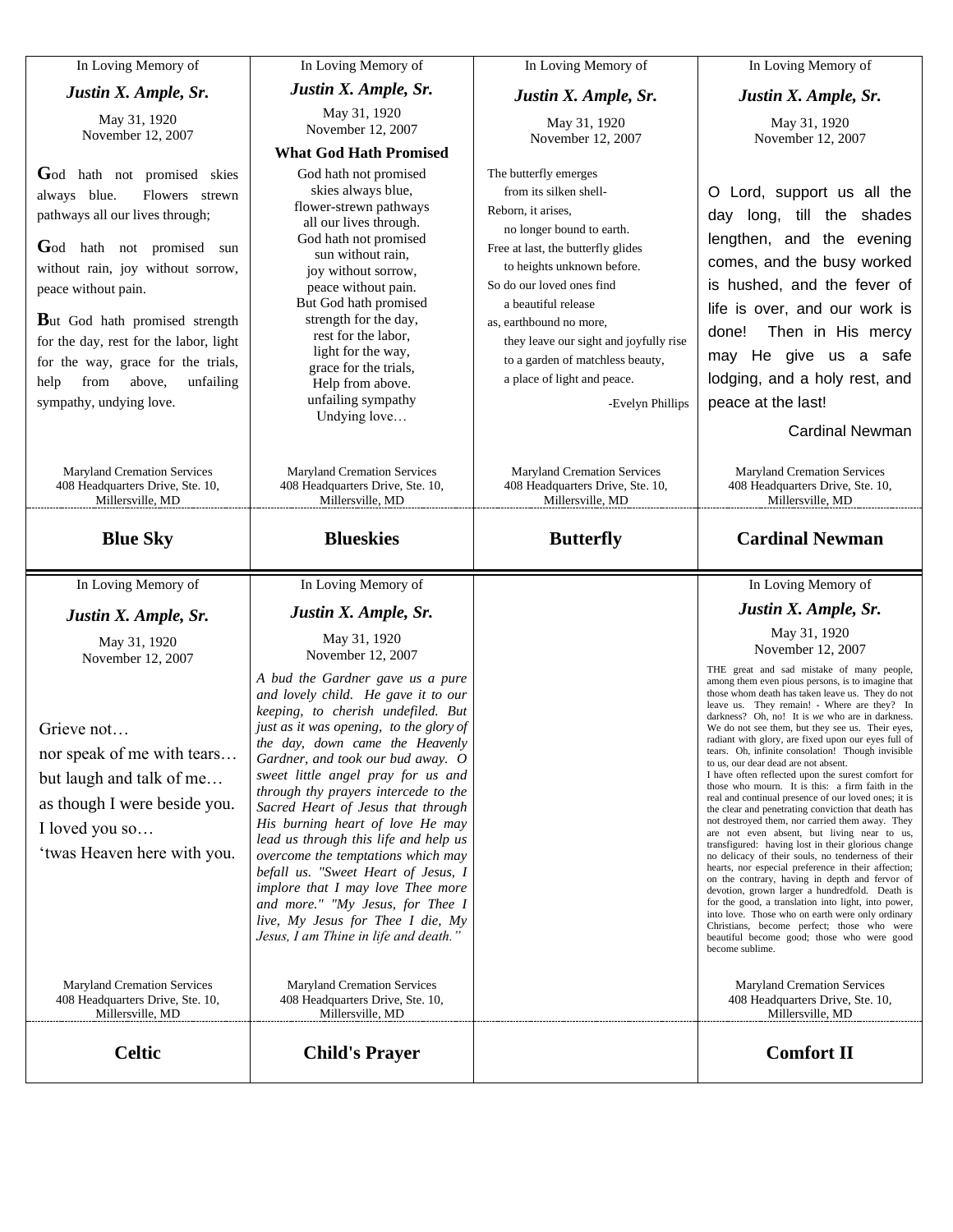| In Loving Memory of<br>Justin X. Ample, Sr.                                                |
|--------------------------------------------------------------------------------------------|
|                                                                                            |
|                                                                                            |
| May 31, 1920<br>November 12, 2007                                                          |
| We'll always Remember                                                                      |
| That special smile,<br>that caring heart.                                                  |
| That warm embrace                                                                          |
| you always gave us.                                                                        |
| You being there<br>for mom and us                                                          |
| through good and bad times                                                                 |
| no matter what.<br>We'll always remember                                                   |
| you, Dad, because                                                                          |
| there'll never be anyone                                                                   |
| to replace you in our hearts<br>and the love we will always                                |
|                                                                                            |
|                                                                                            |
| <b>Maryland Cremation Services</b><br>408 Headquarters Drive, Ste. 10,                     |
|                                                                                            |
| In Loving Memory of                                                                        |
| Justin X. Ample, Sr.                                                                       |
|                                                                                            |
| November 12, 2007                                                                          |
|                                                                                            |
| Death be not proud,<br>though some have called thee                                        |
| Mighty and dreadful,                                                                       |
| for thou art not so:                                                                       |
| For those whom thou think'st                                                               |
| thou dost overthrow                                                                        |
| Die not, poor death,                                                                       |
| nor yet canst thou kill me.                                                                |
| One short sleep past,                                                                      |
| we wake eternally,<br>And Death shall be no more:                                          |
| Death, thou shalt die.                                                                     |
| - John Donne                                                                               |
| <b>Maryland Cremation Services</b><br>408 Headquarters Drive, Ste. 10,<br>Millersville, MD |
| have for you.<br>Millersville, MD<br>May 31, 1920                                          |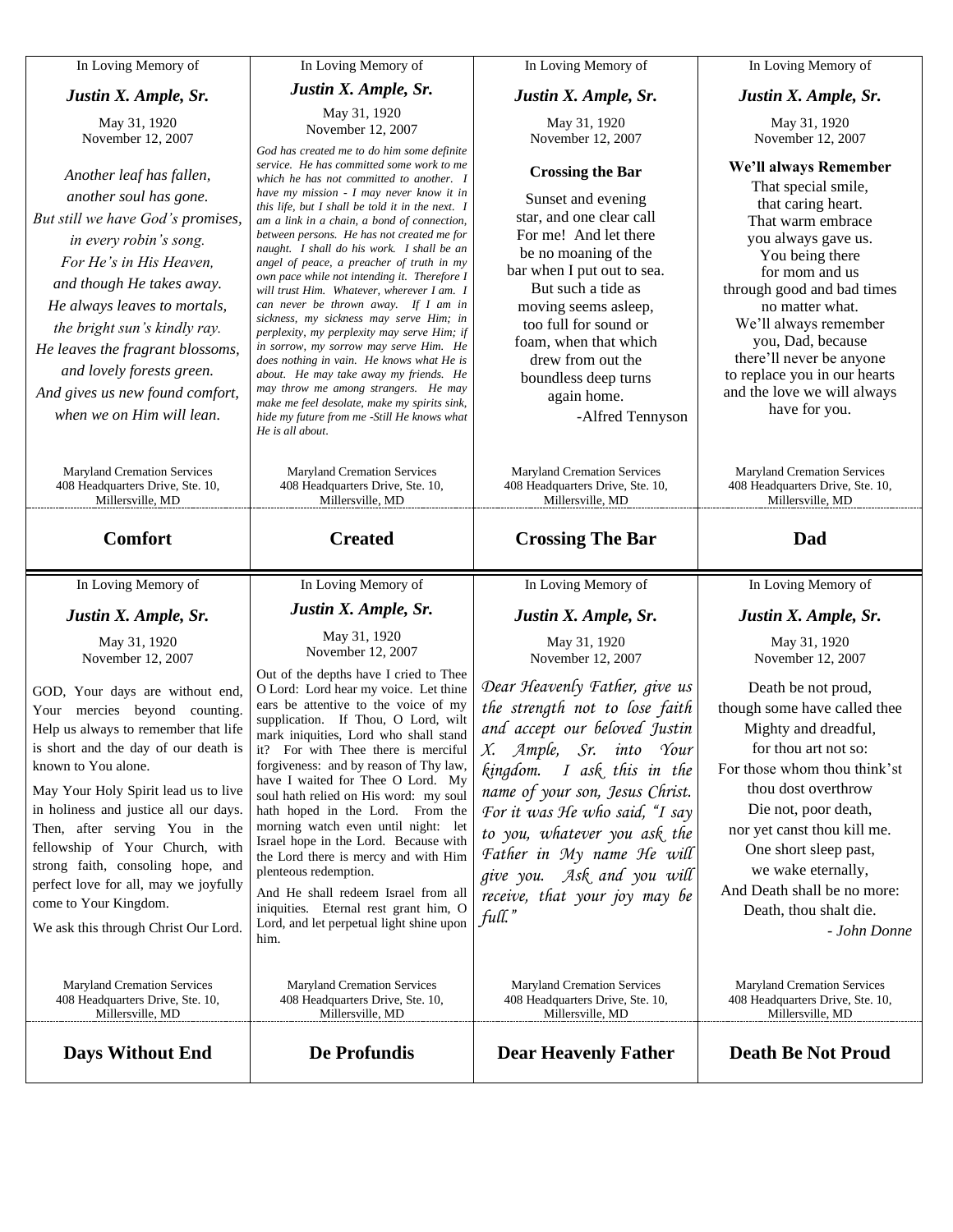| In Loving Memory of                                                                                                                                                                                                                                                                                                                                                                                                                                                                                                                                                                                                                                                                                                                                                                                                                                                                                                                                                                                                                                                                                                                                                                                                                                                                                                                                                                                                                                                                                                                                                                                                                                          | In Loving Memory of                                                                                                                                                                                                                                                                                                                                                                                                                                                                                                                                                                                                                                                                                                                             |                                                                                                                                                                                                                                                                                                                                                                                                                                                                                                                  |                                                                                                                                                                                                                                                                                                                                                                                                                                                                  |
|--------------------------------------------------------------------------------------------------------------------------------------------------------------------------------------------------------------------------------------------------------------------------------------------------------------------------------------------------------------------------------------------------------------------------------------------------------------------------------------------------------------------------------------------------------------------------------------------------------------------------------------------------------------------------------------------------------------------------------------------------------------------------------------------------------------------------------------------------------------------------------------------------------------------------------------------------------------------------------------------------------------------------------------------------------------------------------------------------------------------------------------------------------------------------------------------------------------------------------------------------------------------------------------------------------------------------------------------------------------------------------------------------------------------------------------------------------------------------------------------------------------------------------------------------------------------------------------------------------------------------------------------------------------|-------------------------------------------------------------------------------------------------------------------------------------------------------------------------------------------------------------------------------------------------------------------------------------------------------------------------------------------------------------------------------------------------------------------------------------------------------------------------------------------------------------------------------------------------------------------------------------------------------------------------------------------------------------------------------------------------------------------------------------------------|------------------------------------------------------------------------------------------------------------------------------------------------------------------------------------------------------------------------------------------------------------------------------------------------------------------------------------------------------------------------------------------------------------------------------------------------------------------------------------------------------------------|------------------------------------------------------------------------------------------------------------------------------------------------------------------------------------------------------------------------------------------------------------------------------------------------------------------------------------------------------------------------------------------------------------------------------------------------------------------|
|                                                                                                                                                                                                                                                                                                                                                                                                                                                                                                                                                                                                                                                                                                                                                                                                                                                                                                                                                                                                                                                                                                                                                                                                                                                                                                                                                                                                                                                                                                                                                                                                                                                              |                                                                                                                                                                                                                                                                                                                                                                                                                                                                                                                                                                                                                                                                                                                                                 | In Loving Memory of                                                                                                                                                                                                                                                                                                                                                                                                                                                                                              | In Loving Memory of                                                                                                                                                                                                                                                                                                                                                                                                                                              |
| Justin X. Ample, Sr.<br>May 31, 1920 - November 12, 2007                                                                                                                                                                                                                                                                                                                                                                                                                                                                                                                                                                                                                                                                                                                                                                                                                                                                                                                                                                                                                                                                                                                                                                                                                                                                                                                                                                                                                                                                                                                                                                                                     | Justin X. Ample, Sr.                                                                                                                                                                                                                                                                                                                                                                                                                                                                                                                                                                                                                                                                                                                            | Justin X. Ample, Sr.                                                                                                                                                                                                                                                                                                                                                                                                                                                                                             | Justin X. Ample, Sr.                                                                                                                                                                                                                                                                                                                                                                                                                                             |
| Go placidly amid the noise and haste, and remember what<br>peace there may be in silence. As far as possible without<br>surrender be on good terms with all persons. Speak your<br>truth quietly and clearly; and listen to others, even the dull                                                                                                                                                                                                                                                                                                                                                                                                                                                                                                                                                                                                                                                                                                                                                                                                                                                                                                                                                                                                                                                                                                                                                                                                                                                                                                                                                                                                            | May 31, 1920<br>November 12, 2007                                                                                                                                                                                                                                                                                                                                                                                                                                                                                                                                                                                                                                                                                                               | May 31, 1920<br>November 12, 2007                                                                                                                                                                                                                                                                                                                                                                                                                                                                                | May 31, 1920<br>November 12, 2007                                                                                                                                                                                                                                                                                                                                                                                                                                |
| and ignorant; they too have their story. I Avoid loud and<br>aggressive persons, they are vexations to the spirit. If you<br>compare yourself with others, you may become vain and<br>bitter; for always there will be greater and lesser persons<br>than yourself. Enjoy your achievements as well as your<br>plans. Keep interested in your own career, however humble;<br>it is a real possession in the changing fortunes of time.<br>Exercise caution in your business affairs; for the world is full<br>of trickery. But let this not blind you to what virtue there is;<br>many persons strive for high ideals; and everywhere life is<br>full of heroism. Be yourself. Especially, do not feign<br>affection. Neither be cynical about love; for in the face of<br>aridity and disenchantment it is perennial as the grass. Take<br>kindly the council of the years, gracefully surrendering the<br>things of youth. Nurture strength of spirit to shield you in<br>sudden misfortune. But do not distress yourself with<br>imaginings. Many fears are born of fatigue and loneliness.<br>Beyond a wholesome discipline, be gentle with yourself.<br>You are a child of the universe, no less than the trees and<br>stars; you have a right to be here. And whether or not it is<br>clear to you, no doubt the universe is unfolding as it should.<br>Therefore be at peace with God, whatever you conceive Him<br>to be, and whatever your labors and aspirations, in the noisy<br>confusion of life keep peace with your soul. With all its<br>sham, drudgery and broken dreams, it is still a beautiful<br>world. Be careful. Strive to be happy. | When I must leave you for a little<br>while, please do not grieve and shed<br>wild tears. And hug your sorrow to<br>you through the years. But start out<br>bravely with a gallant smile; and for<br>my sake and in my name, live on and<br>do all things the same; feed not your<br>loneliness on empty days, but fill<br>each waking hour in useful ways,<br>reach out your hand in comfort and<br>in cheer and I in turn will comfort<br>you and hold you near; and never,<br>never be afraid to die. For I am<br>waiting for you in the sky!                                                                                                                                                                                                | Do not stand at my grave and weep<br>I am not there, I do not sleep<br>I am a thousand winds that blow<br>I am the diamond's gift of snow<br>I am the sunlight on ripened grain<br>I am the autumn's gentle rain<br>When you awaken in the morning's<br>hush<br>I am the swift uplifting rush<br>Of quiet birds in circled flight<br>I am the soft stars that shine<br>at night<br>Do not stand at my grave and cry<br>I am not there<br>I did not die.                                                          | When I leave you, don't weep for me.<br>Pass the wine around and remember<br>how my laughing pleased you. Look<br>at one another, smiling and don't<br>forget about touching.<br>Sing the<br>songs that I loved best and dance one<br>time all together. As for me, I'll be<br>off, running somewhere on the<br>beach, and I'll fly to the top of the<br>tree, I always meant to climb, when<br>you're ready, I'll be there -waiting<br>for you. Take your time. |
| <b>Maryland Cremation Services</b><br>408 Headquarters Drive, Ste. 10,<br>Millersville, MD                                                                                                                                                                                                                                                                                                                                                                                                                                                                                                                                                                                                                                                                                                                                                                                                                                                                                                                                                                                                                                                                                                                                                                                                                                                                                                                                                                                                                                                                                                                                                                   | <b>Maryland Cremation Services</b><br>408 Headquarters Drive, Ste. 10,<br>Millersville, MD                                                                                                                                                                                                                                                                                                                                                                                                                                                                                                                                                                                                                                                      | <b>Maryland Cremation Services</b><br>408 Headquarters Drive, Ste. 10,<br>Millersville, MD                                                                                                                                                                                                                                                                                                                                                                                                                       | <b>Maryland Cremation Services</b><br>408 Headquarters Drive, Ste. 10,<br>Millersville, MD                                                                                                                                                                                                                                                                                                                                                                       |
| <b>Desiderata</b>                                                                                                                                                                                                                                                                                                                                                                                                                                                                                                                                                                                                                                                                                                                                                                                                                                                                                                                                                                                                                                                                                                                                                                                                                                                                                                                                                                                                                                                                                                                                                                                                                                            | Do Not Grieve                                                                                                                                                                                                                                                                                                                                                                                                                                                                                                                                                                                                                                                                                                                                   | Do Not Stand                                                                                                                                                                                                                                                                                                                                                                                                                                                                                                     | Don't Weep For Me                                                                                                                                                                                                                                                                                                                                                                                                                                                |
|                                                                                                                                                                                                                                                                                                                                                                                                                                                                                                                                                                                                                                                                                                                                                                                                                                                                                                                                                                                                                                                                                                                                                                                                                                                                                                                                                                                                                                                                                                                                                                                                                                                              |                                                                                                                                                                                                                                                                                                                                                                                                                                                                                                                                                                                                                                                                                                                                                 |                                                                                                                                                                                                                                                                                                                                                                                                                                                                                                                  |                                                                                                                                                                                                                                                                                                                                                                                                                                                                  |
| In Loving Memory of                                                                                                                                                                                                                                                                                                                                                                                                                                                                                                                                                                                                                                                                                                                                                                                                                                                                                                                                                                                                                                                                                                                                                                                                                                                                                                                                                                                                                                                                                                                                                                                                                                          | In Loving Memory of                                                                                                                                                                                                                                                                                                                                                                                                                                                                                                                                                                                                                                                                                                                             | In Loving Memory of                                                                                                                                                                                                                                                                                                                                                                                                                                                                                              | In Loving Memory of                                                                                                                                                                                                                                                                                                                                                                                                                                              |
|                                                                                                                                                                                                                                                                                                                                                                                                                                                                                                                                                                                                                                                                                                                                                                                                                                                                                                                                                                                                                                                                                                                                                                                                                                                                                                                                                                                                                                                                                                                                                                                                                                                              | Justin X. Ample, Sr.                                                                                                                                                                                                                                                                                                                                                                                                                                                                                                                                                                                                                                                                                                                            | Justin X. Ample, Sr.                                                                                                                                                                                                                                                                                                                                                                                                                                                                                             |                                                                                                                                                                                                                                                                                                                                                                                                                                                                  |
| Justin X. Ample, Sr.<br>May 31, 1920<br>November 12, 2007                                                                                                                                                                                                                                                                                                                                                                                                                                                                                                                                                                                                                                                                                                                                                                                                                                                                                                                                                                                                                                                                                                                                                                                                                                                                                                                                                                                                                                                                                                                                                                                                    | May 31, 1920<br>November 12, 2007<br>My brothers and friends, you have                                                                                                                                                                                                                                                                                                                                                                                                                                                                                                                                                                                                                                                                          | May 31, 1920<br>November 12, 2007                                                                                                                                                                                                                                                                                                                                                                                                                                                                                | Justin X. Ample, Sr.<br>May 31, 1920<br>November 12, 2007                                                                                                                                                                                                                                                                                                                                                                                                        |
| And Jesus, having been given<br>baptism, straight away went<br>up from the water; and, the<br>heavens opening, he saw the<br>Spirit of God coming down on<br>him as a dove.<br>Matthew 3:16                                                                                                                                                                                                                                                                                                                                                                                                                                                                                                                                                                                                                                                                                                                                                                                                                                                                                                                                                                                                                                                                                                                                                                                                                                                                                                                                                                                                                                                                  | heard the tolling of eleven strokes This<br>is to remind us that with the Elks the<br>hour eleven has a tender significance.<br>Wherever an elk may roam, whatever<br>his lot in life may be, when this hour<br>falls upon the dial of night the great<br>heart of Elkdom swells and throbs. It<br>is the golden hour of recollection, the<br>homecoming of those who wander, the<br>mystic roll call of those who will come<br>no more. Living or dead, an Elk is<br>never forgotten, never forsaken.<br>Morning and noon may pass him by,<br>the light of day sink heedlessly in the<br>West, but ere the shadows of midnight<br>shall fall, the chimes of memory will be<br>pealing forth the friendly message,<br>"To our absent brothers." | "To laugh often and much; to<br>win the respect of intelligent<br>people and the affection of<br>children; to earn the appreciation<br>of honest critics and endure the<br>betrayal of false friends; to<br>appreciate beauty; to find the best<br>in others; to leave the world a bit<br>better whether by a healthy child,<br>a garden patch, or a redeemed<br>social condition; to know even<br>one life has breathed easier<br>because you have lived. This is<br>to have succeeded."<br>Ralph Waldo Emerson | the affection of children; to earn the<br>endure the betrayal of false friends;<br>to appreciate beauty; to find the<br>best in others; to leave the world a<br>bit better whether by healthy child,<br>condition; to know even one life has<br>breathed easier because you have<br>lived. This is to have succeeded"<br>Ralph Waldo Emerson                                                                                                                     |
| <b>Maryland Cremation Services</b><br>408 Headquarters Drive, Ste. 10,<br>Millersville, MD                                                                                                                                                                                                                                                                                                                                                                                                                                                                                                                                                                                                                                                                                                                                                                                                                                                                                                                                                                                                                                                                                                                                                                                                                                                                                                                                                                                                                                                                                                                                                                   | <b>Maryland Cremation Services</b><br>408 Headquarters Drive, Ste. 10,<br>Millersville, MD                                                                                                                                                                                                                                                                                                                                                                                                                                                                                                                                                                                                                                                      | <b>Maryland Cremation Services</b><br>408 Headquarters Drive, Ste. 10,<br>Millersville, MD                                                                                                                                                                                                                                                                                                                                                                                                                       | "To laugh often and much; to win<br>the respect of intelligent people and<br>appreciation of honest critics and<br>a garden patch, or a redeemed social<br><b>Maryland Cremation Services</b><br>408 Headquarters Drive, Ste. 10,<br>Millersville, MD                                                                                                                                                                                                            |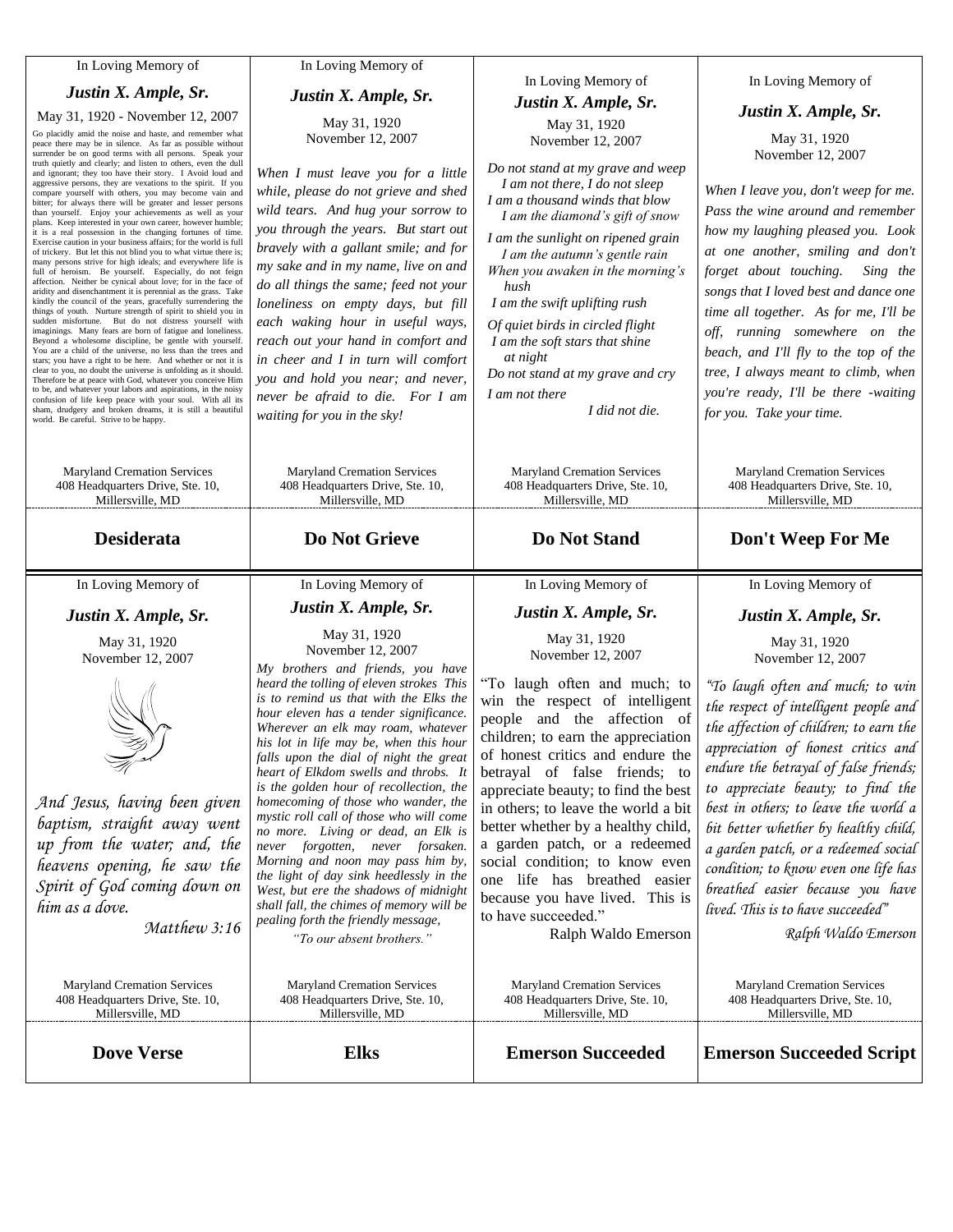| In Loving Memory of                                                                                                                                                                                                                                                                                                                                                                                                                                                                                                                                                                                                                                                                          | In Loving Memory of                                                                                                                                                                                                                                                                                                                                                                                                                                                                                                                                                                                                                                                                                 | In Loving Memory of                                                                                                                                                                                                                                                                                                                   | In Loving Memory of                                                                                                                                                                                                                                                                                                                                                                                                                                                                                                                                                                                                                                                                                                                                                                                                                                                                                                                                                                                                                                                                                                                                                                               |
|----------------------------------------------------------------------------------------------------------------------------------------------------------------------------------------------------------------------------------------------------------------------------------------------------------------------------------------------------------------------------------------------------------------------------------------------------------------------------------------------------------------------------------------------------------------------------------------------------------------------------------------------------------------------------------------------|-----------------------------------------------------------------------------------------------------------------------------------------------------------------------------------------------------------------------------------------------------------------------------------------------------------------------------------------------------------------------------------------------------------------------------------------------------------------------------------------------------------------------------------------------------------------------------------------------------------------------------------------------------------------------------------------------------|---------------------------------------------------------------------------------------------------------------------------------------------------------------------------------------------------------------------------------------------------------------------------------------------------------------------------------------|---------------------------------------------------------------------------------------------------------------------------------------------------------------------------------------------------------------------------------------------------------------------------------------------------------------------------------------------------------------------------------------------------------------------------------------------------------------------------------------------------------------------------------------------------------------------------------------------------------------------------------------------------------------------------------------------------------------------------------------------------------------------------------------------------------------------------------------------------------------------------------------------------------------------------------------------------------------------------------------------------------------------------------------------------------------------------------------------------------------------------------------------------------------------------------------------------|
| Justin X. Ample, Sr.                                                                                                                                                                                                                                                                                                                                                                                                                                                                                                                                                                                                                                                                         | Justin X. Ample, Sr.                                                                                                                                                                                                                                                                                                                                                                                                                                                                                                                                                                                                                                                                                | Justin X. Ample, Sr.                                                                                                                                                                                                                                                                                                                  | Justin X. Ample, Sr.                                                                                                                                                                                                                                                                                                                                                                                                                                                                                                                                                                                                                                                                                                                                                                                                                                                                                                                                                                                                                                                                                                                                                                              |
| May 31, 1920<br>November 12, 2007                                                                                                                                                                                                                                                                                                                                                                                                                                                                                                                                                                                                                                                            | May 31, 1920<br>November 12, 2007                                                                                                                                                                                                                                                                                                                                                                                                                                                                                                                                                                                                                                                                   | May 31, 1920<br>November 12, 2007                                                                                                                                                                                                                                                                                                     | May 31, 1920<br>November 12, 2007                                                                                                                                                                                                                                                                                                                                                                                                                                                                                                                                                                                                                                                                                                                                                                                                                                                                                                                                                                                                                                                                                                                                                                 |
| Our Father<br>Hail Mary<br>Glory Be<br>Eternal rest, grant unto him O Lord<br>and let perpetual light shine.<br>May his soul and the souls of all the<br>faithfully departed, through the<br>mercy of God, rest in peace.<br>Lord, help this family to remember<br>that nothing will happen to them<br>today that you and they together<br>cannot handle.                                                                                                                                                                                                                                                                                                                                    | I shall pass through<br>the world but once:<br>good<br>therefore<br>any<br>that I can do or any<br>kindness that I can<br>show to any human<br>being, let me do it<br>now, let me not defer<br>or neglect it for I shall<br>not pass<br>this<br>way<br>again.<br>Exlibris                                                                                                                                                                                                                                                                                                                                                                                                                           | Where there is Faith<br>There is Love<br>Where there is Love<br>There is Peace<br>Where there is<br>Peace<br>There is God<br>Where there is God<br>There is no Need                                                                                                                                                                   | Prayer for all the<br><b>Faithful Departed</b><br>O, God,<br>the creator and redeemer<br>of all the faithful,<br>grant to the souls<br>of Thy servants departed<br>the remission of all their sins;<br>that through pious supplications<br>they may obtain the pardon<br>which they have always desired<br>who livest and reignest<br>world without end. Amen.                                                                                                                                                                                                                                                                                                                                                                                                                                                                                                                                                                                                                                                                                                                                                                                                                                    |
| <b>Maryland Cremation Services</b><br>408 Headquarters Drive, Ste. 10,<br>Millersville, MD                                                                                                                                                                                                                                                                                                                                                                                                                                                                                                                                                                                                   | <b>Maryland Cremation Services</b><br>408 Headquarters Drive, Ste. 10,<br>Millersville, MD                                                                                                                                                                                                                                                                                                                                                                                                                                                                                                                                                                                                          | <b>Maryland Cremation Services</b><br>408 Headquarters Drive, Ste. 10,<br>Millersville, MD                                                                                                                                                                                                                                            | <b>Maryland Cremation Services</b><br>408 Headquarters Drive, Ste. 10,<br>Millersville, MD                                                                                                                                                                                                                                                                                                                                                                                                                                                                                                                                                                                                                                                                                                                                                                                                                                                                                                                                                                                                                                                                                                        |
| <b>Eternal Rest Grant</b>                                                                                                                                                                                                                                                                                                                                                                                                                                                                                                                                                                                                                                                                    | <b>Exlibris</b>                                                                                                                                                                                                                                                                                                                                                                                                                                                                                                                                                                                                                                                                                     | <b>Faith, Love</b>                                                                                                                                                                                                                                                                                                                    | <b>Faithful</b>                                                                                                                                                                                                                                                                                                                                                                                                                                                                                                                                                                                                                                                                                                                                                                                                                                                                                                                                                                                                                                                                                                                                                                                   |
|                                                                                                                                                                                                                                                                                                                                                                                                                                                                                                                                                                                                                                                                                              |                                                                                                                                                                                                                                                                                                                                                                                                                                                                                                                                                                                                                                                                                                     |                                                                                                                                                                                                                                                                                                                                       |                                                                                                                                                                                                                                                                                                                                                                                                                                                                                                                                                                                                                                                                                                                                                                                                                                                                                                                                                                                                                                                                                                                                                                                                   |
| In Loving Memory of<br>Justin X. Ample, Sr.<br>May 31, 1920<br>November 12, 2007<br>Fill not your hearts with pain and<br>sorrow, but remember me in every<br>tomorrow. Remember the joy, the<br>laughter, the smiles, I've only gone<br>to rest a little while. Although my<br>leaving causes pain and grief, my<br>going has eased my hurt and given<br>me relief. So dry your eyes and<br>remember me, not as I am now, but<br>as I used to be. Because I will<br>remember you all and look on with a<br>smile. Understand, in your hearts,<br>I've only gone to rest a little while.<br>As long as I have the love of each of<br>you, I can live my life in the hearts<br>of all of you. | In Loving Memory of<br>Justin X. Ample, Sr.<br>May 31, 1920<br>November 12, 2007<br>When I am called to duty, God,<br>whenever flames may rage, give me<br>strength to save some life, whatever<br>be its age. Help me embrace a little<br>child before it is too late, or save an<br>older person from the horror of that<br>fate. Enable me to be alert and hear<br>the weakest shout, and quickly, and<br>efficiently to put the fire out. I want<br>to fill my calling, and to give the best<br>in me, to guard my every neighbor<br>and protect his property. And if,<br>according to my fate, I am to lose my<br>life, please bless with your protecting<br>hand my family, friends and wife. | In Loving Memory of<br>Justin X. Ample, Sr.<br>May 31, 1920<br>November 12, 2007<br>God Grant me that I may live<br>to fish until my dying day and<br>when it comes to my last task,<br>I most humbly pray, that in<br>the Lord's safe handling net<br>I'm peacefully asleep. In His<br>mercy that I be judged big<br>enough to keep. | In Loving Memory of<br>Justin X. Ample, Sr.<br>May 31, 1920 - November 12, 2007<br>One night a man had a dream. In it he was<br>walking along a beach with the Lord. Across<br>the sky flashed scenes from his life. For each<br>scene, he noticed two sets of footprints in the<br>sand, one belonging to him, and the other to the<br>Lord.<br>When the final scene of his life flashed before<br>him, he looked back at the footprints in the sand.<br>He noticed many times along the path of his life<br>there was only one set of footprints, and realized<br>that they came at the hardest and saddest times<br>of his life.<br><b>B</b> othered about this, he questioned the Lord<br>saying, "Lord, you said that once I decided to<br>follow you, you'd walk with me all the way. But<br>I have noticed that during the most burdensome<br>times in my life, there is only one set of<br>footprints. I don't understand why when I<br>needed you the most you would leave me."<br>The Lord replied, "My dear child, I love you and<br>I would never leave you. During the times of<br>trial and suffering, when you see only one set of<br>footprints, it was then that I carried you." |
| <b>Maryland Cremation Services</b><br>408 Headquarters Drive, Ste. 10,<br>Millersville, MD                                                                                                                                                                                                                                                                                                                                                                                                                                                                                                                                                                                                   | <b>Maryland Cremation Services</b><br>408 Headquarters Drive, Ste. 10,<br>Millersville, MD                                                                                                                                                                                                                                                                                                                                                                                                                                                                                                                                                                                                          | <b>Maryland Cremation Services</b><br>408 Headquarters Drive, Ste. 10,<br>Millersville, MD                                                                                                                                                                                                                                            | <b>Maryland Cremation Services</b><br>408 Headquarters Drive, Ste. 10,<br>Millersville, MD                                                                                                                                                                                                                                                                                                                                                                                                                                                                                                                                                                                                                                                                                                                                                                                                                                                                                                                                                                                                                                                                                                        |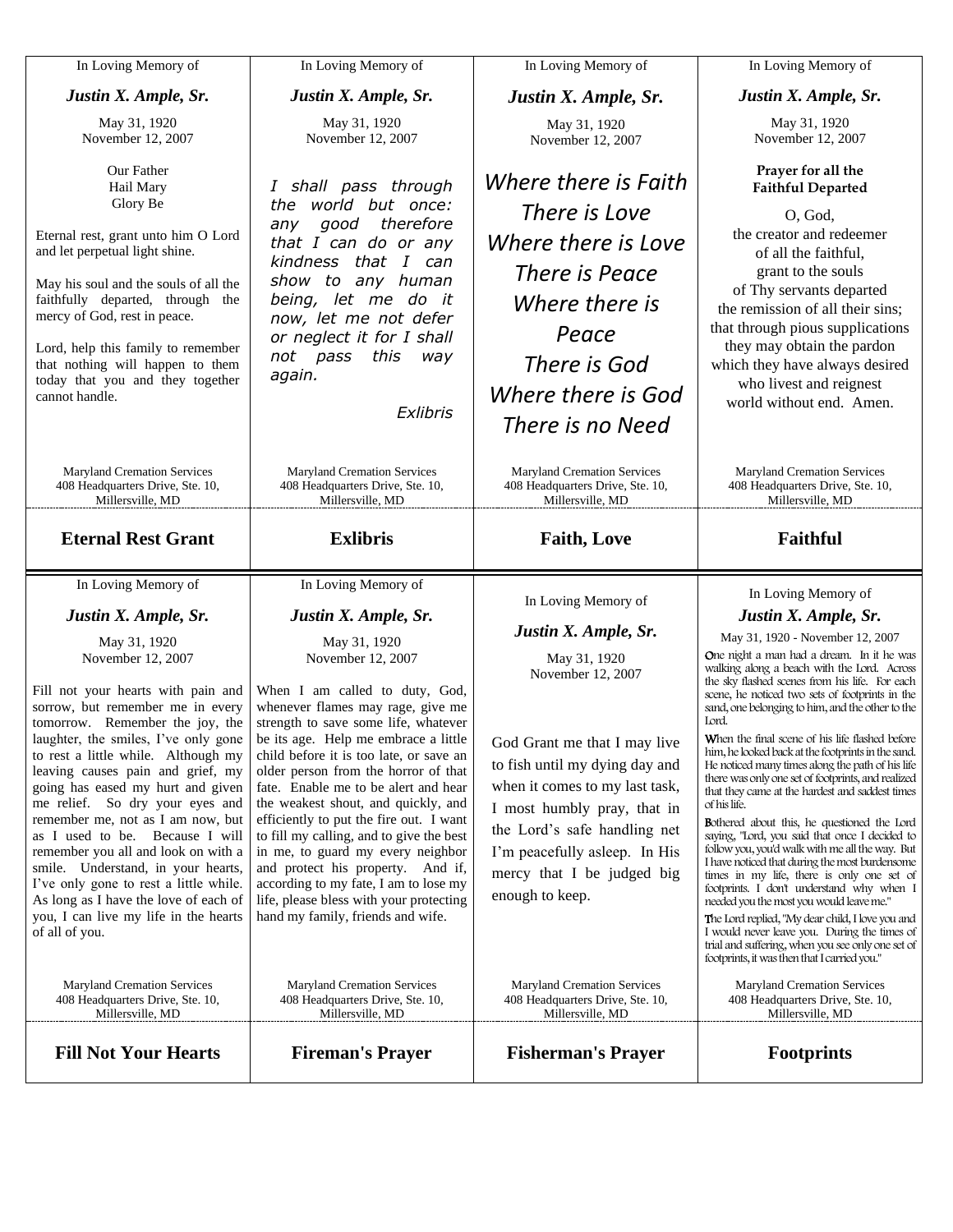|                                                                                                                                                                                                                                                                                                                                                                                                                  | In Loving Memory of                                                                                                                                                                                                     | In Loving Memory of                                                                                                                                                                                                                                                                                                      | In Loving Memory of                                                                                                                                                                                                                                                                                                         |
|------------------------------------------------------------------------------------------------------------------------------------------------------------------------------------------------------------------------------------------------------------------------------------------------------------------------------------------------------------------------------------------------------------------|-------------------------------------------------------------------------------------------------------------------------------------------------------------------------------------------------------------------------|--------------------------------------------------------------------------------------------------------------------------------------------------------------------------------------------------------------------------------------------------------------------------------------------------------------------------|-----------------------------------------------------------------------------------------------------------------------------------------------------------------------------------------------------------------------------------------------------------------------------------------------------------------------------|
| In Loving Memory of                                                                                                                                                                                                                                                                                                                                                                                              | Justin X. Ample, Sr.                                                                                                                                                                                                    | Justin X. Ample, Sr.                                                                                                                                                                                                                                                                                                     | Justin X. Ample, Sr.                                                                                                                                                                                                                                                                                                        |
| Justin X. Ample, Sr.                                                                                                                                                                                                                                                                                                                                                                                             | May 31, 1920                                                                                                                                                                                                            | May 31, 1920                                                                                                                                                                                                                                                                                                             | May 31, 1920                                                                                                                                                                                                                                                                                                                |
| May 31, 1920<br>November 12, 2007                                                                                                                                                                                                                                                                                                                                                                                | November 12, 2007                                                                                                                                                                                                       | November 12, 2007                                                                                                                                                                                                                                                                                                        | November 12, 2007<br>With the spirits of the righteous made                                                                                                                                                                                                                                                                 |
| Footsteps<br>God sees when the footsteps<br>all falter.                                                                                                                                                                                                                                                                                                                                                          | <b>Footprints</b><br>How very softly<br>you tiptoed into my world.                                                                                                                                                      | Your gentle face and patient smile<br>with sadness we recall. You had a<br>kindly word for each and died<br>beloved by all.<br>The voice is mute and stilled the<br>heart that loved us well and true, ah,                                                                                                               | perfect, give rest to the soul of Thy<br>servant, O Saviour; and preserve it in<br>that life of blessedness which is with<br>thee, O thou who lovest mankind.<br>In the place of Thy rest, O lord, where<br>all thy Saints repose, give rest also to                                                                        |
| When the pathway has grown<br>too steep.<br>Then He touches the weary<br>eyelids,<br>And gives His dear ones sleep.                                                                                                                                                                                                                                                                                              | Almost silently,<br>only a moment you stayed.<br>But what an imprint<br>your footsteps have left<br>upon my heart.<br>By Dorothy Ferguson                                                                               | bitter was the trial to part from one<br>so good as you.<br>You are not forgotten, nor will you<br>ever be as long as life and memory<br>last we will remember thee.<br>We miss you now, our hearts are<br>sore, as time goes by we miss you<br>more, Your loving smile, your gentle<br>face no one can fill your vacant | the soul of Thy servant for Thou only<br>lovest mankind. Glory to the Father,<br>and to the Son, and to the Holy Spirit:<br>Thou are our God, who descended into<br>Hell, and loosed the bonds of those<br>who were there, Thyself give rest also<br>to the soul of Thy servant Now and<br>ever unto ages of ages.<br>Amen. |
| <b>Maryland Cremation Services</b><br>408 Headquarters Drive, Ste. 10,<br>Millersville, MD                                                                                                                                                                                                                                                                                                                       | <b>Maryland Cremation Services</b><br>408 Headquarters Drive, Ste. 10,<br>Millersville, MD                                                                                                                              | place.<br><b>Maryland Cremation Services</b><br>408 Headquarters Drive, Ste. 10,<br>Millersville, MD                                                                                                                                                                                                                     | <b>Maryland Cremation Services</b><br>408 Headquarters Drive, Ste. 10,<br>Millersville, MD                                                                                                                                                                                                                                  |
| <b>Footsteps I</b>                                                                                                                                                                                                                                                                                                                                                                                               | <b>Footsteps II</b>                                                                                                                                                                                                     | <b>Gentle Face</b>                                                                                                                                                                                                                                                                                                       | <b>Give Rest</b>                                                                                                                                                                                                                                                                                                            |
|                                                                                                                                                                                                                                                                                                                                                                                                                  |                                                                                                                                                                                                                         |                                                                                                                                                                                                                                                                                                                          |                                                                                                                                                                                                                                                                                                                             |
| In Loving Memory of                                                                                                                                                                                                                                                                                                                                                                                              |                                                                                                                                                                                                                         | In Loving Memory of                                                                                                                                                                                                                                                                                                      | In Loving Memory of                                                                                                                                                                                                                                                                                                         |
| Justin X. Ample, Sr.                                                                                                                                                                                                                                                                                                                                                                                             | In Loving Memory of                                                                                                                                                                                                     | Justin X. Ample, Sr.                                                                                                                                                                                                                                                                                                     | Justin X. Ample, Sr.                                                                                                                                                                                                                                                                                                        |
| May 31, 1920                                                                                                                                                                                                                                                                                                                                                                                                     | Justin X. Ample, Sr.                                                                                                                                                                                                    | May 31, 1920                                                                                                                                                                                                                                                                                                             | May 31, 1920                                                                                                                                                                                                                                                                                                                |
| November 12, 2007                                                                                                                                                                                                                                                                                                                                                                                                | May 31, 1920                                                                                                                                                                                                            | November 12, 2007                                                                                                                                                                                                                                                                                                        | November 12, 2007                                                                                                                                                                                                                                                                                                           |
| We give them back to you, O Lord,<br>who first gave them to us, yet as you<br>did not lose them in the giving, so we<br>do not lose them by their return. For<br>what is yours is ours also, if we<br>belong to you. Love is undying, and<br>life is unending, and the boundary of<br>this mortal life is but a horizon, and<br>a horizon is nothing save the limit of<br>our sight. Lift us up, O God, that our | November 12, 2007<br>God hath not promised<br>Skies always blue,<br>Flower-strewn pathways<br>All our lives through;<br>Sun without rain,<br>Joy without sorrow,<br>Peace without pain.<br><b>But God hath promised</b> | <b>God's Garden</b><br>God looked around the garden and found<br>an empty space.<br>He looked down upon the earth and saw<br>your tired face.<br>He put his arms around you, and lifted<br>you to rest.<br>God's garden must be beautiful for he<br>only takes the best.<br>He knew that you were weary, and he          | There is never a life without<br>sadness. There is never a heart<br>free from pain. If one seeks in<br>the world for true solace, He<br>seeks it forever in vain. So when<br>to your heart comes the sorrow of                                                                                                              |
| sight may see further. Cleanse our<br>eyes, that we may see more clearly<br>and while you prepare the place for<br>this departed soul, prepare us also<br>for that happy place, that we may be<br>with you, and with those we love,<br>forever. Amen.                                                                                                                                                            | Strength for the day,<br>Rest for the labor,<br>Light for the way,<br>Grace for the trials,<br>Help from above,<br>Unfailing sympathy<br>Undying Love                                                                   | knew you were in pain.<br>He knew that you would never, be well<br>on earth again.<br>He saw the roads were getting rough, and<br>the hills were hard to climb.<br>So he closed your weary eyelids, and<br>whispered peace be thine.                                                                                     | losing some dear one you've<br>known, Tis' the touch of God's<br>sickle at harvest since He reaps<br>in the field's He has sown.                                                                                                                                                                                            |
| <b>Maryland Cremation Services</b><br>408 Headquarters Drive, Ste. 10,<br>Millersville, MD                                                                                                                                                                                                                                                                                                                       | <b>Maryland Cremation Services</b><br>408 Headquarters Drive, Ste. 10,<br>Millersville, MD                                                                                                                              | <b>Maryland Cremation Services</b><br>408 Headquarters Drive, Ste. 10,<br>Millersville, MD                                                                                                                                                                                                                               | <b>Maryland Cremation Services</b><br>408 Headquarters Drive, Ste. 10,<br>Millersville, MD                                                                                                                                                                                                                                  |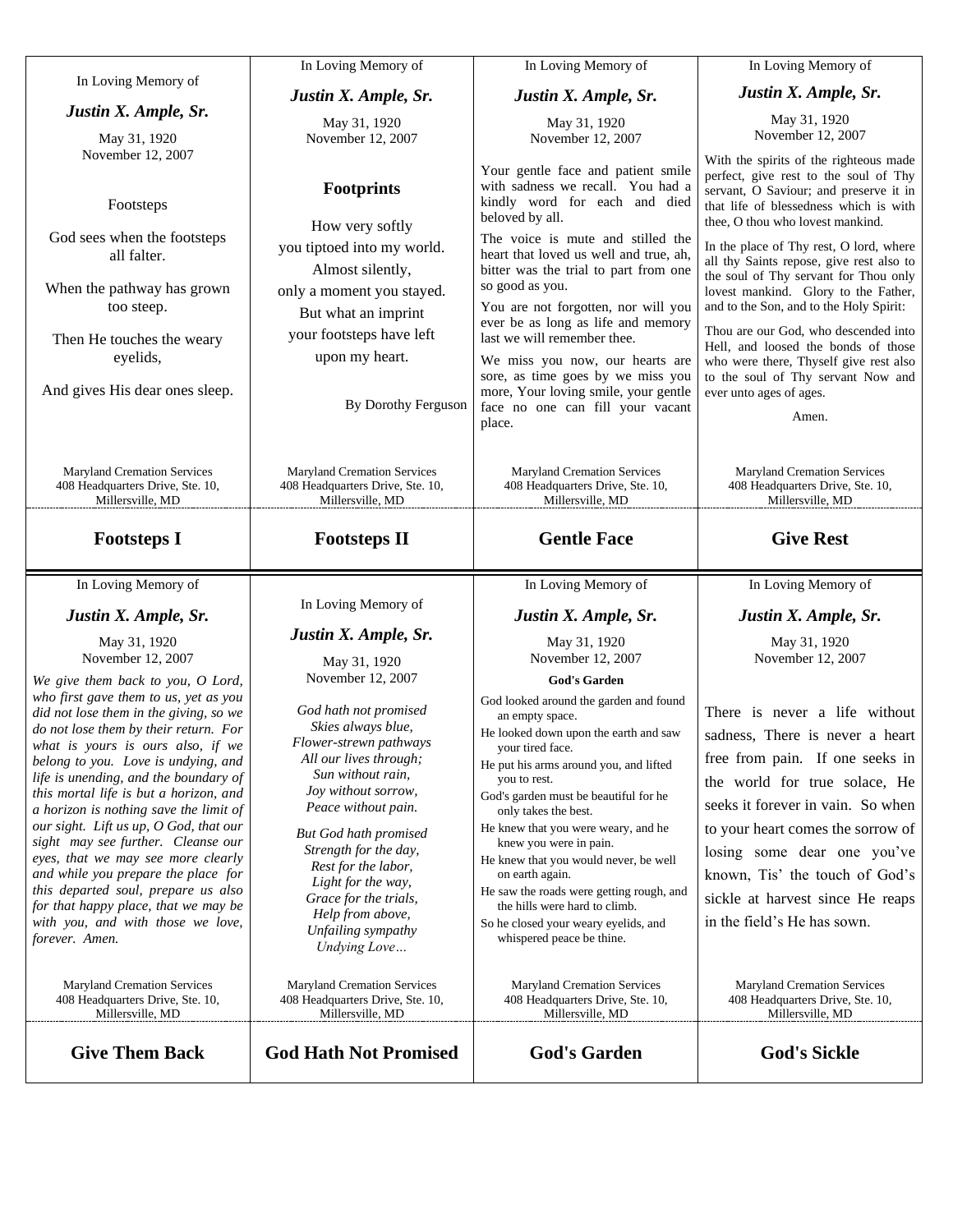|                                                                                                | In Loving Memory of                                                       | In the name of the Father and the                                         |                                                                        |
|------------------------------------------------------------------------------------------------|---------------------------------------------------------------------------|---------------------------------------------------------------------------|------------------------------------------------------------------------|
| Justin X. Ample, Sr.                                                                           | Justin X. Ample, Sr.                                                      | Son and the Holy Spirit.<br>Amen.<br>Holy God, Holy Mighty, Holy          |                                                                        |
| May 31, 1920                                                                                   | May 31, 1920                                                              | Immortal: have mercy on us. (3X)                                          | In Loving Memory of                                                    |
| November 12, 2007                                                                              | November 12, 2007                                                         | Justin X. Ample, Sr.                                                      |                                                                        |
| PRAYER FOR A GRACIOUS LADY                                                                     | In the name of the Father and of the<br>Son and of the Holy Spirit, Amen. |                                                                           | Justin X. Ample, Sr.                                                   |
| Dear Lord, a lovely lady left her earthly<br>home tonight; gaily taking the upper path         | Holy God, Holy Mighty, Holy                                               | May 31, 1920<br>November 12, 2007                                         | May 31, 1920                                                           |
| that leads to You and light. She will be a                                                     | Immortal have mercy on us. May He                                         |                                                                           | November 12, 2007                                                      |
| little lonely, and a little weary too, and she<br>may not know just how to turn when           | who rose from the dead, Christ our<br>true God; through the intercessions | May He who rose again from the<br>dead, Christ our true God; through      |                                                                        |
| heaven comes into view. So it would be a<br>very kindly thing to send the Little Flower to     | of His all-immaculate Mother; of the                                      | the intercessions of His all-                                             | Hail Mary full of grace                                                |
| meet her on the pathway and lead her to<br>her bower. And may she have a garden, it            | holy and glorious and all-laudable                                        | immaculate Mother; of the holy,                                           | the Lord is with thee;                                                 |
| matters not how small, with larkspur for the                                                   | Apostles; Of our venerable and<br>God-bearing fathers and of all the      | glorious, and all-laudable Apostles;<br>of our venerable and God-bearing  | Blessed art thou among women,                                          |
| summer and asters for the fall. And would<br>your Mother Mary drop in some day for tea,        | Saints, establish in the mansions of                                      | Fathers and of all the saints, establish                                  | and blessed is the fruit                                               |
| and chat in woman fashion, each had a son<br>You see. And may it be Your gracious Will,        | the righteous the soul of His servant,                                    | in the mansions of the righteous the                                      | of thy womb, Jesus.<br>Holy Mary Mother of God,                        |
| when she lies down to rest, to send her<br>dreams of her homefolks, of those she               | who hath just been taken away from<br>us, and number this soul among the  | soul of His servant, who hath just<br>been taken from us, and number this | pray for us sinners now                                                |
| loved the best. If you could do these                                                          | just; and have mercy upon us, for as                                      | soul among the just; and have mercy                                       | and at the hour of our death.                                          |
| things, dear Lord, it would ease us in our<br>plight, for she was a gracious lady, who         | much as He is good and loveth                                             | upon us, for as much as He is good                                        | Amen.                                                                  |
| went Home to You this night.                                                                   | mankind.<br>Amen.                                                         | and loveth mankind. Amen.                                                 |                                                                        |
|                                                                                                |                                                                           |                                                                           |                                                                        |
| <b>Maryland Cremation Services</b>                                                             | <b>Maryland Cremation Services</b>                                        | <b>Maryland Cremation Services</b>                                        | <b>Maryland Cremation Services</b>                                     |
| 408 Headquarters Drive, Ste. 10,<br>Millersville, MD                                           | 408 Headquarters Drive, Ste. 10,<br>Millersville, MD                      | 408 Headquarters Drive, Ste. 10,<br>Millersville, MD                      | 408 Headquarters Drive, Ste. 10,<br>Millersville, MD                   |
|                                                                                                |                                                                           |                                                                           |                                                                        |
| <b>Gracious Lady</b>                                                                           | <b>Greek Orthodox</b>                                                     | <b>Greek</b>                                                              | <b>Hail Mary</b>                                                       |
|                                                                                                |                                                                           |                                                                           |                                                                        |
| In Loving Memory of                                                                            |                                                                           | In Loving Memory of                                                       |                                                                        |
|                                                                                                |                                                                           |                                                                           |                                                                        |
| Justin X. Ample, Sr.                                                                           | In Loving Memory of                                                       | Justin X. Ample, Sr.                                                      | In Loving Memory of                                                    |
| May 31, 1920                                                                                   | Justin X. Ample, Sr.                                                      |                                                                           | Justin X. Ample, Sr.                                                   |
| November 12, 2007                                                                              | May 31, 1920                                                              | May 31, 1920<br>November 12, 2007                                         | May 31, 1920                                                           |
| God has created me to do him some<br>definite service. He has committed some                   | November 12, 2007                                                         |                                                                           | November 12, 2007                                                      |
| work to me which He has not committed to<br>another. I have my mission --- I may never         |                                                                           | All things are in His loving                                              |                                                                        |
| know it in this life, but I shall be told it in the<br>next. I am a link in a chain, a bond of |                                                                           | care:                                                                     |                                                                        |
| connection, between persons. He has not<br>created me for naught. I shall do his work,         | I have competed well,                                                     | The distant stars that                                                    |                                                                        |
| I shall be an angel of peace, a preacher of<br>truth in my own pace while not intending it -   | I have finished the race                                                  | twinkle high                                                              | Life is eternal                                                        |
| -- If I do but keep His Commandments.<br>Therefore I will trust Him. Whatever,                 | I have kept the faith.<br>From now on the crown                           | Above our hill; the sleeping                                              | And love is immortal                                                   |
| wherever I am, I can never be thrown<br>away. If I am in sickness, my sickness may             | of holiness awaits me,                                                    | town                                                                      | And death is only a horizon                                            |
| serve Him; in perplexity, my perplexity may<br>serve Him, If I am in sorrow, my sorrow may     | which the Lord, the just one,                                             | Spread out below, and you<br>and $\mathsf{I}$ .                           |                                                                        |
| serve Him. He does nothing in vain.<br>HE KNOWS WHAT HE IS ABOUT.                              | will award to me on that final day                                        | The earth is watered and                                                  | And a horizon is nothing                                               |
| He may take away my friends. He may                                                            | and not only to me but to                                                 | renewed;                                                                  | Save the limit of sight                                                |
| throw me among strangers. He may make<br>me feel desolate, make may spirits sink,              | all who have longed to see His<br>face.                                   | The birds are fed, the lilies                                             | Rossiter Worthington Raymond                                           |
| hide my future from me<br>STILL HE KNOWS WHAT HE IS ABOUT.                                     |                                                                           | clad                                                                      |                                                                        |
| (Henry Cardinal Newsman)                                                                       |                                                                           | In quiet glory. Should not                                                |                                                                        |
|                                                                                                |                                                                           |                                                                           |                                                                        |
| <b>Maryland Cremation Services</b><br>408 Headquarters Drive, Ste. 10,                         | <b>Maryland Cremation Services</b><br>408 Headquarters Drive, Ste. 10,    | <b>Maryland Cremation Services</b><br>408 Headquarters Drive, Ste. 10,    | <b>Maryland Cremation Services</b><br>408 Headquarters Drive, Ste. 10, |
| Millersville, MD                                                                               | Millersville, MD                                                          | Millersville, MD                                                          | Millersville, MD                                                       |
| <b>Henry Cardinal Newsman</b>                                                                  | <b>His Face</b>                                                           | <b>His Loving Care</b>                                                    | <b>Horizon</b>                                                         |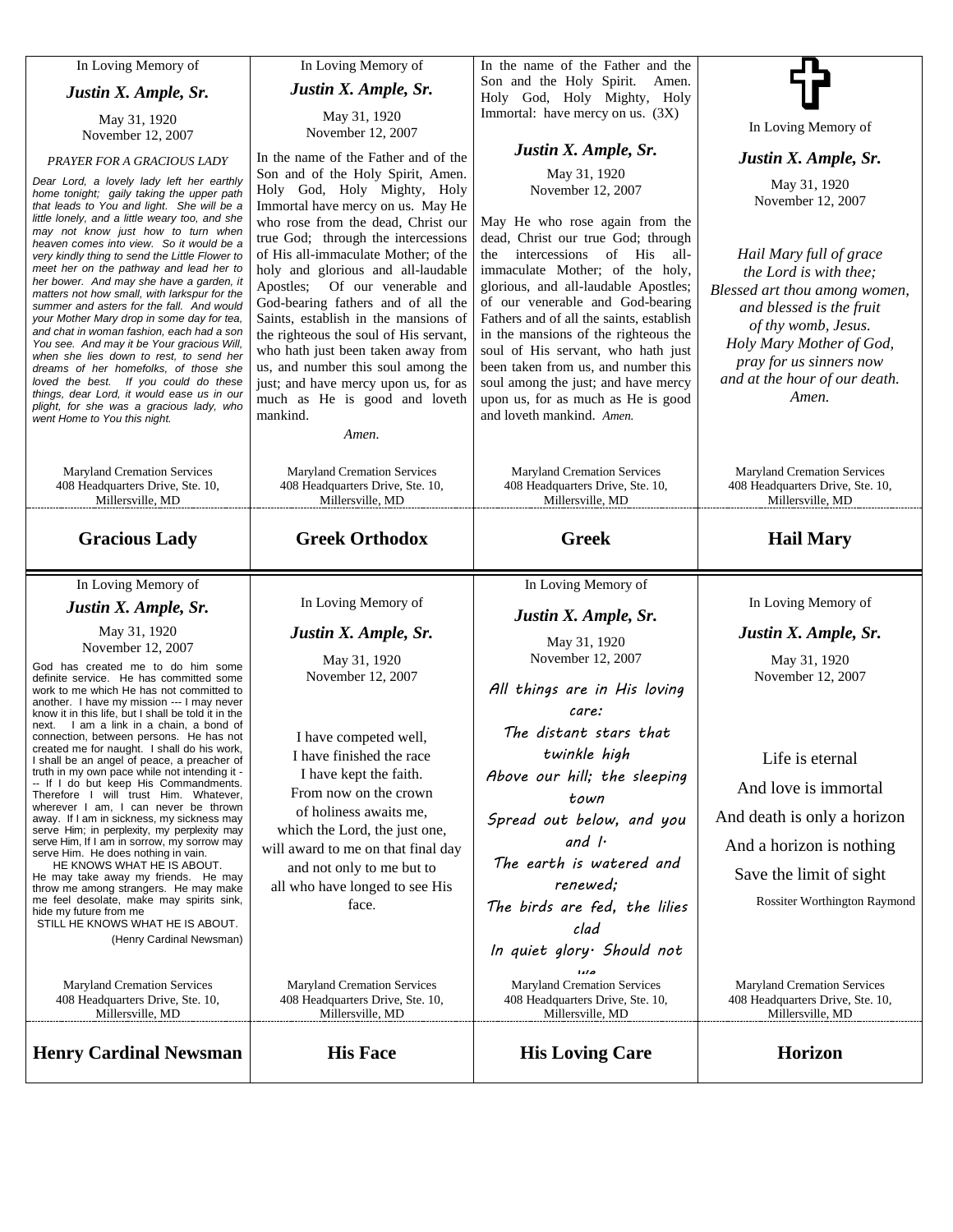| In Loving Memory of                                                                                                                                                                                                                                                                                                                                                                                                                                                       | In Loving Memory of                                                                                                                                                                                                                                                                                                                                                                                                                                                                                  | In Loving Memory of                                                                                                                                                                                                                                                                                                                                                                                                                                                                                 | In Loving Memory of                                                                                                                                                                                                                                                                                                                                                                                                                                                                                                                                                               |
|---------------------------------------------------------------------------------------------------------------------------------------------------------------------------------------------------------------------------------------------------------------------------------------------------------------------------------------------------------------------------------------------------------------------------------------------------------------------------|------------------------------------------------------------------------------------------------------------------------------------------------------------------------------------------------------------------------------------------------------------------------------------------------------------------------------------------------------------------------------------------------------------------------------------------------------------------------------------------------------|-----------------------------------------------------------------------------------------------------------------------------------------------------------------------------------------------------------------------------------------------------------------------------------------------------------------------------------------------------------------------------------------------------------------------------------------------------------------------------------------------------|-----------------------------------------------------------------------------------------------------------------------------------------------------------------------------------------------------------------------------------------------------------------------------------------------------------------------------------------------------------------------------------------------------------------------------------------------------------------------------------------------------------------------------------------------------------------------------------|
| Justin X. Ample, Sr.                                                                                                                                                                                                                                                                                                                                                                                                                                                      | Justin X. Ample, Sr.                                                                                                                                                                                                                                                                                                                                                                                                                                                                                 |                                                                                                                                                                                                                                                                                                                                                                                                                                                                                                     | Justin X. Ample, Sr.                                                                                                                                                                                                                                                                                                                                                                                                                                                                                                                                                              |
| May 31, 1920                                                                                                                                                                                                                                                                                                                                                                                                                                                              | May 31, 1920                                                                                                                                                                                                                                                                                                                                                                                                                                                                                         | Justin X. Ample, Sr.                                                                                                                                                                                                                                                                                                                                                                                                                                                                                | May 31, 1920                                                                                                                                                                                                                                                                                                                                                                                                                                                                                                                                                                      |
| November 12, 2007<br>I do not go alone.                                                                                                                                                                                                                                                                                                                                                                                                                                   | November 12, 2007<br>I said a prayer for you today, and                                                                                                                                                                                                                                                                                                                                                                                                                                              | May 31, 1920<br>November 12, 2007                                                                                                                                                                                                                                                                                                                                                                                                                                                                   | November 12, 2007                                                                                                                                                                                                                                                                                                                                                                                                                                                                                                                                                                 |
| If Death should beckon me with<br>outstretched hand and whisper<br>softly of "An Unknown Land"; I<br>shall not be afraid to go. For<br>though the path I do not know, I<br>take Death's Hand without a fear,<br>for He who safely brought me here<br>will also take me safely back. And<br>though in many things I lack, He<br>will not let me go alone into the<br>"Valley That's Unknown" So I<br>reach out and take Death's Hand<br>and journey to the "Promise Land". | know God must have heard. I felt the<br>answer in my heart, although He<br>spoke no word! I didn't ask for<br>wealth or fame (I knew you wouldn't<br>mind), I asked Him to send treasures<br>of a far more lasting kind! I asked<br>that He'd be near you, at the start of<br>each new day. To grant you health<br>and blessings, for friends to share<br>your way! I asked for happiness for<br>you, in all things great and small, but<br>it was for His loving care, I prayed<br>the most of all! | Don't grieve for me, for now I'm<br>free. I'm following the path God<br>laid for me, I took his hand when I<br>heard him call I turned my back and<br>left it all.<br>I could not stay another day to laugh,<br>to love, to work or play. Tasks left<br>undone must stay that way. I found<br>that place at the close of day.<br>Perhaps my time seemed all too<br>brief. Don't lengthen it now with<br>undue grief. Lift up your heart and<br>share with me. God wanted me now,<br>he set me free. | Come, meet me in the garden, Lord;<br>The day is fresh and bright $-$<br>I'd like to walk and talk with Thee,<br>And glory in Thy might<br>Come, meet me in the garden, Lord,<br>And take me by the hand;<br>The flowers are blooming all around,<br>And the trees are tall and grand<br>Come, meet me in the garden, Lord,<br>Bestow on me Thy $love -$<br>Endow me with new hope and peace,<br>And blessings from above<br>Come, meet me in the garden, Lord;<br>How happy I will be $-$<br>Uplift my heart and soul with joy,<br>And set my spirit free!<br>Hope C. Oberhelman |
| <b>Maryland Cremation Services</b><br>408 Headquarters Drive, Ste. 10,<br>Millersville, MD                                                                                                                                                                                                                                                                                                                                                                                | <b>Maryland Cremation Services</b><br>408 Headquarters Drive, Ste. 10,<br>Millersville, MD                                                                                                                                                                                                                                                                                                                                                                                                           | <b>Maryland Cremation Services</b><br>408 Headquarters Drive, Ste. 10,<br>Millersville, MD                                                                                                                                                                                                                                                                                                                                                                                                          | Maryland Cremation Services<br>408 Headquarters Drive, Ste. 10,<br>Millersville, MD                                                                                                                                                                                                                                                                                                                                                                                                                                                                                               |
| I Do Not Go Alone                                                                                                                                                                                                                                                                                                                                                                                                                                                         | <b>I Said A Prayer</b>                                                                                                                                                                                                                                                                                                                                                                                                                                                                               | I'm Free                                                                                                                                                                                                                                                                                                                                                                                                                                                                                            | <b>In The Garden</b>                                                                                                                                                                                                                                                                                                                                                                                                                                                                                                                                                              |
|                                                                                                                                                                                                                                                                                                                                                                                                                                                                           |                                                                                                                                                                                                                                                                                                                                                                                                                                                                                                      |                                                                                                                                                                                                                                                                                                                                                                                                                                                                                                     |                                                                                                                                                                                                                                                                                                                                                                                                                                                                                                                                                                                   |
| In Loving Memory of                                                                                                                                                                                                                                                                                                                                                                                                                                                       |                                                                                                                                                                                                                                                                                                                                                                                                                                                                                                      |                                                                                                                                                                                                                                                                                                                                                                                                                                                                                                     |                                                                                                                                                                                                                                                                                                                                                                                                                                                                                                                                                                                   |
| Justin X. Ample, Sr.                                                                                                                                                                                                                                                                                                                                                                                                                                                      | In Loving Memory of                                                                                                                                                                                                                                                                                                                                                                                                                                                                                  |                                                                                                                                                                                                                                                                                                                                                                                                                                                                                                     | In Loving Memory of                                                                                                                                                                                                                                                                                                                                                                                                                                                                                                                                                               |
| May 31, 1920                                                                                                                                                                                                                                                                                                                                                                                                                                                              | Justin X. Ample, Sr.                                                                                                                                                                                                                                                                                                                                                                                                                                                                                 | In Loving Memory of                                                                                                                                                                                                                                                                                                                                                                                                                                                                                 | Justin X. Ample, Sr.                                                                                                                                                                                                                                                                                                                                                                                                                                                                                                                                                              |
| November 12, 2007                                                                                                                                                                                                                                                                                                                                                                                                                                                         | May 31, 1920                                                                                                                                                                                                                                                                                                                                                                                                                                                                                         | Justin X. Ample, Sr.                                                                                                                                                                                                                                                                                                                                                                                                                                                                                | May 31, 1920                                                                                                                                                                                                                                                                                                                                                                                                                                                                                                                                                                      |
| "We have loved them during life, let<br>us not abandon them, until we have                                                                                                                                                                                                                                                                                                                                                                                                | November 12, 2007                                                                                                                                                                                                                                                                                                                                                                                                                                                                                    | May 31, 1920<br>November 12, 2007                                                                                                                                                                                                                                                                                                                                                                                                                                                                   | November 12, 2007                                                                                                                                                                                                                                                                                                                                                                                                                                                                                                                                                                 |
| conducted them by our prayers into                                                                                                                                                                                                                                                                                                                                                                                                                                        | May the road                                                                                                                                                                                                                                                                                                                                                                                                                                                                                         |                                                                                                                                                                                                                                                                                                                                                                                                                                                                                                     | May the road rise to meet you.                                                                                                                                                                                                                                                                                                                                                                                                                                                                                                                                                    |
| the house of the Lord."<br>St. Ambrose                                                                                                                                                                                                                                                                                                                                                                                                                                    | rise to meet you.                                                                                                                                                                                                                                                                                                                                                                                                                                                                                    | May the road rise to meet you.<br>May the wind be                                                                                                                                                                                                                                                                                                                                                                                                                                                   | May the wind be                                                                                                                                                                                                                                                                                                                                                                                                                                                                                                                                                                   |
|                                                                                                                                                                                                                                                                                                                                                                                                                                                                           | May the wind                                                                                                                                                                                                                                                                                                                                                                                                                                                                                         | always at your back.                                                                                                                                                                                                                                                                                                                                                                                                                                                                                | always at your back.<br>May the sun shine                                                                                                                                                                                                                                                                                                                                                                                                                                                                                                                                         |
| Incline Thine ear, O Lord, unto our<br>prayers, wherein we humbly pray                                                                                                                                                                                                                                                                                                                                                                                                    | be always at your back.<br>May the sun shine warm                                                                                                                                                                                                                                                                                                                                                                                                                                                    | May the sun shine                                                                                                                                                                                                                                                                                                                                                                                                                                                                                   |                                                                                                                                                                                                                                                                                                                                                                                                                                                                                                                                                                                   |
| Thee to show Thy mercy upon the                                                                                                                                                                                                                                                                                                                                                                                                                                           | upon your face                                                                                                                                                                                                                                                                                                                                                                                                                                                                                       | warm upon your face.                                                                                                                                                                                                                                                                                                                                                                                                                                                                                | warm upon your face.<br>May the rains fall                                                                                                                                                                                                                                                                                                                                                                                                                                                                                                                                        |
| soul of Thy servant, whom Thou hast<br>commanded to pass out of this world,                                                                                                                                                                                                                                                                                                                                                                                               | and rains fall soft                                                                                                                                                                                                                                                                                                                                                                                                                                                                                  | May the rains fall<br>soft upon your fields                                                                                                                                                                                                                                                                                                                                                                                                                                                         | soft upon your fields                                                                                                                                                                                                                                                                                                                                                                                                                                                                                                                                                             |
| that Thou wouldst place him in the                                                                                                                                                                                                                                                                                                                                                                                                                                        | upon your fields.<br>And until we meet again,                                                                                                                                                                                                                                                                                                                                                                                                                                                        | and until we meet again,                                                                                                                                                                                                                                                                                                                                                                                                                                                                            | and until we meet again.                                                                                                                                                                                                                                                                                                                                                                                                                                                                                                                                                          |
| region of peace and light, and bid<br>him be a partaker with Thy Saints.                                                                                                                                                                                                                                                                                                                                                                                                  | May God hold you                                                                                                                                                                                                                                                                                                                                                                                                                                                                                     | May God hold you in the                                                                                                                                                                                                                                                                                                                                                                                                                                                                             | May God hold you in the                                                                                                                                                                                                                                                                                                                                                                                                                                                                                                                                                           |
| Through Christ our Lord. Amen.                                                                                                                                                                                                                                                                                                                                                                                                                                            | in the hollow of His hand.<br>An Old Irish Blessing                                                                                                                                                                                                                                                                                                                                                                                                                                                  | palm of His hand.<br>Amen.                                                                                                                                                                                                                                                                                                                                                                                                                                                                          | palm of His hand. Amen.                                                                                                                                                                                                                                                                                                                                                                                                                                                                                                                                                           |
| <b>Maryland Cremation Services</b><br>408 Headquarters Drive, Ste. 10,<br>Millersville, MD                                                                                                                                                                                                                                                                                                                                                                                | <b>Maryland Cremation Services</b><br>408 Headquarters Drive, Ste. 10,<br>Millersville, MD                                                                                                                                                                                                                                                                                                                                                                                                           | <b>Maryland Cremation Services</b><br>408 Headquarters Drive, Ste. 10,<br>Millersville, MD                                                                                                                                                                                                                                                                                                                                                                                                          | <b>Maryland Cremation Services</b><br>408 Headquarters Drive, Ste. 10,<br>Millersville, MD                                                                                                                                                                                                                                                                                                                                                                                                                                                                                        |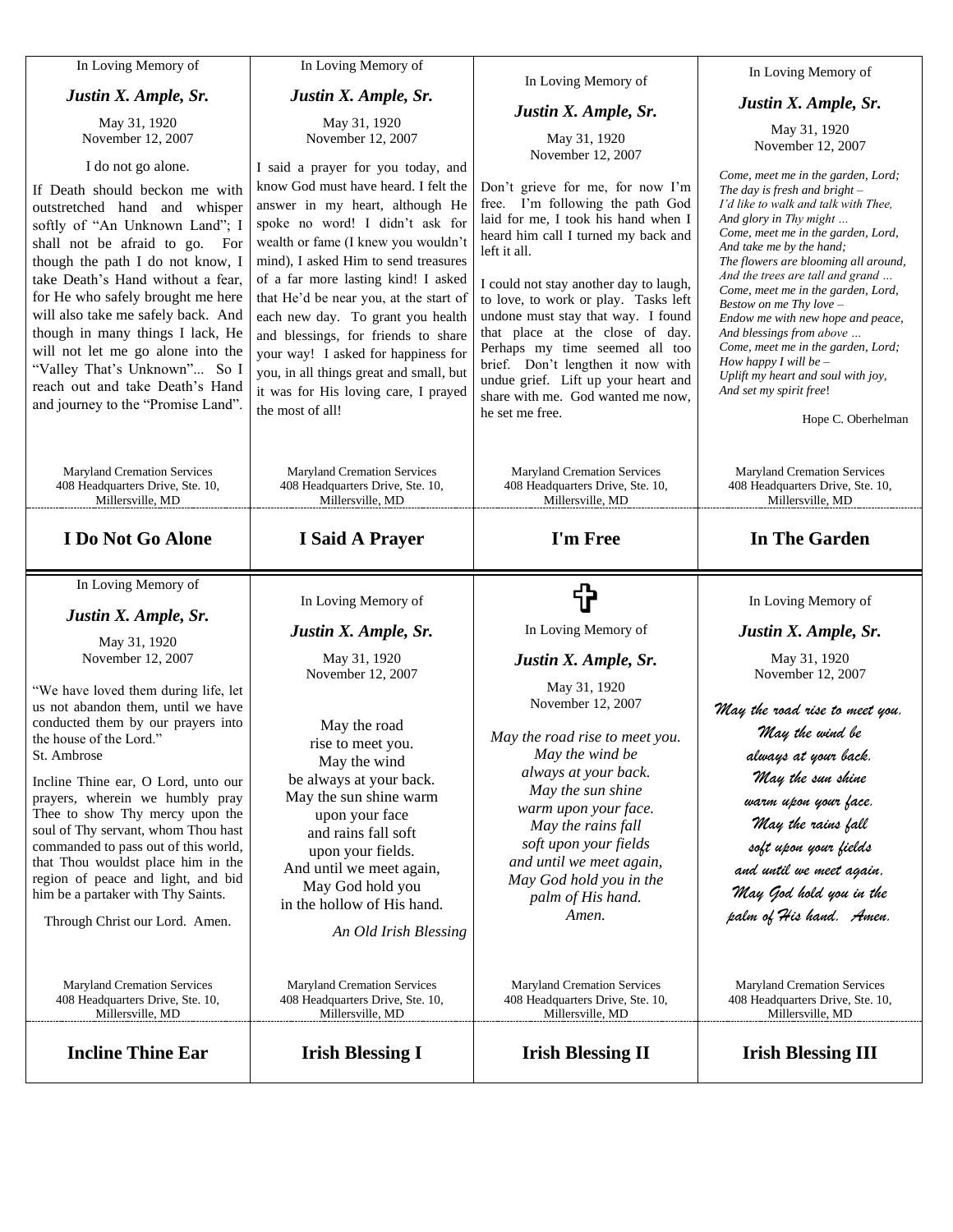| <b>JESUS JOY OF THE</b>                                                                                 | In Loving Memory of                                                                                                 | In Loving Memory of                                                                        |                                                                                            |
|---------------------------------------------------------------------------------------------------------|---------------------------------------------------------------------------------------------------------------------|--------------------------------------------------------------------------------------------|--------------------------------------------------------------------------------------------|
| <b>ANGELS</b><br>A bud the Gardener gave us a pure<br>and lovely child. He gave it to our               | Justin X. Ample, Sr.<br>May 31, 1920                                                                                | Justin X. Ample, Sr.                                                                       |                                                                                            |
| keeping, to cherish undefiled. But<br>just as it was opening, to the glory of                           | November 12, 2007                                                                                                   | May 31, 1920<br>November 12, 2007                                                          | In Loving Memory of                                                                        |
| the day, down came the Heavenly<br>Gardener and took our bud away.                                      | <b>Jesus Mary and Joseph</b>                                                                                        |                                                                                            | Justin X. Ample, Sr.                                                                       |
| Justin X. Ample, Sr.<br>May 31, 1920 - November 12, 2007                                                | Heavenly Father, help us to live as<br>the holy family, united in respect and<br>love. We want to live as Jesus,    | I am the Light of the<br>World; he who follows Me                                          | May 31, 1920<br>November 12, 2007                                                          |
| O sweet little angel pray for us and<br>through thy prayers intercede to the                            | Mary, and Joseph, in peace with you<br>and one another.<br>Through the                                              | will not walk in darkness                                                                  | "I am the resurrection and the                                                             |
| Sacred Heart of Jesus that through<br>His burning heart of love He may                                  | prayers of Mary, the virgin mother of<br>Jesus, and of her husband Joseph,<br>unite our families in peace and love. | but will have the light of                                                                 | Life; He who believes in me,<br>though he die, yet shall he live,                          |
| lead us through this life and help us<br>overcome the temptations which may<br>befall us.               | Grant this through our Lord Jesus<br>Christ, Your Son, who lives and                                                | life.                                                                                      | lives<br>whosoever<br>and<br>and<br>believes in Me shall never                             |
| "Sweet Heart of Jesus, I implore that<br>I may love Thee more and more."                                | reigns with you and the Holy Spirit,<br>one God, forever and ever. Amen.                                            | John 8:12                                                                                  | die."                                                                                      |
| "My Jesus, for Thee I live; My Jesus,<br>for Thee I die, My Jesus, I am Thine<br>in life and death."    | Jesus, Mary, and Joseph,<br>Pray for us.                                                                            |                                                                                            | John 11:25-26                                                                              |
| <b>Maryland Cremation Services</b><br>408 Headquarters Drive, Ste. 10,<br>Millersville, MD              | <b>Maryland Cremation Services</b><br>408 Headquarters Drive, Ste. 10,<br>Millersville, MD                          | <b>Maryland Cremation Services</b><br>408 Headquarters Drive, Ste. 10,<br>Millersville, MD | <b>Maryland Cremation Services</b><br>408 Headquarters Drive, Ste. 10,<br>Millersville, MD |
| <b>Jesus Joy Of The Angels</b>                                                                          | <b>Jesus Mary And Joseph</b>                                                                                        | <b>John 812</b>                                                                            | John11 25-26                                                                               |
|                                                                                                         |                                                                                                                     |                                                                                            |                                                                                            |
| In Loving Memory of                                                                                     |                                                                                                                     |                                                                                            | In Loving Memory of                                                                        |
| Justin X. Ample, Sr.                                                                                    |                                                                                                                     | In Loving Memory of                                                                        | Justin X. Ample, Sr.                                                                       |
| May 31, 1920<br>November 12, 2007                                                                       |                                                                                                                     | Justin X. Ample, Sr.<br>May 31, 1920                                                       | May 31, 1920<br>November 12, 2007                                                          |
| LET NOT your heart be troubled;                                                                         | In Loving Memory of                                                                                                 | November 12, 2007                                                                          |                                                                                            |
| ye believe in God, believe also in me.<br>In my Father's house are many<br>mansions; if it were not so, | Justin X. Ample, Sr.<br>May 31, 1920                                                                                | Now the labourer's task is over;                                                           | Leaf after leaf                                                                            |
| I would have told you. I go to<br>prepare a place for you. And if                                       | November 12, 2007                                                                                                   | Now the battle day is past;                                                                | flower after flower<br>some in the dawn of day                                             |
| I go and prepare a place for you,<br>I will come again, and receive you                                 | "For God so loved the world,                                                                                        | Now upon the farther shore                                                                 | some in the after hour.                                                                    |
| unto myself; that where I am,<br>there ye may be also.                                                  | that He gave His only begotten<br>Son, that whosoever believeth                                                     | Lands the voyager at last.                                                                 | Alive they flourish,                                                                       |
| PEACE I leave with you, my<br>peace I give unto you; not as the                                         | in Him should not perish, but                                                                                       | Father, in Thy gracious keeping                                                            | and alive they fall<br>and the earth that sustained them                                   |
| world giveth, give I unto you.<br>Let not your heart be troubled,                                       | have everlasting life."                                                                                             | Leave we now thy servant sleeping.                                                         | receives them in fall.                                                                     |
| neither let it be afraid.<br>-- John 14: 1-3, 27                                                        | St. John 3:16                                                                                                       | - John Ellerton                                                                            |                                                                                            |
| <b>Maryland Cremation Services</b><br>408 Headquarters Drive, Ste. 10,<br>Millersville, MD              | <b>Maryland Cremation Services</b><br>408 Headquarters Drive, Ste. 10,<br>Millersville, MD                          | <b>Maryland Cremation Services</b><br>408 Headquarters Drive, Ste. 10,<br>Millersville, MD | <b>Maryland Cremation Services</b><br>408 Headquarters Drive, Ste. 10,<br>Millersville, MD |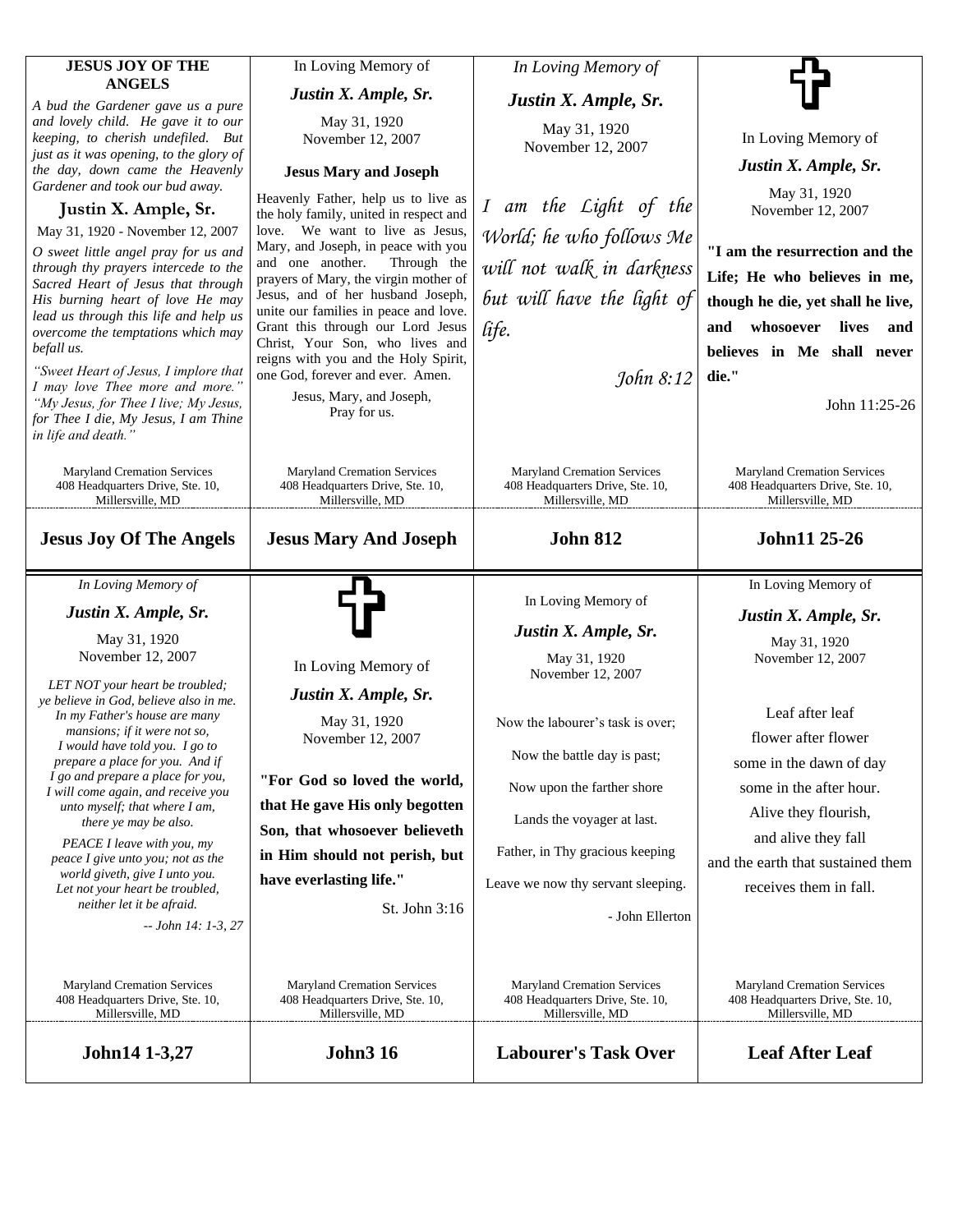| In Loving Memory of                                                                                                                                                                                                                                                                                                                                                                                                           | In Loving Memory of                                                                                                                                                                                                                                                                                                                                                                                                                                                    | In Loving Memory of                                                                                                                                                                                                                                                                                                                                                                                                                                                                                                               | In Loving Memory of                                                                         |
|-------------------------------------------------------------------------------------------------------------------------------------------------------------------------------------------------------------------------------------------------------------------------------------------------------------------------------------------------------------------------------------------------------------------------------|------------------------------------------------------------------------------------------------------------------------------------------------------------------------------------------------------------------------------------------------------------------------------------------------------------------------------------------------------------------------------------------------------------------------------------------------------------------------|-----------------------------------------------------------------------------------------------------------------------------------------------------------------------------------------------------------------------------------------------------------------------------------------------------------------------------------------------------------------------------------------------------------------------------------------------------------------------------------------------------------------------------------|---------------------------------------------------------------------------------------------|
| Justin X. Ample, Sr.                                                                                                                                                                                                                                                                                                                                                                                                          | Justin X. Ample, Sr.                                                                                                                                                                                                                                                                                                                                                                                                                                                   | Justin X. Ample, Sr.                                                                                                                                                                                                                                                                                                                                                                                                                                                                                                              | Justin X. Ample, Sr.                                                                        |
| May 31, 1920                                                                                                                                                                                                                                                                                                                                                                                                                  |                                                                                                                                                                                                                                                                                                                                                                                                                                                                        |                                                                                                                                                                                                                                                                                                                                                                                                                                                                                                                                   | May 31, 1920                                                                                |
| November 12, 2007                                                                                                                                                                                                                                                                                                                                                                                                             | May 31, 1920<br>November 12, 2007                                                                                                                                                                                                                                                                                                                                                                                                                                      | May 31, 1920<br>November 12, 2007                                                                                                                                                                                                                                                                                                                                                                                                                                                                                                 | November 12, 2007                                                                           |
| When I am dead pray for me a little.<br>Think of me sometimes,<br>but not too much.<br>It is not good for you<br>to allow your thoughts to dwell<br>too long on the dead.<br>Think of me now and again<br>as I was in life,<br>at some moment which it is<br>pleasant to recall,<br>But not too long.<br>Leave me in peace<br>as I shall leave you too, in peace.<br>While you live,<br>let your thoughts be with the living. | Let me come in where you are<br>weeping, friend, and let me take your<br>hand. I, who have known a sorrow<br>such as yours, can understand.<br>Let me come in $- I$ would be very still<br>beside you in your grief; I would not<br>bid you cease your weeping, friend,<br>tears bring relief.<br>Let me come in $- I$ would only breathe<br>a prayer, and hold your hand, for I have<br>known a sorrow such as yours, and<br>understand.<br><b>Grace Noll Crowell</b> | Almighty God, through the death of<br>Your Son on the cross, you have<br>overcome death for us. Through his<br>burial and resurrection from the dead<br>you have made the grave a holy place<br>and restored to us eternal life. We pray<br>for those who died believing in Jesus<br>and are buried with him in the hope of<br>rising again. God of the living and the<br>dead, may those who faithfully<br>believed in you on earth praise you<br>forever in the joy of heaven. We ask<br>this through Christ our Lord.<br>Amen. | The life<br>of those who<br>are faithful to<br>thee, Lord, is<br>but changed,<br>not ended. |
| <b>Maryland Cremation Services</b><br>408 Headquarters Drive, Ste. 10,<br>Millersville, MD                                                                                                                                                                                                                                                                                                                                    | <b>Maryland Cremation Services</b><br>408 Headquarters Drive, Ste. 10,<br>Millersville, MD                                                                                                                                                                                                                                                                                                                                                                             | <b>Maryland Cremation Services</b><br>408 Headquarters Drive, Ste. 10,<br>Millersville, MD                                                                                                                                                                                                                                                                                                                                                                                                                                        | <b>Maryland Cremation Services</b><br>408 Headquarters Drive, Ste. 10,<br>Millersville, MD  |
| <b>Leave Me In Peace</b>                                                                                                                                                                                                                                                                                                                                                                                                      | Let Me Come In                                                                                                                                                                                                                                                                                                                                                                                                                                                         | Let Us Pray                                                                                                                                                                                                                                                                                                                                                                                                                                                                                                                       | <b>Life Prayer</b>                                                                          |
|                                                                                                                                                                                                                                                                                                                                                                                                                               |                                                                                                                                                                                                                                                                                                                                                                                                                                                                        |                                                                                                                                                                                                                                                                                                                                                                                                                                                                                                                                   |                                                                                             |
| ╬                                                                                                                                                                                                                                                                                                                                                                                                                             | ╬                                                                                                                                                                                                                                                                                                                                                                                                                                                                      | ╬                                                                                                                                                                                                                                                                                                                                                                                                                                                                                                                                 | In Loving Memory of                                                                         |
| In Loving Memory of                                                                                                                                                                                                                                                                                                                                                                                                           | In Loving Memory of                                                                                                                                                                                                                                                                                                                                                                                                                                                    | In Loving Memory of                                                                                                                                                                                                                                                                                                                                                                                                                                                                                                               | Justin X. Ample, Sr.                                                                        |
| Justin X. Ample, Sr.                                                                                                                                                                                                                                                                                                                                                                                                          | Justin X. Ample, Sr.                                                                                                                                                                                                                                                                                                                                                                                                                                                   | Justin X. Ample, Sr.                                                                                                                                                                                                                                                                                                                                                                                                                                                                                                              | May 31, 1920<br>November 12, 2007                                                           |
| May 31, 1920<br>November 12, 2007                                                                                                                                                                                                                                                                                                                                                                                             | May 31, 1920<br>November 12, 2007                                                                                                                                                                                                                                                                                                                                                                                                                                      | May 31, 1920<br>November 12, 2007                                                                                                                                                                                                                                                                                                                                                                                                                                                                                                 | You can shed tears that he is gone,<br>Or you can smile because he has lived.               |
|                                                                                                                                                                                                                                                                                                                                                                                                                               | "The Lord's Prayer"                                                                                                                                                                                                                                                                                                                                                                                                                                                    | "The Lord's Prayer"                                                                                                                                                                                                                                                                                                                                                                                                                                                                                                               | You can close your eyes<br>and pray that he'll come,                                        |
| "The Lord's Prayer"                                                                                                                                                                                                                                                                                                                                                                                                           | Our Father who art in heaven,                                                                                                                                                                                                                                                                                                                                                                                                                                          |                                                                                                                                                                                                                                                                                                                                                                                                                                                                                                                                   | Or you can open your eyes<br>and see all he's left.                                         |
| Our Father who art in heaven,                                                                                                                                                                                                                                                                                                                                                                                                 | hallowed be thy name; Thy                                                                                                                                                                                                                                                                                                                                                                                                                                              | Our Father who art in heaven.<br>hallowed be thy name:                                                                                                                                                                                                                                                                                                                                                                                                                                                                            | Your heart can be empty<br>because you can't see him,                                       |
| hallowed be thy name;<br>Thy kingdom come; Thy will be                                                                                                                                                                                                                                                                                                                                                                        | kingdom come; Thy will be done<br>on earth as it is in heaven. Give us                                                                                                                                                                                                                                                                                                                                                                                                 | Thy kingdom come: Thy will be done                                                                                                                                                                                                                                                                                                                                                                                                                                                                                                | Or you can be full of the love you shared.<br>You can turn your back on tomorrow            |
| done on earth as it is in heaven.                                                                                                                                                                                                                                                                                                                                                                                             | this day our daily bread; And                                                                                                                                                                                                                                                                                                                                                                                                                                          | on earth as it is in heaven.                                                                                                                                                                                                                                                                                                                                                                                                                                                                                                      | and live yesterday,                                                                         |
| Give us this day our daily bread;                                                                                                                                                                                                                                                                                                                                                                                             | forgive us our trespasses as we                                                                                                                                                                                                                                                                                                                                                                                                                                        | Give us this day our daily bread:                                                                                                                                                                                                                                                                                                                                                                                                                                                                                                 | Or you can be happy for tomorrow<br>because of yesterday.                                   |
| and forgive us our trespasses<br>as we forgive those who                                                                                                                                                                                                                                                                                                                                                                      | forgive those who trespass against<br>And<br>lead<br>us not into<br>us;                                                                                                                                                                                                                                                                                                                                                                                                | and forgive us our trespasses as we                                                                                                                                                                                                                                                                                                                                                                                                                                                                                               | You can remember him<br>and only that he's gone,                                            |
| trespass against us;                                                                                                                                                                                                                                                                                                                                                                                                          | temptation, but deliver us from                                                                                                                                                                                                                                                                                                                                                                                                                                        | forgive those who trespass against us:                                                                                                                                                                                                                                                                                                                                                                                                                                                                                            | Or you can cherish his memory<br>and let it live on.                                        |
| And lead us not into temptation,<br>but deliver us from evil.                                                                                                                                                                                                                                                                                                                                                                 | evil. For thine is the Kingdom,                                                                                                                                                                                                                                                                                                                                                                                                                                        | And lead us not into temptation.                                                                                                                                                                                                                                                                                                                                                                                                                                                                                                  | You can cry and close your mind,<br>be empty and turn your back,                            |
| Amen                                                                                                                                                                                                                                                                                                                                                                                                                          | and the power, and the glory,<br>forever.<br>Amen                                                                                                                                                                                                                                                                                                                                                                                                                      | but deliver us from evil.<br>Amen                                                                                                                                                                                                                                                                                                                                                                                                                                                                                                 | Or can do what he'd want:<br>Smile, open your eyes, love and go on.                         |
| <b>Maryland Cremation Services</b><br>408 Headquarters Drive, Ste. 10,<br>Millersville, MD                                                                                                                                                                                                                                                                                                                                    | Maryland Cremation Services<br>408 Headquarters Drive, Ste. 10,<br>Millersville, MD                                                                                                                                                                                                                                                                                                                                                                                    | Maryland Cremation Services<br>408 Headquarters Drive, Ste. 10,<br>Millersville, MD                                                                                                                                                                                                                                                                                                                                                                                                                                               | Maryland Cremation Services<br>408 Headquarters Drive, Ste. 10,<br>Millersville, MD         |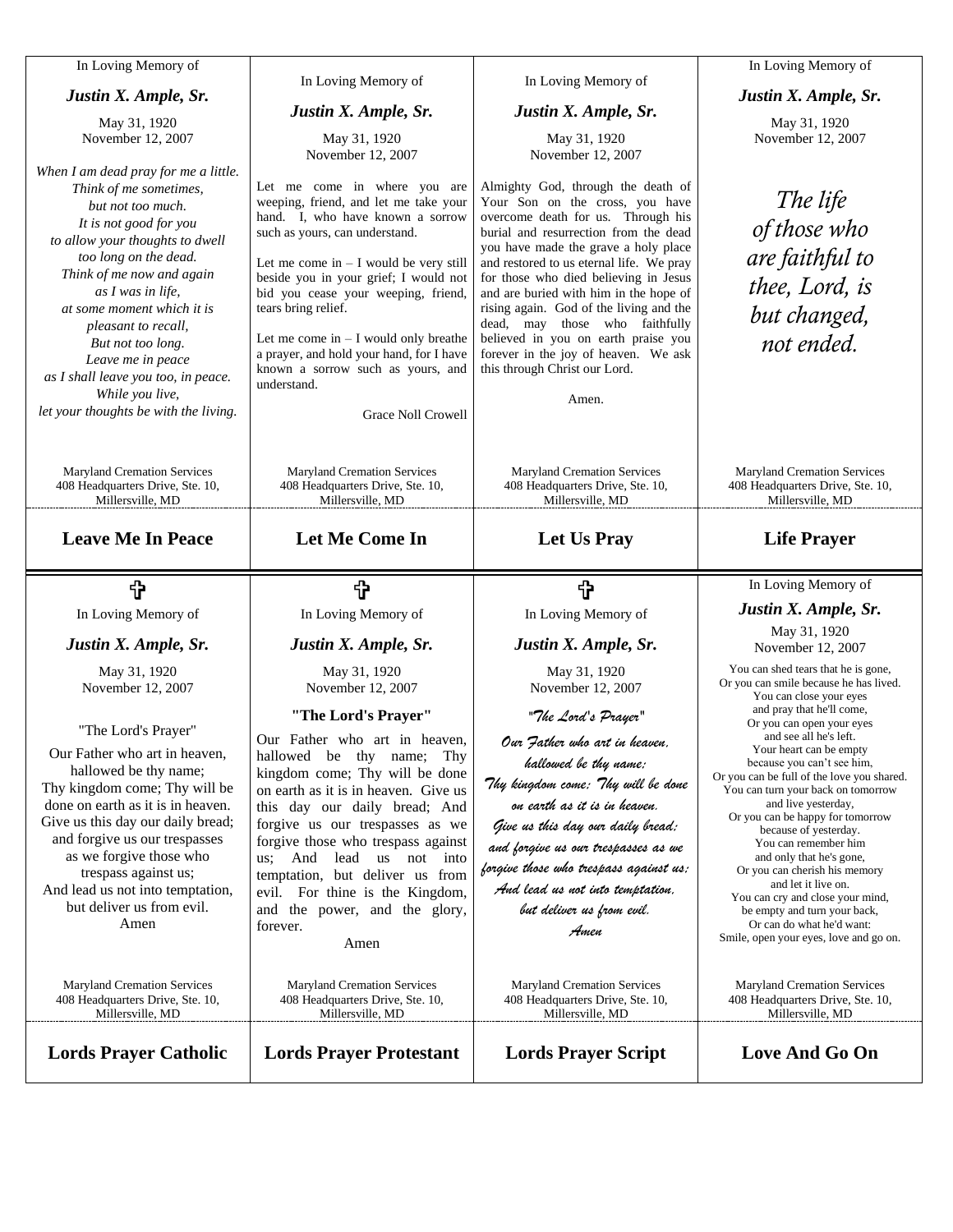|                                                                                                                                                                                                                                                                                                                                                                                                                                                                |                                                                                                                                                                                                                                                                                                                                                                                                                                                                                                                                                                                              | In Loving Memory of                                                                                                                                                                                                                                                                                                                                                                                                                                                                                                                                                                                                                                             | In Loving Memory of                                                                                                                                                                                                                                                                                                                                                                                          |
|----------------------------------------------------------------------------------------------------------------------------------------------------------------------------------------------------------------------------------------------------------------------------------------------------------------------------------------------------------------------------------------------------------------------------------------------------------------|----------------------------------------------------------------------------------------------------------------------------------------------------------------------------------------------------------------------------------------------------------------------------------------------------------------------------------------------------------------------------------------------------------------------------------------------------------------------------------------------------------------------------------------------------------------------------------------------|-----------------------------------------------------------------------------------------------------------------------------------------------------------------------------------------------------------------------------------------------------------------------------------------------------------------------------------------------------------------------------------------------------------------------------------------------------------------------------------------------------------------------------------------------------------------------------------------------------------------------------------------------------------------|--------------------------------------------------------------------------------------------------------------------------------------------------------------------------------------------------------------------------------------------------------------------------------------------------------------------------------------------------------------------------------------------------------------|
| In Loving Memory of                                                                                                                                                                                                                                                                                                                                                                                                                                            | In Loving Memory of                                                                                                                                                                                                                                                                                                                                                                                                                                                                                                                                                                          | Justin X. Ample, Sr.                                                                                                                                                                                                                                                                                                                                                                                                                                                                                                                                                                                                                                            | Justin X. Ample, Sr.                                                                                                                                                                                                                                                                                                                                                                                         |
| Justin X. Ample, Sr.                                                                                                                                                                                                                                                                                                                                                                                                                                           | Justin X. Ample, Sr.                                                                                                                                                                                                                                                                                                                                                                                                                                                                                                                                                                         | May 31, 1920<br>November 12, 2007                                                                                                                                                                                                                                                                                                                                                                                                                                                                                                                                                                                                                               | May 31, 1920                                                                                                                                                                                                                                                                                                                                                                                                 |
| May 31, 1920<br>November 12, 2007                                                                                                                                                                                                                                                                                                                                                                                                                              | May 31, 1920<br>November 12, 2007                                                                                                                                                                                                                                                                                                                                                                                                                                                                                                                                                            | It is truly right and just, proper and                                                                                                                                                                                                                                                                                                                                                                                                                                                                                                                                                                                                                          | November 12, 2007                                                                                                                                                                                                                                                                                                                                                                                            |
| <b>LOVE LIVES ON</b><br>Those we love remain with us<br>for love itself lives on, and<br>cherished memories never fade<br>because a loved one's gone<br>Those we love can never be<br>more than a thought apart, for as<br>long as there is memory, they'll<br>live on in the heart.                                                                                                                                                                           | It's difficult when someone<br>Who is loved cannot be there,<br>But memories that are made and<br>shared will keep a loved one<br>near.<br>And God, with loving wisdom,<br>Will be there to guide us<br>through;<br>He'll help us meet tomorrow<br>And He'll give us strength anew                                                                                                                                                                                                                                                                                                           | helpful toward salvation, that we<br>always and everywhere give thanks to<br>You, O Lord, holy Father, almighty<br>and eternal God, through Christ our<br>Lord. In the same Christ the hope of a<br>blessed resurrection has dawned for us,<br>bringing all who are under the certain,<br>sad sentence of death the consoling<br>promise of future immortality. For<br>those who have been faithful, O Lord,<br>life is not ended, but merely changed;<br>and when this earthly abode dissolves,<br>an eternal dwelling place awaits them<br>in heaven.<br>Eternal rest grant them O Lord and let<br>perpetual light sine upon them. May<br>they rest in peace. | <b>PRAYER</b><br>May the angels lead you into<br>Paradise, may the Martyrs receive<br>you at your coming, and take you<br>to Jerusalem, the holy city. May<br>the choirs of the Angels receive<br>you, and may you with the once<br>poor Lazarus, have rest everlasting.<br>Amen.<br>╬<br>(Roman Ritual)<br>May the Souls of all the faithful<br>departed, through the mercy of<br>God, rest in peace. Amen. |
| <b>Maryland Cremation Services</b><br>408 Headquarters Drive, Ste. 10,<br>Millersville, MD                                                                                                                                                                                                                                                                                                                                                                     | <b>Maryland Cremation Services</b><br>408 Headquarters Drive, Ste. 10,<br>Millersville, MD                                                                                                                                                                                                                                                                                                                                                                                                                                                                                                   | Amen.<br><b>Maryland Cremation Services</b><br>408 Headquarters Drive, Ste. 10,<br>Millersville, MD                                                                                                                                                                                                                                                                                                                                                                                                                                                                                                                                                             | <b>Maryland Cremation Services</b><br>408 Headquarters Drive, Ste. 10,<br>Millersville, MD                                                                                                                                                                                                                                                                                                                   |
| <b>Love Lives On</b>                                                                                                                                                                                                                                                                                                                                                                                                                                           | <b>Loved</b>                                                                                                                                                                                                                                                                                                                                                                                                                                                                                                                                                                                 | <b>Mass For The Dead</b>                                                                                                                                                                                                                                                                                                                                                                                                                                                                                                                                                                                                                                        | <b>May The Angels</b>                                                                                                                                                                                                                                                                                                                                                                                        |
|                                                                                                                                                                                                                                                                                                                                                                                                                                                                |                                                                                                                                                                                                                                                                                                                                                                                                                                                                                                                                                                                              |                                                                                                                                                                                                                                                                                                                                                                                                                                                                                                                                                                                                                                                                 |                                                                                                                                                                                                                                                                                                                                                                                                              |
|                                                                                                                                                                                                                                                                                                                                                                                                                                                                | In Loving Memory of                                                                                                                                                                                                                                                                                                                                                                                                                                                                                                                                                                          | In Loving Memory of                                                                                                                                                                                                                                                                                                                                                                                                                                                                                                                                                                                                                                             | In Loving Memory of                                                                                                                                                                                                                                                                                                                                                                                          |
| In Loving Memory of                                                                                                                                                                                                                                                                                                                                                                                                                                            | Justin X. Ample, Sr.                                                                                                                                                                                                                                                                                                                                                                                                                                                                                                                                                                         | Justin X. Ample, Sr.                                                                                                                                                                                                                                                                                                                                                                                                                                                                                                                                                                                                                                            | Justin X. Ample, Sr.                                                                                                                                                                                                                                                                                                                                                                                         |
| Justin X. Ample, Sr.                                                                                                                                                                                                                                                                                                                                                                                                                                           | May 31, 1920                                                                                                                                                                                                                                                                                                                                                                                                                                                                                                                                                                                 | May 31, 1920                                                                                                                                                                                                                                                                                                                                                                                                                                                                                                                                                                                                                                                    | May 31, 1920                                                                                                                                                                                                                                                                                                                                                                                                 |
| May 31, 1920<br>November 12, 2007                                                                                                                                                                                                                                                                                                                                                                                                                              | November 12, 2007                                                                                                                                                                                                                                                                                                                                                                                                                                                                                                                                                                            | November 12, 2007                                                                                                                                                                                                                                                                                                                                                                                                                                                                                                                                                                                                                                               | November 12, 2007                                                                                                                                                                                                                                                                                                                                                                                            |
| Remember O most gracious Virgin<br>Mary that never was it known that<br>anyone who fled to Thy protection,<br>implored Thy help, and sought Thy<br>left unaided.<br>intercession was<br>Inspired with this confidence, I fly<br>unto Thee, O Virgin of virgins. My<br>Mother! To Thee I come; before<br>Thee I stand, sinful and sorrowful.<br>Oh Mother of the Word incarnate!<br>Despise not my petitions, but in Thy<br>mercy, hear and answer me.<br>Amen. | When I come to the end of the road<br>and the sun has set for me, I want no<br>rites in a gloom-filled room. Why<br>cry for a soul set free? Miss me a<br>little – but not too long And not with<br>your head bowed low. Remember<br>the love that we once shared. Miss<br>$me - but let me go. For this is a$<br>journey we all must take, and each<br>must go alone. It's all a part of the<br>Master's Plan, a step on the road to<br>home. When you are lonely and sick<br>of heart, Go to the friends we know<br>and bury your sorrows in doing good<br>deeds. Miss me – but let me go. | We'll always Remember<br>That special smile<br>that caring heart.<br>That warm embrace<br>you always gave us.<br>You being there<br>for dad and us,<br>through good and bad times<br>no matter what.<br>We'll always remember<br>you mom because<br>there'll never be anyone<br>to replace you in our hearts.<br>And the love we will always<br>have for you.                                                                                                                                                                                                                                                                                                   | Beautiful things in this life are<br>manifold tis true, we count the<br>stars by thousands, the birds and<br>flowers, too; the sunsets and<br>dawning's, rare beauties far and<br>near, but all the wide world over,<br>there's just one "Mother Dear."                                                                                                                                                      |
| <b>Maryland Cremation Services</b><br>408 Headquarters Drive, Ste. 10,<br>Millersville, MD                                                                                                                                                                                                                                                                                                                                                                     | <b>Maryland Cremation Services</b><br>408 Headquarters Drive, Ste. 10,<br>Millersville, MD                                                                                                                                                                                                                                                                                                                                                                                                                                                                                                   | <b>Maryland Cremation Services</b><br>408 Headquarters Drive, Ste. 10,<br>Millersville, MD                                                                                                                                                                                                                                                                                                                                                                                                                                                                                                                                                                      | <b>Maryland Cremation Services</b><br>408 Headquarters Drive, Ste. 10,<br>Millersville, MD                                                                                                                                                                                                                                                                                                                   |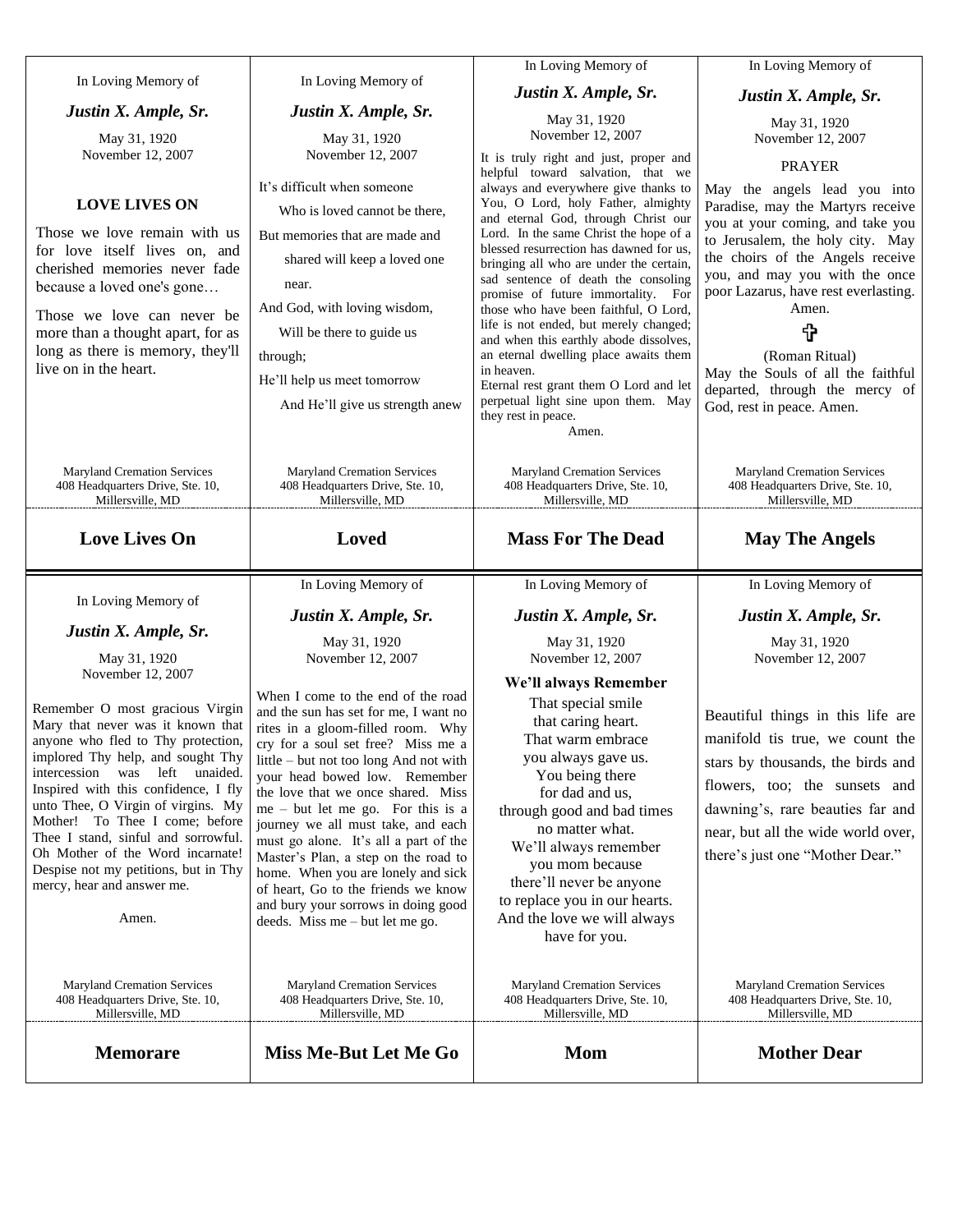| In Loving Memory of                                                                                                                                                                                                                                                                                                                                                                                                                         |                                                                                                                                                                                                                                                                                                                   |                                                                                                                                                                                                                                                                                                                                                                                                                                                                                                                                                                                                                                                                                                  |                                                                                                                                                                                                                                                                                                                                                                                                                                                                                                                                                                                                                                                             |
|---------------------------------------------------------------------------------------------------------------------------------------------------------------------------------------------------------------------------------------------------------------------------------------------------------------------------------------------------------------------------------------------------------------------------------------------|-------------------------------------------------------------------------------------------------------------------------------------------------------------------------------------------------------------------------------------------------------------------------------------------------------------------|--------------------------------------------------------------------------------------------------------------------------------------------------------------------------------------------------------------------------------------------------------------------------------------------------------------------------------------------------------------------------------------------------------------------------------------------------------------------------------------------------------------------------------------------------------------------------------------------------------------------------------------------------------------------------------------------------|-------------------------------------------------------------------------------------------------------------------------------------------------------------------------------------------------------------------------------------------------------------------------------------------------------------------------------------------------------------------------------------------------------------------------------------------------------------------------------------------------------------------------------------------------------------------------------------------------------------------------------------------------------------|
| Justin X. Ample, Sr.                                                                                                                                                                                                                                                                                                                                                                                                                        | In Loving Memory of                                                                                                                                                                                                                                                                                               | In Loving Memory of                                                                                                                                                                                                                                                                                                                                                                                                                                                                                                                                                                                                                                                                              | In Loving Memory of                                                                                                                                                                                                                                                                                                                                                                                                                                                                                                                                                                                                                                         |
| May 31, 1920                                                                                                                                                                                                                                                                                                                                                                                                                                | Justin X. Ample, Sr.                                                                                                                                                                                                                                                                                              | Justin X. Ample, Sr.                                                                                                                                                                                                                                                                                                                                                                                                                                                                                                                                                                                                                                                                             | Justin X. Ample, Sr.                                                                                                                                                                                                                                                                                                                                                                                                                                                                                                                                                                                                                                        |
| November 12, 2007                                                                                                                                                                                                                                                                                                                                                                                                                           | May 31, 1920<br>November 12, 2007                                                                                                                                                                                                                                                                                 | May 31, 1920<br>November 12, 2007                                                                                                                                                                                                                                                                                                                                                                                                                                                                                                                                                                                                                                                                | May 31, 1920<br>November 12, 2007                                                                                                                                                                                                                                                                                                                                                                                                                                                                                                                                                                                                                           |
| "The Magic of a Mother's Touch"                                                                                                                                                                                                                                                                                                                                                                                                             |                                                                                                                                                                                                                                                                                                                   |                                                                                                                                                                                                                                                                                                                                                                                                                                                                                                                                                                                                                                                                                                  |                                                                                                                                                                                                                                                                                                                                                                                                                                                                                                                                                                                                                                                             |
| There's magic in a Mother's<br>touch, and sunshine in her smile.<br>There's love in everything she<br>make<br>our<br>lives<br>does<br>to<br>worthwhile. We can find both<br>hope and courage just by looking<br>in her eyes. Her laughter is a<br>source of joy, her words are<br>warm and wise.<br>There is a<br>kindness and compassion to be<br>found in her embrace, and we see<br>the light of heaven shining from a<br>Mother's face. | Music has moments of rapturous<br>sound and intervals of rest.<br>It thrills the heart with its majesty<br>and soothes it when suppressed.<br>Life too has ringing, throbbing tones<br>and muted, silent keys.<br>Yet both are merged at the Master's<br>touch into living symphonies.<br>Florence Emeline Wright | <b>Mystery</b><br>What is this mystery that men call death?<br>My friend before me lies; in all save breath<br>He seems the same as yesterday. His face<br>So like to life, so calm, bears not a trace<br>of that great change which all of us so dread.<br>I gaze on her and say: He is not dead,<br>But sleeps; and soon she will rise and take<br>Me by the hand. I know he will awake<br>and smile on me as he did yesterday;<br>And he will have some gentle word to say,<br>Some kindly deed to do; for loving thought<br>Was warp and woof of which<br>his life was wrought.<br>He is not dead. Such souls forever live<br>In boundless measure of the love they give.<br>-Jerome B. Bell |                                                                                                                                                                                                                                                                                                                                                                                                                                                                                                                                                                                                                                                             |
| <b>Maryland Cremation Services</b><br>408 Headquarters Drive, Ste. 10,<br>Millersville, MD                                                                                                                                                                                                                                                                                                                                                  | <b>Maryland Cremation Services</b><br>408 Headquarters Drive, Ste. 10,<br>Millersville, MD                                                                                                                                                                                                                        | <b>Maryland Cremation Services</b><br>408 Headquarters Drive, Ste. 10,<br>Millersville, MD                                                                                                                                                                                                                                                                                                                                                                                                                                                                                                                                                                                                       |                                                                                                                                                                                                                                                                                                                                                                                                                                                                                                                                                                                                                                                             |
| <b>Mother's Touch</b>                                                                                                                                                                                                                                                                                                                                                                                                                       | <b>Music</b>                                                                                                                                                                                                                                                                                                      | <b>Mystery</b> (him-her)                                                                                                                                                                                                                                                                                                                                                                                                                                                                                                                                                                                                                                                                         | <b>No Prayer No Ad</b>                                                                                                                                                                                                                                                                                                                                                                                                                                                                                                                                                                                                                                      |
|                                                                                                                                                                                                                                                                                                                                                                                                                                             |                                                                                                                                                                                                                                                                                                                   |                                                                                                                                                                                                                                                                                                                                                                                                                                                                                                                                                                                                                                                                                                  |                                                                                                                                                                                                                                                                                                                                                                                                                                                                                                                                                                                                                                                             |
|                                                                                                                                                                                                                                                                                                                                                                                                                                             | In Loving Memory of                                                                                                                                                                                                                                                                                               |                                                                                                                                                                                                                                                                                                                                                                                                                                                                                                                                                                                                                                                                                                  |                                                                                                                                                                                                                                                                                                                                                                                                                                                                                                                                                                                                                                                             |
| In Loving Memory of                                                                                                                                                                                                                                                                                                                                                                                                                         |                                                                                                                                                                                                                                                                                                                   | In Loving Memory of                                                                                                                                                                                                                                                                                                                                                                                                                                                                                                                                                                                                                                                                              |                                                                                                                                                                                                                                                                                                                                                                                                                                                                                                                                                                                                                                                             |
| Justin X. Ample, Sr.                                                                                                                                                                                                                                                                                                                                                                                                                        | Justin X. Ample, Sr.<br>May 31, 1920                                                                                                                                                                                                                                                                              | Justin X. Ample, Sr.                                                                                                                                                                                                                                                                                                                                                                                                                                                                                                                                                                                                                                                                             | In Loving Memory of                                                                                                                                                                                                                                                                                                                                                                                                                                                                                                                                                                                                                                         |
| May 31, 1920                                                                                                                                                                                                                                                                                                                                                                                                                                | November 12, 2007                                                                                                                                                                                                                                                                                                 | May 31, 1920                                                                                                                                                                                                                                                                                                                                                                                                                                                                                                                                                                                                                                                                                     | Justin X. Ample, Sr.                                                                                                                                                                                                                                                                                                                                                                                                                                                                                                                                                                                                                                        |
| November 12, 2007                                                                                                                                                                                                                                                                                                                                                                                                                           | God Our Father, hear our                                                                                                                                                                                                                                                                                          | November 12, 2007                                                                                                                                                                                                                                                                                                                                                                                                                                                                                                                                                                                                                                                                                | May 31, 1920<br>November 12, 2007                                                                                                                                                                                                                                                                                                                                                                                                                                                                                                                                                                                                                           |
|                                                                                                                                                                                                                                                                                                                                                                                                                                             | prayers and be merciful to<br>our sister whom you have<br>called from this life. Accept<br>the fidelity and witness of<br>her life and welcome her<br>into Your Kingdom of light<br>We ask this<br>and peace.<br>through Jesus Christ Our<br>Lord. Amen                                                           | O GENTLEST HEART of Jesus<br>ever present in the Blessed<br>Sacrament ever consumed with<br>burning love for the poor captive<br>souls in purgatory, have mercy<br>on the soul of thy servant and<br>bring thy servant far from the<br>shadows of exile to the bright<br>home of heaven, where we trust<br>Thou and thy Blessed Mother<br>have woven a crown of unfailing<br>bliss.<br>Amen.                                                                                                                                                                                                                                                                                                     | Gentlest Heart of Jesus, ever present in<br>the Blessed Sacrament, ever consumed<br>with burning love for the poor captive<br>souls in Purgatory, have mercy on the<br>soul of Thy departed servant. Be not<br>severe in Thy judgment, but let some<br>drops of Thy Precious Blood fall upon the<br>devouring flames, and do Thou, O<br>merciful Savior, send Thy angels to<br>conduct Thy departed servant to a place<br>of refreshment, light and peace.<br>Amen.<br>Eternal rest grant unto them, O Lord!<br>And let perpetual light shine upon them.<br>May the souls of all the faithful departed,<br>through the mercy of God, rest in peace.<br>Amen |
| <b>Maryland Cremation Services</b><br>408 Headquarters Drive, Ste. 10,<br>Millersville, MD                                                                                                                                                                                                                                                                                                                                                  | <b>Maryland Cremation Services</b><br>408 Headquarters Drive, Ste. 10,<br>Millersville, MD                                                                                                                                                                                                                        | <b>Maryland Cremation Services</b><br>408 Headquarters Drive, Ste. 10,<br>Millersville, MD                                                                                                                                                                                                                                                                                                                                                                                                                                                                                                                                                                                                       | <b>Maryland Cremation Services</b><br>408 Headquarters Drive, Ste. 10,<br>Millersville, MD                                                                                                                                                                                                                                                                                                                                                                                                                                                                                                                                                                  |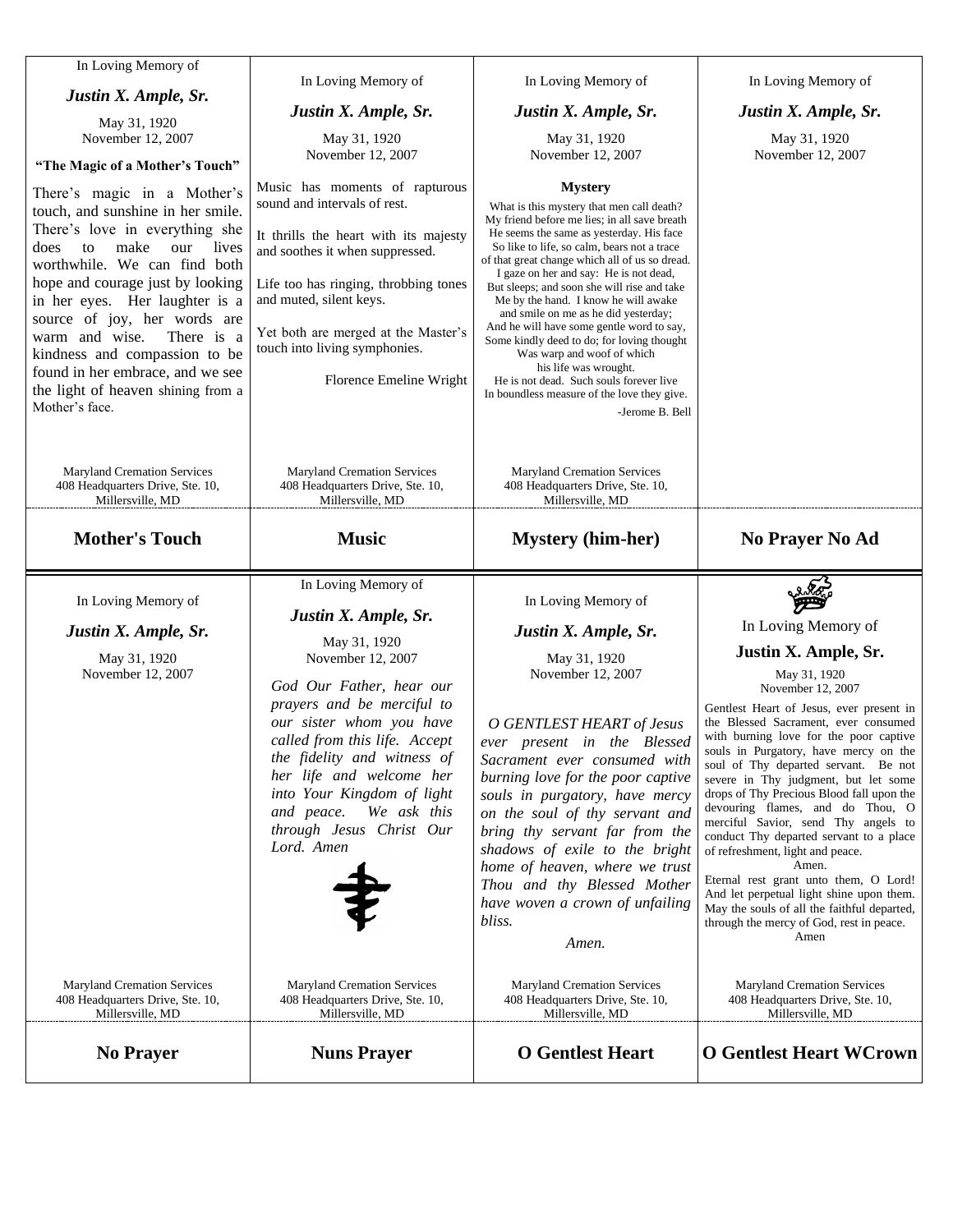| In Loving Memory of                                                                                                                                                                                                                                                                                                                                                                                                                                                                                                                                                                                                                                                                                                                                                                                    | In Loving Memory of                                                                                                                                                                                                                                                                                                                                                                                                                                                                                                                                                                                   | In Loving Memory of                                                                                                                                                                                                                                                                                                                                                                                                                                                    | In Loving Memory of                                                                                                                                                                                                                                                                                                                                                                                                                                                                                                                                                |
|--------------------------------------------------------------------------------------------------------------------------------------------------------------------------------------------------------------------------------------------------------------------------------------------------------------------------------------------------------------------------------------------------------------------------------------------------------------------------------------------------------------------------------------------------------------------------------------------------------------------------------------------------------------------------------------------------------------------------------------------------------------------------------------------------------|-------------------------------------------------------------------------------------------------------------------------------------------------------------------------------------------------------------------------------------------------------------------------------------------------------------------------------------------------------------------------------------------------------------------------------------------------------------------------------------------------------------------------------------------------------------------------------------------------------|------------------------------------------------------------------------------------------------------------------------------------------------------------------------------------------------------------------------------------------------------------------------------------------------------------------------------------------------------------------------------------------------------------------------------------------------------------------------|--------------------------------------------------------------------------------------------------------------------------------------------------------------------------------------------------------------------------------------------------------------------------------------------------------------------------------------------------------------------------------------------------------------------------------------------------------------------------------------------------------------------------------------------------------------------|
| Justin X. Ample, Sr.                                                                                                                                                                                                                                                                                                                                                                                                                                                                                                                                                                                                                                                                                                                                                                                   | Justin X. Ample, Sr.                                                                                                                                                                                                                                                                                                                                                                                                                                                                                                                                                                                  | Justin X. Ample, Sr.                                                                                                                                                                                                                                                                                                                                                                                                                                                   | Justin X. Ample, Sr.                                                                                                                                                                                                                                                                                                                                                                                                                                                                                                                                               |
| May 31, 1920<br>November 12, 2007                                                                                                                                                                                                                                                                                                                                                                                                                                                                                                                                                                                                                                                                                                                                                                      | May 31, 1920<br>November 12, 2007                                                                                                                                                                                                                                                                                                                                                                                                                                                                                                                                                                     | May 31, 1920<br>November 12, 2007                                                                                                                                                                                                                                                                                                                                                                                                                                      | May 31, 1920<br>November 12, 2007                                                                                                                                                                                                                                                                                                                                                                                                                                                                                                                                  |
| O Great Spirit<br>Whose voice I hear in the winds, and<br>whose breath gives life to all the world<br>hear me! I am small and weak, I need<br>your strength and wisdom. Let me walk<br>in beauty, and make my eyes ever behold<br>the red and purple sunset. Make my<br>hands respect the things you have made<br>and my ears sharp to hear you voice.<br>Make me wise so that I may understand<br>the things that you have taught my<br>people. Let me learn the lessons that you<br>have hidden in every leaf and rock. I<br>seek strength, not to be greater than my<br>brother, but to fight my greatest enemy -<br>myself. Make me always ready to come<br>to you with clean hands and straight eyes.<br>So when life fades, as the fading sunset,<br>my spirit may come to you without<br>shame. | <b>One Little Rose</b><br>I would rather have one little rose<br>from the garden of a friend than to<br>have the choicest flowers when my<br>stay on earth must end.<br>I would rather have one pleasant<br>word in kindness said to me than<br>flattery when my heart is still and life<br>has ceased to be.<br>I would rather have a loving smile<br>from friends I know are true than<br>tears shed round my casket when this<br>world I've bid adieu.<br>Bring me all your flowers today<br>whether pink, or white, or red; I'd<br>rather have one blossom now than a<br>truckload when I'm dead. | God on His throne in heaven looked<br>round at His flowers so fair, and then<br>sought a blossom on earth to those<br>He had there. To be a part of such<br>heavenly Company, the bloom must<br>be pure and sweet, and the little bud<br>that was chosen, was the child who<br>played at our feet. Sorrow is great at<br>the loss of our child, at the parting<br>with one we love. But parting was<br>made that our child might go, to<br>brighten the heavens above. | Look down upon me, good and gentle<br>Jesus while before Your face I humbly<br>kneel and beseech You to fix deep in<br>my heart lively sentiments of faith,<br>hope, and charity, true contrition for<br>my sins, and a firm purpose of<br>amendment. While I contemplate, with<br>great love and tender pity, Your five<br>most precious wounds. Pondering over<br>them within me and calling to mind the<br>words which David, Your prophet, said<br>of You, my Jesus: "They have pierced<br>my hands and my feet, they have<br>numbered all my bones."<br>Amen. |
| <b>Maryland Cremation Services</b><br>408 Headquarters Drive, Ste. 10,<br>Millersville, MD                                                                                                                                                                                                                                                                                                                                                                                                                                                                                                                                                                                                                                                                                                             | <b>Maryland Cremation Services</b><br>408 Headquarters Drive, Ste. 10,<br>Millersville, MD                                                                                                                                                                                                                                                                                                                                                                                                                                                                                                            | <b>Maryland Cremation Services</b><br>408 Headquarters Drive, Ste. 10,<br>Millersville, MD                                                                                                                                                                                                                                                                                                                                                                             | <b>Maryland Cremation Services</b><br>408 Headquarters Drive, Ste. 10,<br>Millersville, MD                                                                                                                                                                                                                                                                                                                                                                                                                                                                         |
| <b>O</b> Great Spirit                                                                                                                                                                                                                                                                                                                                                                                                                                                                                                                                                                                                                                                                                                                                                                                  | <b>One Little Rose</b>                                                                                                                                                                                                                                                                                                                                                                                                                                                                                                                                                                                | <b>Our Child</b>                                                                                                                                                                                                                                                                                                                                                                                                                                                       | <b>Prayer For Crucifix</b>                                                                                                                                                                                                                                                                                                                                                                                                                                                                                                                                         |
|                                                                                                                                                                                                                                                                                                                                                                                                                                                                                                                                                                                                                                                                                                                                                                                                        |                                                                                                                                                                                                                                                                                                                                                                                                                                                                                                                                                                                                       |                                                                                                                                                                                                                                                                                                                                                                                                                                                                        |                                                                                                                                                                                                                                                                                                                                                                                                                                                                                                                                                                    |
| In Loving Memory of                                                                                                                                                                                                                                                                                                                                                                                                                                                                                                                                                                                                                                                                                                                                                                                    | In Loving Memory of                                                                                                                                                                                                                                                                                                                                                                                                                                                                                                                                                                                   | In Loving Memory of                                                                                                                                                                                                                                                                                                                                                                                                                                                    | In Loving Memory of                                                                                                                                                                                                                                                                                                                                                                                                                                                                                                                                                |
| Justin X. Ample, Sr.                                                                                                                                                                                                                                                                                                                                                                                                                                                                                                                                                                                                                                                                                                                                                                                   | Justin X. Ample, Sr.                                                                                                                                                                                                                                                                                                                                                                                                                                                                                                                                                                                  | Justin X. Ample, Sr.                                                                                                                                                                                                                                                                                                                                                                                                                                                   | Justin X. Ample, Sr.                                                                                                                                                                                                                                                                                                                                                                                                                                                                                                                                               |
| May 31, 1920<br>November 12, 2007                                                                                                                                                                                                                                                                                                                                                                                                                                                                                                                                                                                                                                                                                                                                                                      | May 31, 1920<br>November 12, 2007                                                                                                                                                                                                                                                                                                                                                                                                                                                                                                                                                                     | May 31, 1920<br>November 12, 2007                                                                                                                                                                                                                                                                                                                                                                                                                                      | May 31, 1920<br>November 12, 2007                                                                                                                                                                                                                                                                                                                                                                                                                                                                                                                                  |
| May he who rose again from the<br>dead, Christ our true God; through<br>the intercessions of His all-<br><i>immaculate Mother</i> ; <i>of the holy</i> ,<br>all<br>glorious,<br>and<br>laudable<br>of our venerable and<br><i>Apostles;</i><br>God-bearing Fathers and of all the<br>saints establish in the mansions of<br>the righteous the soul of His<br>servant, who hath just been taken<br>from us, and number this soul                                                                                                                                                                                                                                                                                                                                                                        | "Blessed are they that mourn for they<br>shall be comforted."<br>St. Matthew, Verse 5<br>O god, the giver of pardon and lover of<br>human salvation, have mercy on your<br>servant who has departed from this<br>world. May the intercession of the<br>Blessed Mary ever Virgin, and all your<br>Saints assist this soul in attaining<br>eternal happiness.<br>May the souls of all the faithful                                                                                                                                                                                                      | <b>Memorare</b><br>Remember, O most gracious Virgin<br>Mary, that never was it known that<br>anyone who fled to thy protection,<br>implored thy help, and sought thy<br>intercession, was left unaided.<br>Inspired with this confidence, I fly<br>unto thee, $O$ Virgin of virgins, $My$<br>Mother! To thee I come; before thee<br>I stand, sinful and sorrowful.<br>Mother of the Word Incarnate!                                                                    | Remember, O most gracious<br>Virgin Mary; that never was it<br>known that anyone who fled to<br>thy protection, implored thy help,<br>or sought thy intercession was<br>left unaided.<br>Inspired with<br>confidence, I fly unto thee.<br>Virgin of virgins, my Mother; to<br>thee I come, before thee I stand,<br>sinful and sorrowful; O Mother                                                                                                                                                                                                                  |
| among the just; and have mercy<br>upon us, for as much as He is good<br>and loveth mankind. Amen.<br><b>Maryland Cremation Services</b><br>408 Headquarters Drive, Ste. 10,<br>Millersville, MD                                                                                                                                                                                                                                                                                                                                                                                                                                                                                                                                                                                                        | departed, through the mercy of God<br>rest in peace.<br>Amen.<br><b>Maryland Cremation Services</b><br>408 Headquarters Drive, Ste. 10,<br>Millersville, MD                                                                                                                                                                                                                                                                                                                                                                                                                                           | Despise not my petitions, but in thy<br>mercy, hear and answer me. Amen.<br>MARY, Queen of Peace, pray for us.<br><b>Maryland Cremation Services</b><br>408 Headquarters Drive, Ste. 10,<br>Millersville, MD                                                                                                                                                                                                                                                           | of the Word incarnate, despise<br>not my petitions, but in thy<br>mercy hear and answer me.<br>Amen<br><b>Maryland Cremation Services</b><br>408 Headquarters Drive, Ste. 10,<br>Millersville, MD                                                                                                                                                                                                                                                                                                                                                                  |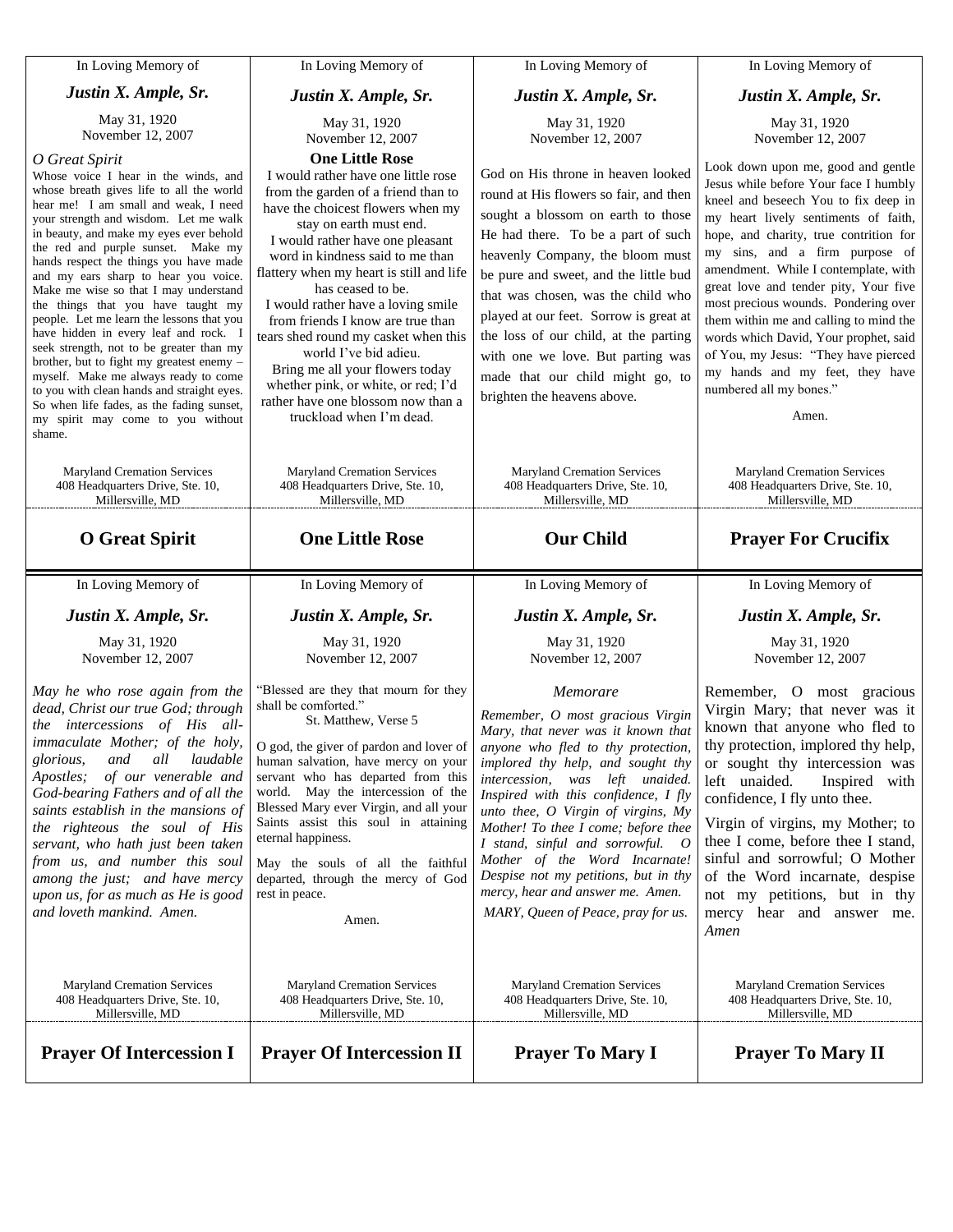| In Loving Memory of                                                                                                                                                                                                                                                                                                                                                                   | In Loving Memory of                                                                                                                                                                                                                                                                                                                                                                                                                                                                                                                                                                                                                | In Loving Memory of                                                                                                                                                                                                                                                                                                                                                                                                                                                                                                                                                                                                                                                   | In Loving Memory of                                                                                                                                                                                                                                                                                                                                                                                                                                                                                                                                                                                                                                                                                          |
|---------------------------------------------------------------------------------------------------------------------------------------------------------------------------------------------------------------------------------------------------------------------------------------------------------------------------------------------------------------------------------------|------------------------------------------------------------------------------------------------------------------------------------------------------------------------------------------------------------------------------------------------------------------------------------------------------------------------------------------------------------------------------------------------------------------------------------------------------------------------------------------------------------------------------------------------------------------------------------------------------------------------------------|-----------------------------------------------------------------------------------------------------------------------------------------------------------------------------------------------------------------------------------------------------------------------------------------------------------------------------------------------------------------------------------------------------------------------------------------------------------------------------------------------------------------------------------------------------------------------------------------------------------------------------------------------------------------------|--------------------------------------------------------------------------------------------------------------------------------------------------------------------------------------------------------------------------------------------------------------------------------------------------------------------------------------------------------------------------------------------------------------------------------------------------------------------------------------------------------------------------------------------------------------------------------------------------------------------------------------------------------------------------------------------------------------|
| Justin X. Ample, Sr.                                                                                                                                                                                                                                                                                                                                                                  | Justin X. Ample, Sr.                                                                                                                                                                                                                                                                                                                                                                                                                                                                                                                                                                                                               | Justin X. Ample, Sr.                                                                                                                                                                                                                                                                                                                                                                                                                                                                                                                                                                                                                                                  | Justin X. Ample, Sr.                                                                                                                                                                                                                                                                                                                                                                                                                                                                                                                                                                                                                                                                                         |
| May 31, 1920<br>November 12, 2007                                                                                                                                                                                                                                                                                                                                                     | May 31, 1920<br>November 12, 2007                                                                                                                                                                                                                                                                                                                                                                                                                                                                                                                                                                                                  | May 31, 1920<br>November 12, 2007                                                                                                                                                                                                                                                                                                                                                                                                                                                                                                                                                                                                                                     | May 31, 1920<br>November 12, 2007                                                                                                                                                                                                                                                                                                                                                                                                                                                                                                                                                                                                                                                                            |
| who amongst Thy<br>0<br>God.<br>Apostolic priests has raised up<br>Thy servant, to the dignity of a<br>priest, grant, we beseech Thee,<br>that He may also be admitted in<br>heaven to their everlasting<br>fellowship, through Jesus Christ,<br>our Lord. Amen.<br>Eternal rest grant unto him, O<br>Lord. And let perpetual light<br>shine upon him. May he rest in<br>peace. Amen. | I will lift up mine eyes unto the hills,<br>from whence cometh my help. My<br>help cometh from the Lord, which<br>made heaven and earth. He will not<br>suffer thy foot to be moved; He that<br>keepeth thee will not slumber.<br>Behold, He that keepeth Israel shall<br>neither slumber nor sleep. The Lord<br>is thy Keeper: the Lord is thy shade<br>upon the right hand. The sun shall<br>not smite thee by day, nor the moon<br>by night. The Lord shall preserve<br>thee from all evil; He shall preserve<br>thy soul. The Lord shall preserve thy<br>going out and thy coming in from<br>this time, and even for evermore. | The Lord is my shepherd; I shall not<br>want. He maketh me to lie down in<br>green pastures: he leadeth me beside<br>the still waters. He restoreth my soul:<br>he leadeth me in the paths of<br>righteousness for His name's sake.<br>Yea, though I walk through the valley<br>of the shadow of death, I will fear no<br>evil: for thou art with me; thy rod and<br>thy staff they comfort me.<br>Thou<br>preparest a table before me in the<br>presence of mine enemies: thou<br>anointest my head with oil; my cup<br>runneth over. Surely goodness and<br>mercy shall follow me all the days of<br>my life: and I will dwell in the house of<br>the Lord forever. | 23rd Psalm<br>The Lord is my shepherd; there is nothing<br>I shall want. Fresh and green are the<br>pastures where he gives me repose. Near<br>restful waters he leads me, to revive my<br>drooping spirit. He guides me along the<br>right path; he is true to his name. If I<br>should walk in the Valley of Darkness, no<br>evil would I fear. You are there with<br>your crook and your staff; with these you<br>give me comfort. You have prepared a<br>banquet for me in the sight of my foes.<br>My head you have anointed with oil; my<br>cup is overflowing. Surely goodness and<br>kindness shall follow me all the days of<br>my life. In the lord's own house shall I<br>dwell forever and ever. |
| <b>Maryland Cremation Services</b><br>408 Headquarters Drive, Ste. 10,<br>Millersville, MD                                                                                                                                                                                                                                                                                            | <b>Maryland Cremation Services</b><br>408 Headquarters Drive, Ste. 10,<br>Millersville, MD                                                                                                                                                                                                                                                                                                                                                                                                                                                                                                                                         | <b>Maryland Cremation Services</b><br>408 Headquarters Drive, Ste. 10,<br>Millersville, MD                                                                                                                                                                                                                                                                                                                                                                                                                                                                                                                                                                            | <b>Maryland Cremation Services</b><br>408 Headquarters Drive, Ste. 10,<br>Millersville, MD                                                                                                                                                                                                                                                                                                                                                                                                                                                                                                                                                                                                                   |
| <b>Priest Prayer</b>                                                                                                                                                                                                                                                                                                                                                                  | Psalm 121                                                                                                                                                                                                                                                                                                                                                                                                                                                                                                                                                                                                                          | Psalm 23 I                                                                                                                                                                                                                                                                                                                                                                                                                                                                                                                                                                                                                                                            | Psalm 23 II                                                                                                                                                                                                                                                                                                                                                                                                                                                                                                                                                                                                                                                                                                  |
|                                                                                                                                                                                                                                                                                                                                                                                       |                                                                                                                                                                                                                                                                                                                                                                                                                                                                                                                                                                                                                                    |                                                                                                                                                                                                                                                                                                                                                                                                                                                                                                                                                                                                                                                                       |                                                                                                                                                                                                                                                                                                                                                                                                                                                                                                                                                                                                                                                                                                              |
| In Loving Memory of                                                                                                                                                                                                                                                                                                                                                                   |                                                                                                                                                                                                                                                                                                                                                                                                                                                                                                                                                                                                                                    | In Loving Memory of                                                                                                                                                                                                                                                                                                                                                                                                                                                                                                                                                                                                                                                   | In Loving Memory of                                                                                                                                                                                                                                                                                                                                                                                                                                                                                                                                                                                                                                                                                          |
| Justin X. Ample, Sr.                                                                                                                                                                                                                                                                                                                                                                  | In Loving Memory of                                                                                                                                                                                                                                                                                                                                                                                                                                                                                                                                                                                                                | Justin X. Ample, Sr.                                                                                                                                                                                                                                                                                                                                                                                                                                                                                                                                                                                                                                                  | Justin X. Ample, Sr.                                                                                                                                                                                                                                                                                                                                                                                                                                                                                                                                                                                                                                                                                         |
| May 31, 1920<br>November 12, 2007                                                                                                                                                                                                                                                                                                                                                     | Justin X. Ample, Sr.                                                                                                                                                                                                                                                                                                                                                                                                                                                                                                                                                                                                               | May 31, 1920<br>November 12, 2007                                                                                                                                                                                                                                                                                                                                                                                                                                                                                                                                                                                                                                     | May 31, 1920<br>November 12, 2007                                                                                                                                                                                                                                                                                                                                                                                                                                                                                                                                                                                                                                                                            |
| PSALM <sub>23</sub>                                                                                                                                                                                                                                                                                                                                                                   | May 31, 1920<br>November 12, 2007                                                                                                                                                                                                                                                                                                                                                                                                                                                                                                                                                                                                  | The earth is the Lord's, and the fullness<br>thereof; the world, and they that dwell                                                                                                                                                                                                                                                                                                                                                                                                                                                                                                                                                                                  | whom shall I be afraid?                                                                                                                                                                                                                                                                                                                                                                                                                                                                                                                                                                                                                                                                                      |
| The Lord is my Shepherd; I shall not<br>want. In verdant pastures He gives me                                                                                                                                                                                                                                                                                                         | The Lord is my shepherd; I shall not<br>want. He maketh me to lie down in green                                                                                                                                                                                                                                                                                                                                                                                                                                                                                                                                                    | therein.<br>For He hath founded it upon the seas, and                                                                                                                                                                                                                                                                                                                                                                                                                                                                                                                                                                                                                 | came upon me to eat up my flesh, they<br>stumbled and fell.                                                                                                                                                                                                                                                                                                                                                                                                                                                                                                                                                                                                                                                  |
| repose; Before restful waters He leads<br>me; He refreshes my soul. He guides<br>me in right paths for His names sake.                                                                                                                                                                                                                                                                | pastures; he leadeth me beside the still<br>waters. He restoreth my soul; he leadeth<br>me in the paths of righteousness for His<br>name's sake. Yea, though I walk through                                                                                                                                                                                                                                                                                                                                                                                                                                                        | established it upon the floods.<br>Who shall ascend into the hill of the<br>Lord? Or who shall stand in His holy                                                                                                                                                                                                                                                                                                                                                                                                                                                                                                                                                      | Though a host should encamp against me, my heart<br>me, in this will I be confident.                                                                                                                                                                                                                                                                                                                                                                                                                                                                                                                                                                                                                         |
| Even though I walk in the dark valley I<br>fear no evil: for You are at my side<br>with Your rod and Your staff that give<br>me courage. You spread a table for me<br>in the sight of my foes. You anoint my                                                                                                                                                                          | the valley of the shadow of death, I will<br>fear no evil; for thou art with me. Thy<br>rod and thy staff they comfort me. Thou<br>preparest a table before me in the                                                                                                                                                                                                                                                                                                                                                                                                                                                              | place?<br>He that hath clean hands, and a pure<br>heart; who hath not lifted up his soul unto<br>vanity, nor sworn deceitfully.                                                                                                                                                                                                                                                                                                                                                                                                                                                                                                                                       | temple.                                                                                                                                                                                                                                                                                                                                                                                                                                                                                                                                                                                                                                                                                                      |
| head with oil, my cup overflows. Only<br>goodness and kindness follow me all<br>the days of my life; and I shall dwell in                                                                                                                                                                                                                                                             | presence of mine enemies; thou anointest<br>my head with oil; my cup runneth over.<br>Surely goodness and mercy shall follow                                                                                                                                                                                                                                                                                                                                                                                                                                                                                                       | He shall receive the blessing from the<br>Lord, and righteousness from the God of<br>salvation.                                                                                                                                                                                                                                                                                                                                                                                                                                                                                                                                                                       | He hide me, He shall set me up upon a rock.                                                                                                                                                                                                                                                                                                                                                                                                                                                                                                                                                                                                                                                                  |
| the house of the Lord for years to<br>come.                                                                                                                                                                                                                                                                                                                                           | me all the days of my life and I will dwell<br>in the house of the Lord forever.                                                                                                                                                                                                                                                                                                                                                                                                                                                                                                                                                   | Psalm 24:1-5                                                                                                                                                                                                                                                                                                                                                                                                                                                                                                                                                                                                                                                          | For in the time of trouble He shall hide me in His<br>pavilion: in the secret of His tabernacle shall<br>Lord.                                                                                                                                                                                                                                                                                                                                                                                                                                                                                                                                                                                               |
|                                                                                                                                                                                                                                                                                                                                                                                       |                                                                                                                                                                                                                                                                                                                                                                                                                                                                                                                                                                                                                                    |                                                                                                                                                                                                                                                                                                                                                                                                                                                                                                                                                                                                                                                                       | Psalm 27:1-5,1                                                                                                                                                                                                                                                                                                                                                                                                                                                                                                                                                                                                                                                                                               |
| <b>Maryland Cremation Services</b><br>408 Headquarters Drive, Ste. 10,<br>Millersville, MD                                                                                                                                                                                                                                                                                            | <b>Maryland Cremation Services</b><br>408 Headquarters Drive, Ste. 10,<br>Millersville, MD                                                                                                                                                                                                                                                                                                                                                                                                                                                                                                                                         | Maryland Cremation Services<br>408 Headquarters Drive, Ste. 10,<br>Millersville, MD                                                                                                                                                                                                                                                                                                                                                                                                                                                                                                                                                                                   | The Lord is my light and my salvation; whom shall<br>I fear? The Lord is the strength of my life; of<br>When the wicked, even my enemies and my foes,<br>shall not fear: though war should rise against<br>One thing have I desired of the Lord, that will I<br>seek after; that I may dwell in the house of the<br>Lord all the days of my life, to behold the<br>beauty of the Lord, and to inquire in His<br>Wait on the Lord: be of good courage, and He<br>shall strengthen thine heart: wait, I say, on the<br><b>Maryland Cremation Services</b><br>408 Headquarters Drive, Ste. 10,<br>Millersville, MD                                                                                              |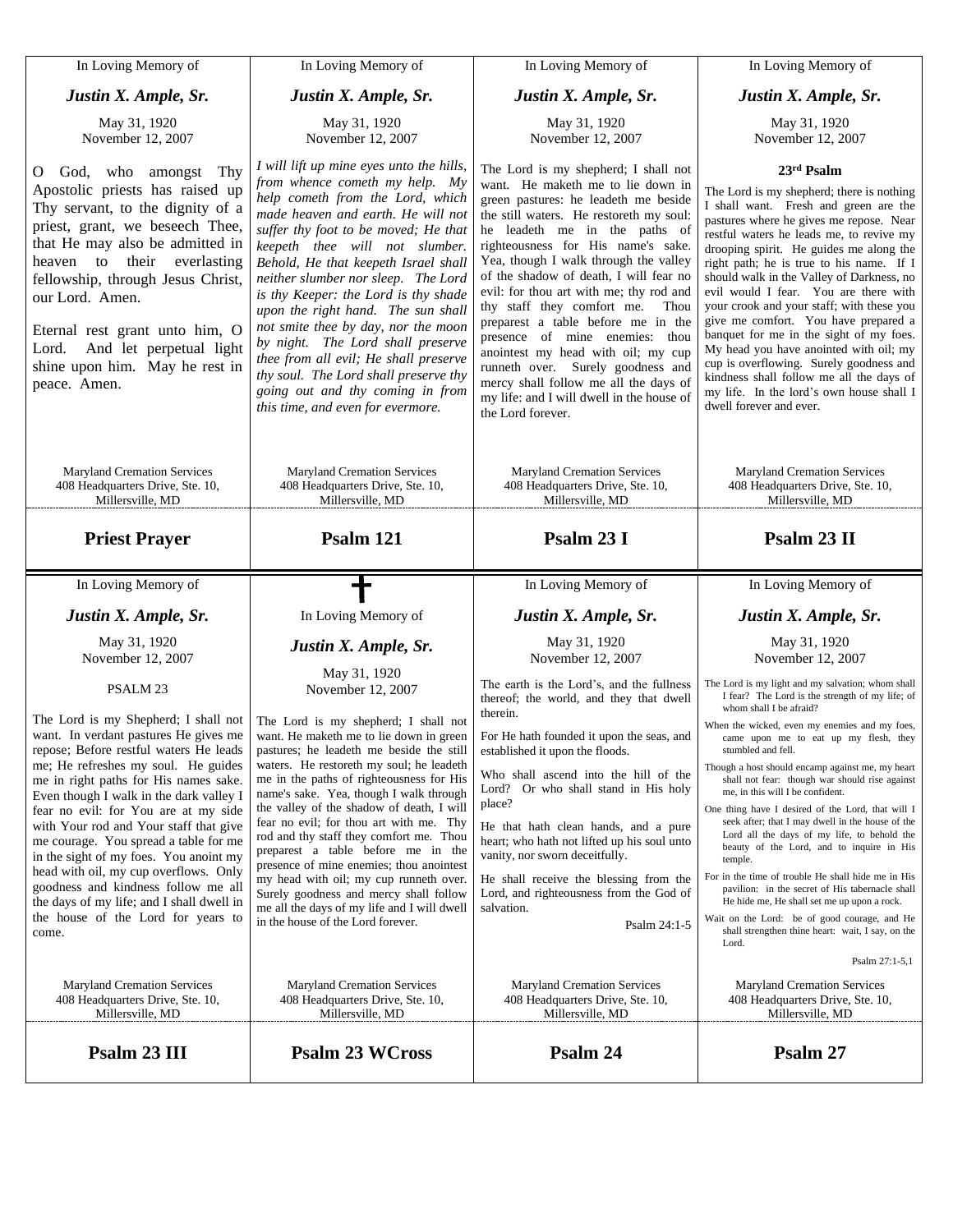| In Loving Memory of                                                                                                                                                                                                                                                                                                                                                                                                                                                                                                                          | In Loving Memory of                                                                                                                                                                                                                                                                                                                                                                                                                                                                                                                                                                                                                                                                                     | In Loving Memory of                                                                                                                                                                                                                                                                                                                                                                                                                                                                                                                                                                                                                                 | In Loving Memory of                                                                                                                                                                                                                                                                                                                                                                                                                                                                                                                                                                                                                                                                                                                                                 |
|----------------------------------------------------------------------------------------------------------------------------------------------------------------------------------------------------------------------------------------------------------------------------------------------------------------------------------------------------------------------------------------------------------------------------------------------------------------------------------------------------------------------------------------------|---------------------------------------------------------------------------------------------------------------------------------------------------------------------------------------------------------------------------------------------------------------------------------------------------------------------------------------------------------------------------------------------------------------------------------------------------------------------------------------------------------------------------------------------------------------------------------------------------------------------------------------------------------------------------------------------------------|-----------------------------------------------------------------------------------------------------------------------------------------------------------------------------------------------------------------------------------------------------------------------------------------------------------------------------------------------------------------------------------------------------------------------------------------------------------------------------------------------------------------------------------------------------------------------------------------------------------------------------------------------------|---------------------------------------------------------------------------------------------------------------------------------------------------------------------------------------------------------------------------------------------------------------------------------------------------------------------------------------------------------------------------------------------------------------------------------------------------------------------------------------------------------------------------------------------------------------------------------------------------------------------------------------------------------------------------------------------------------------------------------------------------------------------|
| Justin X. Ample, Sr.                                                                                                                                                                                                                                                                                                                                                                                                                                                                                                                         | Justin X. Ample, Sr.                                                                                                                                                                                                                                                                                                                                                                                                                                                                                                                                                                                                                                                                                    | Justin X. Ample, Sr.                                                                                                                                                                                                                                                                                                                                                                                                                                                                                                                                                                                                                                | Justin X. Ample, Sr.                                                                                                                                                                                                                                                                                                                                                                                                                                                                                                                                                                                                                                                                                                                                                |
| May 31, 1920<br>November 12, 2007                                                                                                                                                                                                                                                                                                                                                                                                                                                                                                            | May 31, 1920<br>November 12, 2007                                                                                                                                                                                                                                                                                                                                                                                                                                                                                                                                                                                                                                                                       | May 31, 1920<br>November 12, 2007                                                                                                                                                                                                                                                                                                                                                                                                                                                                                                                                                                                                                   | May 31, 1920<br>November 12, 2007                                                                                                                                                                                                                                                                                                                                                                                                                                                                                                                                                                                                                                                                                                                                   |
| A Psalm of Praise<br>Make a joyful noise unto the Lord,<br>all ye lands. Serve the Lord with<br>gladness: come before His presence<br>with singing. Know ye that the Lord<br>He is God: it is He that hath made us,<br>and not we ourselves; we are His<br>people, and the sheep of His pasture.<br>His<br>Enter<br>into<br>gates<br>with<br>thanksgiving, and into His courts<br>with praise: be thankful unto Him,<br>and bless His name. For the Lord is<br>good; His mercy is everlasting; and<br>His truth endureth to all generations. | Requiem<br>Under the wide and starry sky<br>Dig the grave and let me lie;<br>Glad did I live and gladly die,<br>And I laid me down with a will.<br>This be the verse you 'grave for me:<br>Here he lies where he long'd to be;<br>Home is the sailor, home from the<br>sea,<br>And the hunter home from the hill.<br>- Robert Louis Stevenson                                                                                                                                                                                                                                                                                                                                                           | <b>RESURRECTION PRAYER</b><br>Most merciful Father, we commend<br>our departed into your hands. We are<br>filled with the sure hope that our<br>departed will rise again on the Last<br>Day with all who have died in Christ.<br>We thank you for all the good things<br>you have given during our departed's<br>earthly life. O Father, in your great<br>mercy, accept our prayer that the Gates<br>of Paradise may be opened for your<br>servant. In our turn, may we too be<br>comforted by the words of faith until<br>we greet Christ in glory and are united<br>with you and our departed.<br>Through Christ our Lord,<br>Amen.               | shall<br>And<br>God<br>wipe<br>all<br>away<br>from<br>their<br>tears<br>there<br>eyes:<br>and<br>shall be no more<br>neither<br>death,<br>sorrow,<br>nor                                                                                                                                                                                                                                                                                                                                                                                                                                                                                                                                                                                                            |
| <b>Maryland Cremation Services</b><br>408 Headquarters Drive, Ste. 10,<br>Millersville, MD                                                                                                                                                                                                                                                                                                                                                                                                                                                   | <b>Maryland Cremation Services</b><br>408 Headquarters Drive, Ste. 10,<br>Millersville, MD                                                                                                                                                                                                                                                                                                                                                                                                                                                                                                                                                                                                              | <b>Maryland Cremation Services</b><br>408 Headquarters Drive, Ste. 10,<br>Millersville, MD                                                                                                                                                                                                                                                                                                                                                                                                                                                                                                                                                          | neither<br>crying,<br>chall thara ha any<br><b>Maryland Cremation Services</b><br>408 Headquarters Drive, Ste. 10,<br>Millersville, MD                                                                                                                                                                                                                                                                                                                                                                                                                                                                                                                                                                                                                              |
| <b>Psalm Of Praise</b>                                                                                                                                                                                                                                                                                                                                                                                                                                                                                                                       | Requiem                                                                                                                                                                                                                                                                                                                                                                                                                                                                                                                                                                                                                                                                                                 | <b>Resurrection Prayer</b>                                                                                                                                                                                                                                                                                                                                                                                                                                                                                                                                                                                                                          | <b>Revelations 21-4</b>                                                                                                                                                                                                                                                                                                                                                                                                                                                                                                                                                                                                                                                                                                                                             |
|                                                                                                                                                                                                                                                                                                                                                                                                                                                                                                                                              |                                                                                                                                                                                                                                                                                                                                                                                                                                                                                                                                                                                                                                                                                                         |                                                                                                                                                                                                                                                                                                                                                                                                                                                                                                                                                                                                                                                     |                                                                                                                                                                                                                                                                                                                                                                                                                                                                                                                                                                                                                                                                                                                                                                     |
| In Loving Memory of<br>Justin X. Ample, Sr.<br>May 31, 1920<br>November 12, 2007<br>None of us lives to himself, and<br>none of us dies to himself. If we<br>live to the Lord and if we die to<br>the Lord: so then whether we<br>live or whether we die, we are<br>the Lord's.<br>(Romans 14:7-8)                                                                                                                                                                                                                                           | In Loving Memory of<br>Justin X. Ample, Sr.<br>May 31, 1920<br>November 12, 2007<br>O God of spirits and of all flesh, who<br>hast trampled down Death, and<br>overthrown the devil and given life<br>unto Thy world; give eternal rest to the<br>soul of thy departed servant, in a place<br>of brightness, in a place of verdure, in a<br>place of repose, from whence all pain,<br>sorrow, and sighing, have fled away.<br>Pardon, every transgression which may<br>have been committed, whether by word<br>or deed or thought. For there is no man<br>who lives and does not commit a sin.<br>Thou only art without sin, Thy<br>righteousness is everlasting, and Thy<br>word is the Truth.<br>Amen | Safe in the Keeping of God<br>Justin X. Ample, Sr.<br>May 31, 1920<br>November 12, 2007<br>I am Home in Heaven, dear ones,<br>Oh! So happy and so bright! There<br>is perfect joy and beauty in this<br>Everlasting Light. All the pain and<br>grief are over, every restless<br>yearning past; I am now at peace<br>forever, safely home I have at last.<br>Dear one, do not grieve so sorely, for<br>I love you dearly still; Try to look<br>beyond earth's shadows, pray to trust<br>Our Father's will. When your work<br>is all completed, He will gently call<br>you Home; Oh! The rapture of that<br>meeting! Oh! The joy to see you<br>come! | Justin X. Ample, Sr.<br>May 31, 1920<br>November 12, 2007<br>Safely Home<br>I am home in Heaven dear ones: Oh, so<br>happy and so bright! There is perfect joy<br>and beauty in this everlasting light.<br>All the pain and grief is over, every<br>restless tossing passed I am now at peace<br>forever, safely home in Heaven at last.<br>Then you must not grieve so sorely, for I<br>love you dearly still; try to look beyond<br>earth shadows, Pray to trust our Father's<br>will<br>There is work still waiting for you, so you<br>must not idly stand: do it now, while life<br>remaineth you shall rest in Jesus' land<br>When that work is all completed, He will<br>gently call you Home; oh the rapture of<br>that meeting, oh the joy to see you come! |
| <b>Maryland Cremation Services</b><br>408 Headquarters Drive, Ste. 10,<br>Millersville, MD                                                                                                                                                                                                                                                                                                                                                                                                                                                   | <b>Maryland Cremation Services</b><br>408 Headquarters Drive, Ste. 10,<br>Millersville, MD                                                                                                                                                                                                                                                                                                                                                                                                                                                                                                                                                                                                              | <b>Maryland Cremation Services</b><br>408 Headquarters Drive, Ste. 10,<br>Millersville, MD                                                                                                                                                                                                                                                                                                                                                                                                                                                                                                                                                          | <b>Maryland Cremation Services</b><br>408 Headquarters Drive, Ste. 10,<br>Millersville, MD                                                                                                                                                                                                                                                                                                                                                                                                                                                                                                                                                                                                                                                                          |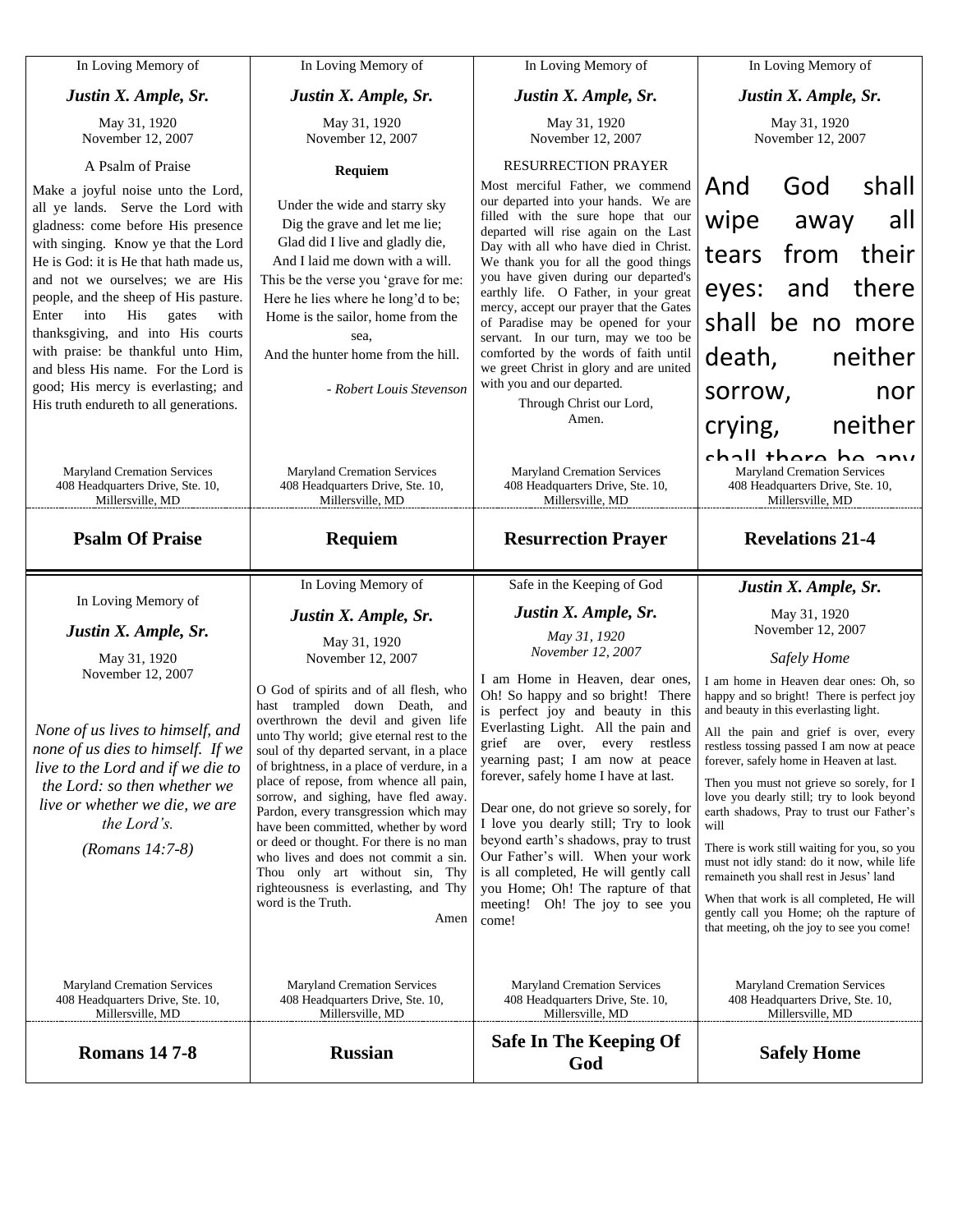| In Loving Memory of                                                                 | In Loving Memory of                                                             |                                                                                   | In Loving Memory of                                                                                                                                                                                                                                                                                                                                                                                                |
|-------------------------------------------------------------------------------------|---------------------------------------------------------------------------------|-----------------------------------------------------------------------------------|--------------------------------------------------------------------------------------------------------------------------------------------------------------------------------------------------------------------------------------------------------------------------------------------------------------------------------------------------------------------------------------------------------------------|
|                                                                                     | Justin X. Ample, Sr.                                                            | In Loving Memory of                                                               | Justin X. Ample, Sr.                                                                                                                                                                                                                                                                                                                                                                                               |
| Justin X. Ample, Sr.                                                                | May 31, 1920                                                                    | Justin X. Ample, Sr.                                                              | May 31, 1920                                                                                                                                                                                                                                                                                                                                                                                                       |
| May 31, 1920<br>November 12, 2007                                                   | November 12, 2007                                                               | Date of Birth                                                                     | November 12, 2007                                                                                                                                                                                                                                                                                                                                                                                                  |
|                                                                                     | God grant me the serenity to                                                    | May 31, 1920                                                                      | The Soul                                                                                                                                                                                                                                                                                                                                                                                                           |
|                                                                                     | accept the things I cannot                                                      | Date of Death                                                                     |                                                                                                                                                                                                                                                                                                                                                                                                                    |
| God grant me the serenity                                                           | change                                                                          | <b>November 12, 2007</b>                                                          | departed in                                                                                                                                                                                                                                                                                                                                                                                                        |
| to accept the things                                                                |                                                                                 | Services at                                                                       | the Lord                                                                                                                                                                                                                                                                                                                                                                                                           |
| cannot change                                                                       | Courage to change the things                                                    | <b>Caton United Methodist</b><br>Church                                           | does not die,                                                                                                                                                                                                                                                                                                                                                                                                      |
| Courage to change the                                                               | I can and                                                                       |                                                                                   | it returns                                                                                                                                                                                                                                                                                                                                                                                                         |
| things I can and wisdom to                                                          |                                                                                 | April 30, 2007<br>2:00 PM                                                         | to God, who is                                                                                                                                                                                                                                                                                                                                                                                                     |
| know the difference.                                                                | Wisdom<br>the<br>know<br>to                                                     | Officiating                                                                       | the Giver of Life.                                                                                                                                                                                                                                                                                                                                                                                                 |
|                                                                                     | difference.                                                                     | Rev. John Bedzyk                                                                  |                                                                                                                                                                                                                                                                                                                                                                                                                    |
| Amen.                                                                               | Amen.                                                                           | Interment                                                                         |                                                                                                                                                                                                                                                                                                                                                                                                                    |
|                                                                                     |                                                                                 | <b>Forest Lawn Memorial Park</b>                                                  |                                                                                                                                                                                                                                                                                                                                                                                                                    |
|                                                                                     |                                                                                 | Elmira, NY                                                                        |                                                                                                                                                                                                                                                                                                                                                                                                                    |
| <b>Maryland Cremation Services</b>                                                  | <b>Maryland Cremation Services</b>                                              | <b>Maryland Cremation Services</b>                                                | <b>Maryland Cremation Services</b>                                                                                                                                                                                                                                                                                                                                                                                 |
| 408 Headquarters Drive, Ste. 10,                                                    | 408 Headquarters Drive, Ste. 10,                                                | 408 Headquarters Drive, Ste. 10,                                                  | 408 Headquarters Drive, Ste. 10,                                                                                                                                                                                                                                                                                                                                                                                   |
| Millersville, MD                                                                    | Millersville, MD                                                                | Millersville, MD                                                                  | Millersville, MD                                                                                                                                                                                                                                                                                                                                                                                                   |
| <b>Serenity Prayer</b>                                                              | <b>Serenity Script</b>                                                          | <b>Service Info</b>                                                               | <b>Soul Does Not Die</b>                                                                                                                                                                                                                                                                                                                                                                                           |
|                                                                                     |                                                                                 |                                                                                   |                                                                                                                                                                                                                                                                                                                                                                                                                    |
|                                                                                     |                                                                                 |                                                                                   |                                                                                                                                                                                                                                                                                                                                                                                                                    |
| In Loving Memory of                                                                 | In Loving Memory of                                                             | In Loving Memory of                                                               | In Loving Memory of                                                                                                                                                                                                                                                                                                                                                                                                |
| Justin X. Ample, Sr.                                                                |                                                                                 | Justin X. Ample, Sr.                                                              |                                                                                                                                                                                                                                                                                                                                                                                                                    |
| May 31, 1920                                                                        | Justin X. Ample, Sr.                                                            | May 31, 1920                                                                      | Justin X. Ample, Sr.                                                                                                                                                                                                                                                                                                                                                                                               |
| November 12, 2007                                                                   | May 31, 1920<br>November 12, 2007                                               | November 12, 2007                                                                 | May 31, 1920<br>November 12, 2007                                                                                                                                                                                                                                                                                                                                                                                  |
| O Glorious St. Anne, thou art filled<br>with compassion for those who invoke        |                                                                                 | O glorious St. Anthony, safe refuge of<br>the afflicted and distressed, who by    |                                                                                                                                                                                                                                                                                                                                                                                                                    |
| thee and with love for those who                                                    | O most amiable Protector, Saint<br>Anthony of Padua, what worthy gift           | miraculous revelation has directed all                                            |                                                                                                                                                                                                                                                                                                                                                                                                                    |
| suffer! Heavily laden with the weight<br>of my troubles, I therefore cast myself    | can I possibly offer to show my                                                 | those who seek aid to come to Thy<br>altar with the promise that whosoever        |                                                                                                                                                                                                                                                                                                                                                                                                                    |
| at thy feet and humbly beg of thee to                                               | gratitude? I have nothing that is of<br>worth to you; but I offer you all the   | visits it for nine consecutive Tuesdays,<br>and there piously invokes thee, will  |                                                                                                                                                                                                                                                                                                                                                                                                                    |
| take under thy special protection the<br>present affair with I recommend to         | which<br>in<br>esteem,<br>$\mathcal V\mathcal O\mathcal U$<br>are               | feel the power of the intercession. I, a                                          | Lazarus, have rest everlasting.                                                                                                                                                                                                                                                                                                                                                                                    |
| thee. Vouchsafe to recommend it to                                                  | continuously held throughout the<br>world, and all the miracles with            | poor sinner, encouraged by this<br>promise, come to thee. O powerful              | Amen.                                                                                                                                                                                                                                                                                                                                                                                                              |
| thy Daughter, the Blessed Virgin Mary,<br>and lay it before the throne of Jesus, so | which you have filled the church                                                | Saint, and with a firm hope I implore<br>thy aid, thy protection, thy counsel and |                                                                                                                                                                                                                                                                                                                                                                                                                    |
| that He may bring it to a happy issue.<br>Cease not to intercede for me until my    | even to the benefit of those outside its<br>all these, admirable Saint<br>fold; | thy blessing. Obtain for me, I beseech                                            |                                                                                                                                                                                                                                                                                                                                                                                                                    |
| request is granted. Above all obtain for                                            | Anthony, please express my humble                                               | thee my request in this necessity. But<br>if it should be opposed to the Will of  | sympathy, pray for us.                                                                                                                                                                                                                                                                                                                                                                                             |
| me the grace of one day be behold my<br>God face to face, and with thee and         | thanks for everything to God the<br>Father, the Son and the Holy Spirit,        | God and the welfare of my soul, obtain                                            |                                                                                                                                                                                                                                                                                                                                                                                                                    |
| Mary and the saints to praise and bless                                             | and to the Most Blessed Virgin Mary                                             | for me such other graces as shall be<br>conducive to my salvation. Through        | all the faithful departed.                                                                                                                                                                                                                                                                                                                                                                                         |
| Him for all Eternity. Amen.                                                         | through endless ages. Amen.                                                     | Christ our Lord.                                                                  | Amen.                                                                                                                                                                                                                                                                                                                                                                                                              |
|                                                                                     |                                                                                 |                                                                                   |                                                                                                                                                                                                                                                                                                                                                                                                                    |
| <b>Maryland Cremation Services</b><br>408 Headquarters Drive, Ste. 10,              | <b>Maryland Cremation Services</b><br>408 Headquarters Drive, Ste. 10,          | <b>Maryland Cremation Services</b><br>408 Headquarters Drive, Ste. 10,            | <b>Maryland Cremation Services</b><br>408 Headquarters Drive, Ste. 10,                                                                                                                                                                                                                                                                                                                                             |
| Millersville, MD                                                                    | Millersville, MD                                                                | Millersville, MD                                                                  | Millersville, MD                                                                                                                                                                                                                                                                                                                                                                                                   |
|                                                                                     |                                                                                 |                                                                                   | May the angels lead you into<br>Paradise, may the Martyrs receive<br>you at your coming, and take you to<br>Jerusalem, the holy city. May the<br>choirs of the Angels receive you, and<br>may you, with the once poor<br>O Gentle and loving Saint Anthony,<br>whose heart was ever full of human<br>O glorious Saint Anthony, whom the<br>infant Jesus so much loved and<br>honored, pray for us and the souls of |
| <b>St Anne</b>                                                                      | <b>St Anthony I</b>                                                             | <b>St Anthony II</b>                                                              | <b>St Anthony III</b>                                                                                                                                                                                                                                                                                                                                                                                              |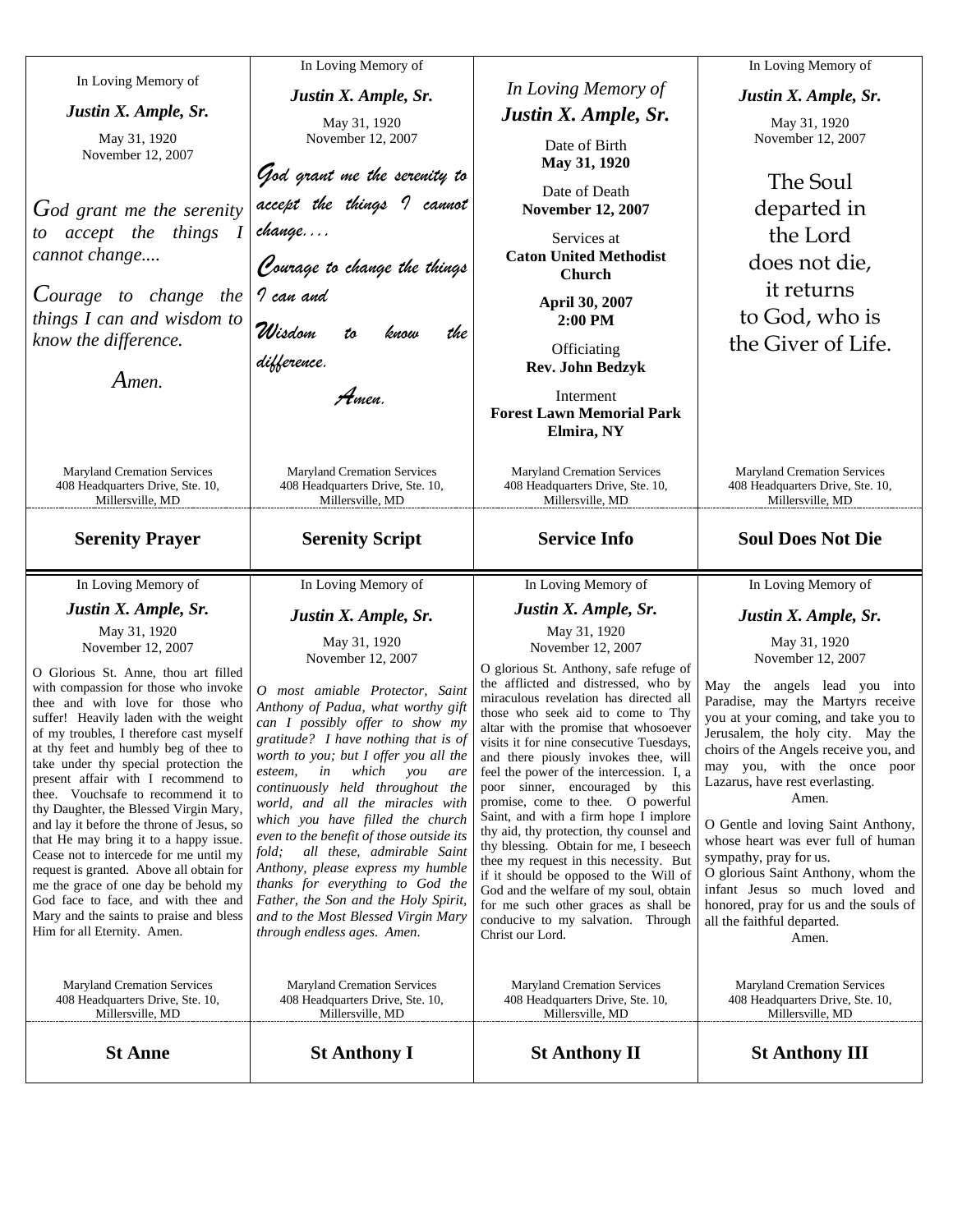| In Loving Memory of                                                                                                                                                                                                                                                                                                                                                                                                                                                                                                                                                                                                                                                                                                                                                                                          | In Loving Memory of                                                                                                                                                                                                                                                                                                                                                                                                                                                                                                                                                                  |                                                                                                                                                                                                                                                                                                                                                                                                                                                                       | In Loving Memory of                                                                                                                                                                                                                                                                                                                                                                                                                                                                                                                                                                                                                                                                  |
|--------------------------------------------------------------------------------------------------------------------------------------------------------------------------------------------------------------------------------------------------------------------------------------------------------------------------------------------------------------------------------------------------------------------------------------------------------------------------------------------------------------------------------------------------------------------------------------------------------------------------------------------------------------------------------------------------------------------------------------------------------------------------------------------------------------|--------------------------------------------------------------------------------------------------------------------------------------------------------------------------------------------------------------------------------------------------------------------------------------------------------------------------------------------------------------------------------------------------------------------------------------------------------------------------------------------------------------------------------------------------------------------------------------|-----------------------------------------------------------------------------------------------------------------------------------------------------------------------------------------------------------------------------------------------------------------------------------------------------------------------------------------------------------------------------------------------------------------------------------------------------------------------|--------------------------------------------------------------------------------------------------------------------------------------------------------------------------------------------------------------------------------------------------------------------------------------------------------------------------------------------------------------------------------------------------------------------------------------------------------------------------------------------------------------------------------------------------------------------------------------------------------------------------------------------------------------------------------------|
|                                                                                                                                                                                                                                                                                                                                                                                                                                                                                                                                                                                                                                                                                                                                                                                                              |                                                                                                                                                                                                                                                                                                                                                                                                                                                                                                                                                                                      | In Loving Memory of                                                                                                                                                                                                                                                                                                                                                                                                                                                   |                                                                                                                                                                                                                                                                                                                                                                                                                                                                                                                                                                                                                                                                                      |
| Justin X. Ample, Sr.                                                                                                                                                                                                                                                                                                                                                                                                                                                                                                                                                                                                                                                                                                                                                                                         | Justin X. Ample, Sr.                                                                                                                                                                                                                                                                                                                                                                                                                                                                                                                                                                 | Justin X. Ample, Sr.                                                                                                                                                                                                                                                                                                                                                                                                                                                  | Justin X. Ample, Sr.                                                                                                                                                                                                                                                                                                                                                                                                                                                                                                                                                                                                                                                                 |
| May 31, 1920<br>November 12, 2007                                                                                                                                                                                                                                                                                                                                                                                                                                                                                                                                                                                                                                                                                                                                                                            | May 31, 1920<br>November 12, 2007                                                                                                                                                                                                                                                                                                                                                                                                                                                                                                                                                    | May 31, 1920                                                                                                                                                                                                                                                                                                                                                                                                                                                          | May 31, 1920<br>November 12, 2007                                                                                                                                                                                                                                                                                                                                                                                                                                                                                                                                                                                                                                                    |
| Watch thou, dear Lord, with those<br>who wake, or watch, or weep tonight<br>and give your angels charge over<br>those who sleep.<br>Tend your sick ones, O Lord Christ,<br>rest your weary ones, pity your dying<br>ones, pity your afflicted ones, and all<br>for your love's sake!                                                                                                                                                                                                                                                                                                                                                                                                                                                                                                                         | "Lord make me an instrument of<br>Thy peace; where there is hatred, let<br>me sow love; where there is doubt,<br>faith; where there is despair, hope;<br>where there is darkness, light; and<br>where there is sadness, joy"<br>"O Divine Master, grant that I may<br>not so much seek to be consoled, as<br>to console; to be understood, as to<br>understand; to be loved, as to love;<br>for it is in giving that we receive, and<br>it is in pardoning, that we are<br>pardoned and it is in dying, that we<br>are born to eternal life."<br>St. Francis of Assisi               | November 12, 2007<br>Take, O Lord, and receive all my<br>liberty,<br>my<br>memory,<br>mv<br>understanding, and whole will. You<br>have given me all that I am, and all<br>that I possess. I surrender it all You,<br>that You may dispose of it according<br>to Your will. Give me only Your love<br>and grace: with thee I'll be rich<br>enough, and will have no more to<br>desire.<br>St. Ignatius<br>Eternal rest grant unto his O lord.<br>May he rest in peace. | Saint John Neumann,<br>Your ardent desire to bring all souls to<br>Christ impelled you to leave home and<br>country. Teach us to live worthily in<br>the Spirit of our baptism, which makes<br>us children of the one heavenly Father.<br>And brothers and sisters of Jesus<br>Christ, the first-born of the family of<br>God. Obtain for us that complete<br>dedication to the needy, the weak, the<br>afflicted and the abandoned, which so<br>characterized your life. Help us to<br>persevere in the difficult and, at times,<br>painful paths of duty. May death find<br>us on the sure road to our Father's<br>house with the light of living faith in<br>our hearts.<br>Amen. |
| <b>Maryland Cremation Services</b><br>408 Headquarters Drive, Ste. 10,<br>Millersville, MD                                                                                                                                                                                                                                                                                                                                                                                                                                                                                                                                                                                                                                                                                                                   | <b>Maryland Cremation Services</b><br>408 Headquarters Drive, Ste. 10,<br>Millersville, MD                                                                                                                                                                                                                                                                                                                                                                                                                                                                                           | <b>Maryland Cremation Services</b><br>408 Headquarters Drive, Ste. 10,<br>Millersville, MD                                                                                                                                                                                                                                                                                                                                                                            | <b>Maryland Cremation Services</b><br>408 Headquarters Drive, Ste. 10,<br>Millersville, MD                                                                                                                                                                                                                                                                                                                                                                                                                                                                                                                                                                                           |
| <b>St Augustine</b>                                                                                                                                                                                                                                                                                                                                                                                                                                                                                                                                                                                                                                                                                                                                                                                          | <b>St Francis</b>                                                                                                                                                                                                                                                                                                                                                                                                                                                                                                                                                                    | <b>St Ignatius (him-her)</b>                                                                                                                                                                                                                                                                                                                                                                                                                                          | <b>St John Neumann</b>                                                                                                                                                                                                                                                                                                                                                                                                                                                                                                                                                                                                                                                               |
| In Loving Memory of                                                                                                                                                                                                                                                                                                                                                                                                                                                                                                                                                                                                                                                                                                                                                                                          | In Loving Memory of                                                                                                                                                                                                                                                                                                                                                                                                                                                                                                                                                                  | In Loving Memory of                                                                                                                                                                                                                                                                                                                                                                                                                                                   | In Loving Memory of                                                                                                                                                                                                                                                                                                                                                                                                                                                                                                                                                                                                                                                                  |
| Justin X. Ample, Sr.                                                                                                                                                                                                                                                                                                                                                                                                                                                                                                                                                                                                                                                                                                                                                                                         | Justin X. Ample, Sr.                                                                                                                                                                                                                                                                                                                                                                                                                                                                                                                                                                 | Justin X. Ample, Sr.                                                                                                                                                                                                                                                                                                                                                                                                                                                  | Justin X. Ample, Sr.                                                                                                                                                                                                                                                                                                                                                                                                                                                                                                                                                                                                                                                                 |
| May 31, 1920 - November 12, 2007                                                                                                                                                                                                                                                                                                                                                                                                                                                                                                                                                                                                                                                                                                                                                                             | May 31, 1920                                                                                                                                                                                                                                                                                                                                                                                                                                                                                                                                                                         | May 31, 1920                                                                                                                                                                                                                                                                                                                                                                                                                                                          | May 31, 1920                                                                                                                                                                                                                                                                                                                                                                                                                                                                                                                                                                                                                                                                         |
| Prayer to St. Joseph                                                                                                                                                                                                                                                                                                                                                                                                                                                                                                                                                                                                                                                                                                                                                                                         | November 12, 2007                                                                                                                                                                                                                                                                                                                                                                                                                                                                                                                                                                    | November 12, 2007                                                                                                                                                                                                                                                                                                                                                                                                                                                     | November 12, 2007                                                                                                                                                                                                                                                                                                                                                                                                                                                                                                                                                                                                                                                                    |
| O, St. Joseph, whose protection is so<br>great, so strong, so prompt before the<br>throne of God. I place in you all my<br>interest and desires. O St. Joseph, do<br>assist me by your powerful intercession,<br>and obtain for me from your divine foster<br>-Son all spiritual blessings, though Jesus<br>Christ, our Lord; so that, having engaged<br>here below your heavenly power, I may<br>offer my thanksgiving and homage to the<br>most loving of Fathers. O, St. Joseph, I<br>never weary contemplating you, and<br>Jesus asleep in your arms; I dare not<br>approach while He reposes near your<br>heart. Press Him in my name and kiss<br>His fine head for me and ask Him to<br>return the kiss when I draw my dying<br>breath. St. Joseph patron of departing<br>souls. Pray for us.<br>Amen. | Prayer to St. Jude<br>St. Jude, glorious Apostle, faithful<br>servant and friend of Jesus, the name<br>of the traitor has caused you to be<br>forgotten by many, but the true<br>Church invokes you universally as<br>the Patron of things despaired of;<br>pray for me, who am so miserable;<br>pray for me, that finally I may<br>receive the consolations and the<br>succor of<br>Heaven in<br>all<br>my<br>necessities.<br>tribulations<br>and<br>sufferings, particularly (here make<br>your request), and that I may bless<br>God with the Elect throughout<br>Eternity. Amen. | St. Michael the Archangel,<br>Defend us in battle<br>Be our protection against the<br>wickedness and snares of the devil;<br>May God rebuke him, we humbly<br>pray;<br>And do thou, O Prince of the<br>heavenly house, by the power of<br>God, thrust into hell Satan and all<br>evil spirits who wander through<br>the world for the ruin of souls.<br>Amen.                                                                                                         | O Great Apostle of Ireland, glorious<br>St. Patrick, to whom under God, so<br>many are indebted for the most<br>precious of all treasures, the great<br>gift of Faith, receive our servant<br>thanks for the zeal and charity which<br>have been to thousands the source of<br>blessings so invaluable. Ask for all<br>who dwell in this land of thy labors,<br>the precious light of Faith, and beg<br>for us on whom its glorious rays<br>have long since beamed, the grace to<br>regulate our lives by its sacred<br>maxima.                                                                                                                                                      |
| <b>Maryland Cremation Services</b><br>408 Headquarters Drive, Ste. 10,<br>Millersville, MD                                                                                                                                                                                                                                                                                                                                                                                                                                                                                                                                                                                                                                                                                                                   | <b>Maryland Cremation Services</b><br>408 Headquarters Drive, Ste. 10,                                                                                                                                                                                                                                                                                                                                                                                                                                                                                                               | <b>Maryland Cremation Services</b><br>408 Headquarters Drive, Ste. 10,<br>Millersville, MD                                                                                                                                                                                                                                                                                                                                                                            | Maryland Cremation Services<br>408 Headquarters Drive, Ste. 10,<br>Millersville, MD                                                                                                                                                                                                                                                                                                                                                                                                                                                                                                                                                                                                  |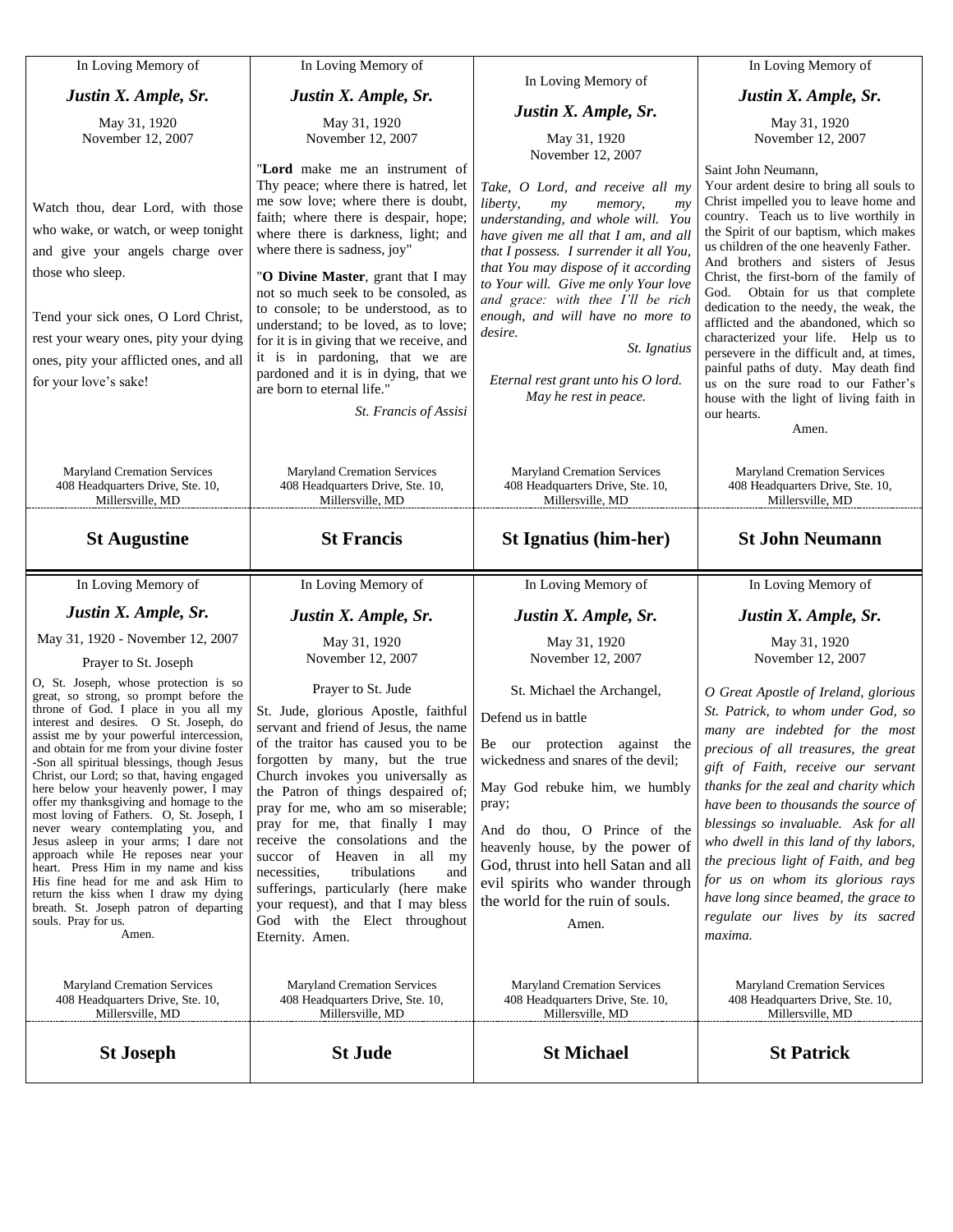| In Loving Memory of<br>Justin X. Ample, Sr.<br>May 31, 1920                                                                                                                                                                |                                                                                                                                                                           | In Loving Memory of                                                                                                                                                                                                                                   |                                                                                                                                                                                                                                                    |
|----------------------------------------------------------------------------------------------------------------------------------------------------------------------------------------------------------------------------|---------------------------------------------------------------------------------------------------------------------------------------------------------------------------|-------------------------------------------------------------------------------------------------------------------------------------------------------------------------------------------------------------------------------------------------------|----------------------------------------------------------------------------------------------------------------------------------------------------------------------------------------------------------------------------------------------------|
|                                                                                                                                                                                                                            | In Loving Memory of<br>Justin X. Ample, Sr.                                                                                                                               | Justin X. Ample, Sr.                                                                                                                                                                                                                                  | ╬                                                                                                                                                                                                                                                  |
|                                                                                                                                                                                                                            | May 31, 1920                                                                                                                                                              | May 31, 1920                                                                                                                                                                                                                                          | In Loving Memory of                                                                                                                                                                                                                                |
| November 12, 2007                                                                                                                                                                                                          | November 12, 2007                                                                                                                                                         | November 12, 2007                                                                                                                                                                                                                                     | Justin X. Ample, Sr.                                                                                                                                                                                                                               |
| We seem to give him back to you, O<br>Lord, who gave him to us. Yet as You                                                                                                                                                 | Prayer to Saint Rita                                                                                                                                                      | St. Rocco was a "Lay Saint." He                                                                                                                                                                                                                       | May 31, 1920<br>November 12, 2007                                                                                                                                                                                                                  |
| did not lose him in giving, so we do not<br>lose him by his return. Not as the                                                                                                                                             | O God, in your infinite mercy you                                                                                                                                         | lived at the time of the bubonic                                                                                                                                                                                                                      |                                                                                                                                                                                                                                                    |
| world gives, do you give you do not<br>take away, for what is yours is ours                                                                                                                                                | looked with love on your faithful<br>servant Rita and granted through her                                                                                                 | plague, a highly contagious disease,<br>sometimes called the black death.                                                                                                                                                                             | <b>Prayer to St. Theresa</b>                                                                                                                                                                                                                       |
| also if we are Yours. And life is eternal<br>and love is immortal and death is only                                                                                                                                        | intercession that which is beyond the<br>power of mankind and the wisdom of                                                                                               | Legend has it that St. Rocco would<br>bring bread to those afflicted with                                                                                                                                                                             | Lord, who hast said:                                                                                                                                                                                                                               |
| a horizon and a horizon is nothing but<br>the limit of our sight. Lift us up, strong<br>son of God that we may see further;<br>cleanse our eyes that we may see more                                                       | this world. Through that love which<br>bound St. Rita to you turn to us in<br>mercy and aid us in our difficulties.                                                       | the illness when no one else would<br>go near them. He became ill with the<br>plague himself and, when no one                                                                                                                                         | "Unless you become as<br>little<br>children, you shall not enter into the<br>kingdom of heaven," grant us, we<br>beseech Thee, so to walk in the<br>footsteps of Thy blessed Virgin                                                                |
| clearly; draw us closer to yourself that<br>we may know ourselves to be nearer to<br>our loved ones who are with you. And<br>while you prepare a place for us,<br>prepare us also for that happy place                     | Grant that all may come to know that<br>you alone are the reward of the<br>humble, the protection of the<br>abandoned, and the strength of all<br>those who trust in you. | would feed him, a dog was sent by<br>God to St. Rocco each evening with<br>bread. The feast grew out of that<br>legend.                                                                                                                               | Theresa with a humble and single<br>heart that we may attain to<br>everlasting rewards, who livest and<br>reignest world without end.                                                                                                              |
| that where you are we may be also.                                                                                                                                                                                         |                                                                                                                                                                           |                                                                                                                                                                                                                                                       | Amen.                                                                                                                                                                                                                                              |
| <b>Maryland Cremation Services</b><br>408 Headquarters Drive, Ste. 10,<br>Millersville, MD                                                                                                                                 | <b>Maryland Cremation Services</b><br>408 Headquarters Drive, Ste. 10,<br>Millersville, MD                                                                                | <b>Maryland Cremation Services</b><br>408 Headquarters Drive, Ste. 10,<br>Millersville, MD                                                                                                                                                            | <b>Maryland Cremation Services</b><br>408 Headquarters Drive, Ste. 10,<br>Millersville, MD                                                                                                                                                         |
|                                                                                                                                                                                                                            |                                                                                                                                                                           |                                                                                                                                                                                                                                                       |                                                                                                                                                                                                                                                    |
| <b>St Pucci (him-her)</b>                                                                                                                                                                                                  | <b>St Rita</b>                                                                                                                                                            | <b>St Rocco</b>                                                                                                                                                                                                                                       | <b>St Theresa</b>                                                                                                                                                                                                                                  |
|                                                                                                                                                                                                                            |                                                                                                                                                                           |                                                                                                                                                                                                                                                       |                                                                                                                                                                                                                                                    |
| In Loving Memory of                                                                                                                                                                                                        |                                                                                                                                                                           |                                                                                                                                                                                                                                                       | ╬                                                                                                                                                                                                                                                  |
| Justin X. Ample, Sr.                                                                                                                                                                                                       | In Loving Memory of                                                                                                                                                       |                                                                                                                                                                                                                                                       | In Loving Memory of                                                                                                                                                                                                                                |
| May 31, 1920                                                                                                                                                                                                               | Justin X. Ample, Sr.                                                                                                                                                      | Loving Memory of                                                                                                                                                                                                                                      | Justin X. Ample, Sr.                                                                                                                                                                                                                               |
| November 12, 2007                                                                                                                                                                                                          | May 31, 1920<br>November 12, 2007                                                                                                                                         | Justin X. Ample, Sr.<br>May 31, 1920                                                                                                                                                                                                                  | May 31, 1920                                                                                                                                                                                                                                       |
| little flower of<br>Jesus.<br>Ever<br>O<br>troubled<br>consoling<br>souls<br>with                                                                                                                                          |                                                                                                                                                                           | November 12, 2007                                                                                                                                                                                                                                     | November 12, 2007<br>The Suscipe of                                                                                                                                                                                                                |
| Heavenly Graces, in your unfailing                                                                                                                                                                                         | All sunny skies would be                                                                                                                                                  | The Suscipe of<br>Mother Catherine Mc Auley                                                                                                                                                                                                           | Mother Catherine Mc Auley<br>My God, I am Thine for time and                                                                                                                                                                                       |
| intercession I place my confident<br>trust. From the Heart of our Blessed<br>Saviour petition these Blessings of<br>which I stand in greatest need.<br>Shower upon me your promised<br>Roses of Virtue and Grace, dear St. | too bright,<br>All morning hours means<br>too much light,<br>All laughing days<br>too gay a strain;<br>There must be clouds,                                              | My God, I am Thine for time and<br>eternity. Teach me to cast myself entirely<br>into the arms of Thy loving Providence<br>with the most lively unlimited confidence<br>in Thy compassionate tender pity. Grant<br>me, O most merciful Redeemer, that | <i>eternity.</i><br>Teach me to cast myself<br>entirely into the arms of Thy loving<br>Providence with the most<br>lively<br>unlimited<br>confidence<br>Thy<br>in<br>compassionate tender pity. Grant me,<br>most merciful Redeemer, that whatever |
| Therese, so that swiftly advancing in                                                                                                                                                                                      | and night, and rain,                                                                                                                                                      | whatever Thou dost ordain or permit may<br>be acceptable to me. Take from my heart                                                                                                                                                                    | Thou dost ordain or permit may be<br>acceptable to me. Take from my heart                                                                                                                                                                          |
| sanctity and in perfect love of<br>neighbor, I may someday receive the                                                                                                                                                     | And shut-in days,<br>to make us see                                                                                                                                       | all painful anxiety; suffer nothing to<br>sadden me but sin; nothing to delight me                                                                                                                                                                    | all painful anxiety; suffer nothing to                                                                                                                                                                                                             |
| Crown of Life Eternal.                                                                                                                                                                                                     | The beauty of life's tapestry.                                                                                                                                            | but the hope of coming to the possession<br>of Thee, my God and my All, in Thine                                                                                                                                                                      | sadden me but sin; nothing to delight                                                                                                                                                                                                              |
| Amen.                                                                                                                                                                                                                      |                                                                                                                                                                           | everlasting Kingdom. Amen.                                                                                                                                                                                                                            | me but the hope of coming to the<br>possession of Thee, my God and my<br>All, in Thine everlasting Kingdom.<br>Amen.                                                                                                                               |
| <b>Maryland Cremation Services</b><br>408 Headquarters Drive, Ste. 10,<br>Millersville, MD                                                                                                                                 | <b>Maryland Cremation Services</b><br>408 Headquarters Drive, Ste. 10,<br>Millersville, MD                                                                                | <b>Maryland Cremation Services</b><br>408 Headquarters Drive, Ste. 10,<br>Millersville, MD                                                                                                                                                            | <b>Maryland Cremation Services</b><br>408 Headquarters Drive, Ste. 10,<br>Millersville, MD                                                                                                                                                         |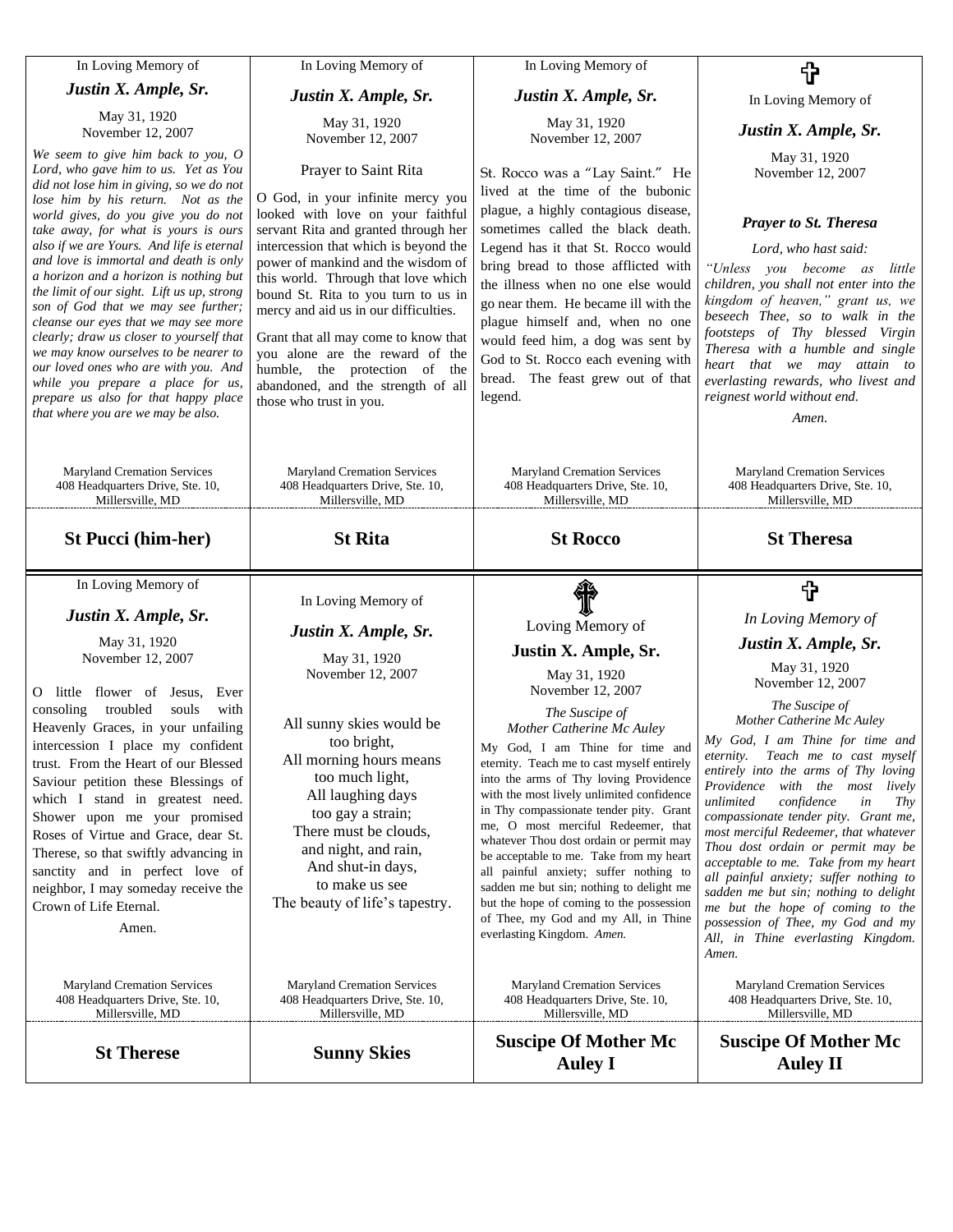| In Loving Memory of                                                                                                                                                                                                                                                                                                 | In Loving Memory of                                                                                                                                                                                                                                                                                                                                                                                                                                                                                                                                                                                                                                                                                                                                                                                                                                                                                                                                                                                                                         | In Loving Memory of                                                                                                                                                                                                                                                                                                                                                                                                                                                                                                                                                                                 | In Loving Memory of                                                                                                                                                                                                                                                                                                                                                                                                                                                                   |
|---------------------------------------------------------------------------------------------------------------------------------------------------------------------------------------------------------------------------------------------------------------------------------------------------------------------|---------------------------------------------------------------------------------------------------------------------------------------------------------------------------------------------------------------------------------------------------------------------------------------------------------------------------------------------------------------------------------------------------------------------------------------------------------------------------------------------------------------------------------------------------------------------------------------------------------------------------------------------------------------------------------------------------------------------------------------------------------------------------------------------------------------------------------------------------------------------------------------------------------------------------------------------------------------------------------------------------------------------------------------------|-----------------------------------------------------------------------------------------------------------------------------------------------------------------------------------------------------------------------------------------------------------------------------------------------------------------------------------------------------------------------------------------------------------------------------------------------------------------------------------------------------------------------------------------------------------------------------------------------------|---------------------------------------------------------------------------------------------------------------------------------------------------------------------------------------------------------------------------------------------------------------------------------------------------------------------------------------------------------------------------------------------------------------------------------------------------------------------------------------|
| Justin X. Ample, Sr.                                                                                                                                                                                                                                                                                                |                                                                                                                                                                                                                                                                                                                                                                                                                                                                                                                                                                                                                                                                                                                                                                                                                                                                                                                                                                                                                                             | Justin X. Ample, Sr.                                                                                                                                                                                                                                                                                                                                                                                                                                                                                                                                                                                | Justin X. Ample, Sr.                                                                                                                                                                                                                                                                                                                                                                                                                                                                  |
| May 31, 1920<br>November 12, 2007<br>Taps<br>Day is done, gone the sun<br>From the lake, from the hill<br>From the sky.<br>All is well, safely rest<br>God is nigh.<br>Thanks and praise, for our days,<br>'Neath the sun, 'neath the stars,<br>'Neath the sky,<br>As we go, this we know,<br>God is nigh.<br>Amen. | Justin X. Ample, Sr.<br>May 31, 1920<br>November 12, 2007<br>There's a legend of a teardrop that rolled<br>down a cheek one day, and it fell upon a<br>tombstone where a family had gone to pray.<br>And it sparkled like a diamond as it ventured<br>toward the sod, and its brilliance was so<br>startling that it caught the eye of God.<br>That teardrop, born of sorrow for mother who<br>had died, was shed in grief and sadness by<br>her children who had cried.<br><b>But it had a special meaning to the Father up</b><br>above, for that teardrop was just loaded with<br>all her children's love.<br>In its loving sparkling brilliance God recalled<br>the teardrop home, and he showed the<br>mother, who no more on earth would roam.<br>Then God took that brilliant teardrop shed in<br>love on earth afar, and he placed it in the<br>heavens with His brightest morning star.<br>So when you look into the heavens where ten<br>million stars are spread, you may see a lovely<br>teardrop that in sorrow you have shed. | May 31, 1920<br>November 12, 2007<br>Though today, you walk in sorrow you<br>will not be alone. There is One whose<br>loving wisdom is far greater than our<br>own. Put your trusting hand in His as a<br>little child would do and He like a<br>loving father will guide and comfort<br>you!<br>Day by day, there will come to you<br>new faith, new hope, new light. You'll<br>find that stars unseen by day shine<br>through the darkest night, and though<br>your heart is longing for the dear one<br>who's at rest, you'll know before the<br>journey's end that God's dear ways are<br>best! | May 31, 1920<br>November 12, 2007<br>One gift, above all others<br>God gives to us to treasure<br>One that knows no time, no place<br>And one gold cannot measure.<br>The precious, poignant, tender gift<br>Of Memory - that will keep<br>Our dear ones ever in our hearts<br>Although God gives them sleep.<br>It brings back long remembered things<br>A song, a word, a smile<br>And our world's a better place -<br>because<br>We had them for awhile<br>Jessie Home Fairweather |
| <b>Maryland Cremation Services</b><br>408 Headquarters Drive, Ste. 10,<br>Millersville, MD                                                                                                                                                                                                                          | <b>Maryland Cremation Services</b><br>408 Headquarters Drive, Ste. 10,<br>Millersville, MD                                                                                                                                                                                                                                                                                                                                                                                                                                                                                                                                                                                                                                                                                                                                                                                                                                                                                                                                                  | Jessie Home Fairweather<br><b>Maryland Cremation Services</b><br>408 Headquarters Drive, Ste. 10,<br>Millersville, MD                                                                                                                                                                                                                                                                                                                                                                                                                                                                               | <b>Maryland Cremation Services</b><br>408 Headquarters Drive, Ste. 10,<br>Millersville, MD                                                                                                                                                                                                                                                                                                                                                                                            |
| <b>Taps</b>                                                                                                                                                                                                                                                                                                         | <b>Tear Drop</b>                                                                                                                                                                                                                                                                                                                                                                                                                                                                                                                                                                                                                                                                                                                                                                                                                                                                                                                                                                                                                            | <b>The Hand Of God</b>                                                                                                                                                                                                                                                                                                                                                                                                                                                                                                                                                                              | <b>The Precious Gift</b>                                                                                                                                                                                                                                                                                                                                                                                                                                                              |
| In Loving Memory of<br>Justin X. Ample, Sr.<br>May 31, 1920                                                                                                                                                                                                                                                         | In Loving Memory of<br>Justin X. Ample, Sr.                                                                                                                                                                                                                                                                                                                                                                                                                                                                                                                                                                                                                                                                                                                                                                                                                                                                                                                                                                                                 | In Loving Memory of<br>Justin X. Ample, Sr.                                                                                                                                                                                                                                                                                                                                                                                                                                                                                                                                                         | In Loving Memory of                                                                                                                                                                                                                                                                                                                                                                                                                                                                   |
| November 12, 2007<br>I expect to pass through<br>this world but once.<br>Any good therefore that<br>I can do or any kindness<br>that I can show to any<br>fellow creature<br>let me do it now<br>For I shall not pass<br>this way again.<br>The Road of Life                                                        | May 31, 1920<br>November 12, 2007<br>Jesus said,<br>"In my Father's house are many<br>rooms: if it were not so would I have<br>told you that I go to prepare a place<br>for you? And when I go and prepare<br>a place for you, I will come again<br>and will take you to myself, that<br>where I am you may be also. And<br>you know the way I am going."<br>"I am the way, and the truth, and the<br>life; no one comes to the Father, but<br>by me."                                                                                                                                                                                                                                                                                                                                                                                                                                                                                                                                                                                      | May 31, 1920<br>November 12, 2007<br>There comes a time for all of us<br>when we must say good-bye<br>But faith and hope and love and<br>trust can never, never die.<br>Although the curtain falls at last is<br>that a cause to grieve?<br>The future's fairer than the past if<br>only we believe<br>And trust in God's eternal care -<br>So when the Master calls<br>Let's say that life is still more fair<br>although the curtain falls.                                                                                                                                                       | Justin X. Ample, Sr.<br>May 31, 1920<br>November 12, 2007<br>For Thy faithful people, O Lord,<br>life is changed, and when the<br>house of this life on earth is<br>an eternal home is<br>gone,<br>prepared. With them, O Lord let<br>us be united, knowing that<br>neither death nor life can separate<br>us from Thy love.                                                                                                                                                          |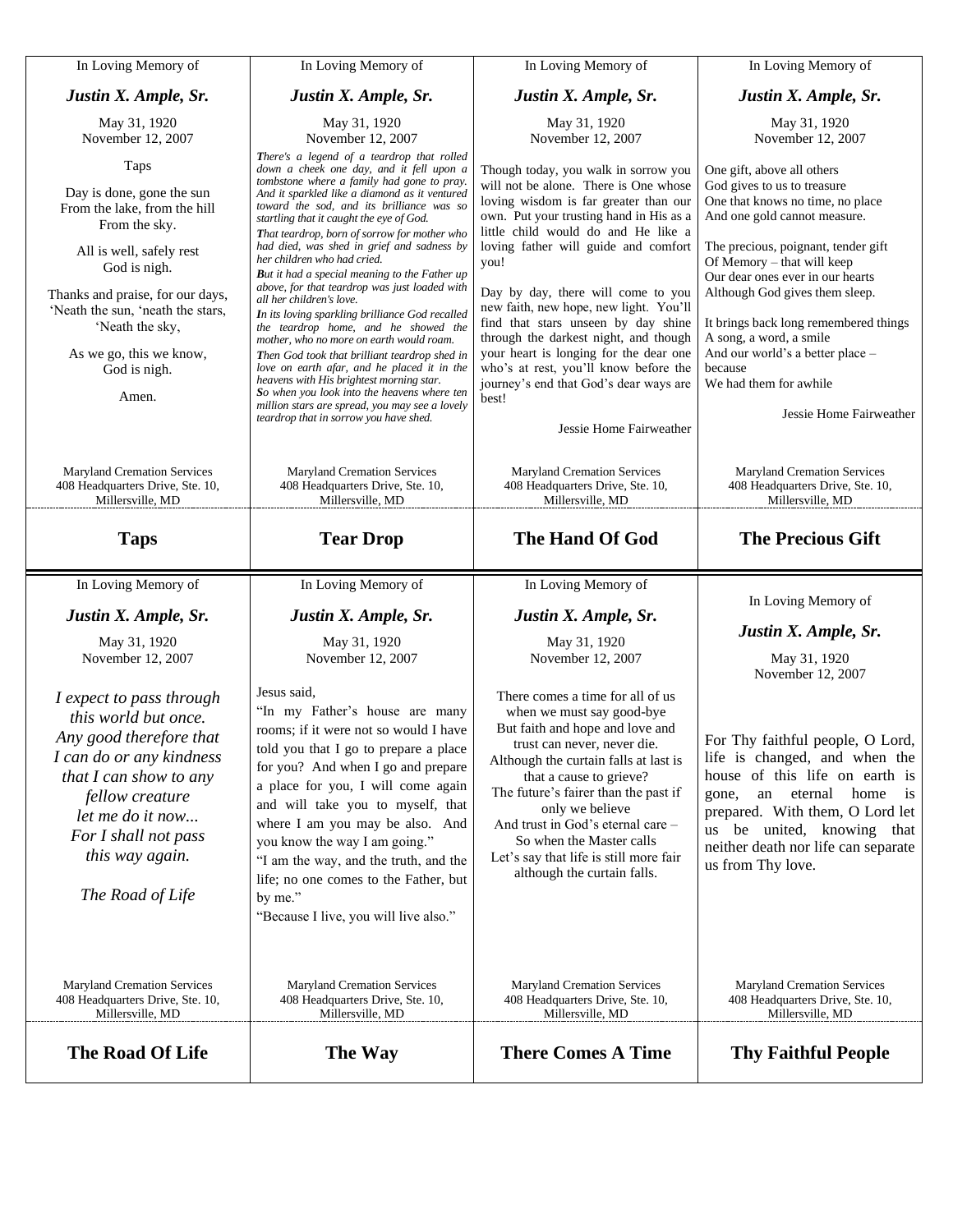| In Loving Memory of                                                                                                                                                                                                                                                                                                                                                                                                                                                                                        | In Loving Memory of                                                                                                                                                                                                                                                                                                                                                                                                                                                                                                                                                              | In Loving Memory of                                                                                                                                                                                                                                                                                                                                                        | In Loving Memory of                                                                                                                                                                                                                                                                                                                                                                                                                                                                                                                                                                                                       |
|------------------------------------------------------------------------------------------------------------------------------------------------------------------------------------------------------------------------------------------------------------------------------------------------------------------------------------------------------------------------------------------------------------------------------------------------------------------------------------------------------------|----------------------------------------------------------------------------------------------------------------------------------------------------------------------------------------------------------------------------------------------------------------------------------------------------------------------------------------------------------------------------------------------------------------------------------------------------------------------------------------------------------------------------------------------------------------------------------|----------------------------------------------------------------------------------------------------------------------------------------------------------------------------------------------------------------------------------------------------------------------------------------------------------------------------------------------------------------------------|---------------------------------------------------------------------------------------------------------------------------------------------------------------------------------------------------------------------------------------------------------------------------------------------------------------------------------------------------------------------------------------------------------------------------------------------------------------------------------------------------------------------------------------------------------------------------------------------------------------------------|
| Justin X. Ample, Sr.                                                                                                                                                                                                                                                                                                                                                                                                                                                                                       | Justin X. Ample, Sr.                                                                                                                                                                                                                                                                                                                                                                                                                                                                                                                                                             | Justin X. Ample, Sr.                                                                                                                                                                                                                                                                                                                                                       | Justin X. Ample, Sr.                                                                                                                                                                                                                                                                                                                                                                                                                                                                                                                                                                                                      |
| May 31, 1920<br>November 12, 2007                                                                                                                                                                                                                                                                                                                                                                                                                                                                          | May 31, 1920<br>November 12, 2007                                                                                                                                                                                                                                                                                                                                                                                                                                                                                                                                                | May 31, 1920<br>November 12, 2007                                                                                                                                                                                                                                                                                                                                          | May 31, 1920<br>November 12, 2007                                                                                                                                                                                                                                                                                                                                                                                                                                                                                                                                                                                         |
| The time has come for me                                                                                                                                                                                                                                                                                                                                                                                                                                                                                   | Death is nothing at all $- I$ have only slipped<br>away into the next room. Whatever we were                                                                                                                                                                                                                                                                                                                                                                                                                                                                                     |                                                                                                                                                                                                                                                                                                                                                                            |                                                                                                                                                                                                                                                                                                                                                                                                                                                                                                                                                                                                                           |
| to leave this life. I have                                                                                                                                                                                                                                                                                                                                                                                                                                                                                 | to each other, we are still. Call me by my<br>old familiar name, speak to me in the easy                                                                                                                                                                                                                                                                                                                                                                                                                                                                                         | I still find each day too short for all<br>the thoughts I want to think,                                                                                                                                                                                                                                                                                                   | God's finger touched him<br>and he slipped away                                                                                                                                                                                                                                                                                                                                                                                                                                                                                                                                                                           |
| fought the good fight.<br>I have finished the race.                                                                                                                                                                                                                                                                                                                                                                                                                                                        | way which you always used to. Laugh as<br>you always laughed at the little jokes we<br>enjoyed together, play, smile, think of me,                                                                                                                                                                                                                                                                                                                                                                                                                                               | All the walks I want to take,                                                                                                                                                                                                                                                                                                                                              | From earth's dark shadows<br>to a brighter day;                                                                                                                                                                                                                                                                                                                                                                                                                                                                                                                                                                           |
| I have kept the faith.                                                                                                                                                                                                                                                                                                                                                                                                                                                                                     | pray for me. Let my name be the household<br>word that it always was. Let it be spoken                                                                                                                                                                                                                                                                                                                                                                                                                                                                                           | All the books I want to read, and                                                                                                                                                                                                                                                                                                                                          | God saw the road was getting rough,                                                                                                                                                                                                                                                                                                                                                                                                                                                                                                                                                                                       |
| Now there is in store for me                                                                                                                                                                                                                                                                                                                                                                                                                                                                               | without effort. Life means all that it ever<br>meant. It is the same as it ever was; There is                                                                                                                                                                                                                                                                                                                                                                                                                                                                                    | All the friends I want to see.                                                                                                                                                                                                                                                                                                                                             | The hills were hard to climb;<br>He gently closed his weary eyes,                                                                                                                                                                                                                                                                                                                                                                                                                                                                                                                                                         |
| the crown of righteousness                                                                                                                                                                                                                                                                                                                                                                                                                                                                                 | absolutely unbroken continuity.<br>Why<br>should I be out of your mind because I am                                                                                                                                                                                                                                                                                                                                                                                                                                                                                              | The longer I live the more my mind                                                                                                                                                                                                                                                                                                                                         | And whispered, "Peace be thine."<br>To a beautiful garden                                                                                                                                                                                                                                                                                                                                                                                                                                                                                                                                                                 |
| which the Lord, the righteous judge,<br>will award to me on that day.                                                                                                                                                                                                                                                                                                                                                                                                                                      | out of your sight? I'm but waiting for you<br>for an interval, somewhere very near just                                                                                                                                                                                                                                                                                                                                                                                                                                                                                          | dwells upon the beauty and the<br>wonder of the world.                                                                                                                                                                                                                                                                                                                     | this friend has gone,                                                                                                                                                                                                                                                                                                                                                                                                                                                                                                                                                                                                     |
| -Paul's Second Letter to Timothy                                                                                                                                                                                                                                                                                                                                                                                                                                                                           | around the corner. All is well. Nothing is<br>past, nothing is lost. One brief moment and                                                                                                                                                                                                                                                                                                                                                                                                                                                                                        |                                                                                                                                                                                                                                                                                                                                                                            | To a land of perfect rest;<br>Though he is gone he still lives on                                                                                                                                                                                                                                                                                                                                                                                                                                                                                                                                                         |
|                                                                                                                                                                                                                                                                                                                                                                                                                                                                                                            | all will be as it was before, better, infinitely<br>happier and forever – we will be together.                                                                                                                                                                                                                                                                                                                                                                                                                                                                                   | John Burroughs                                                                                                                                                                                                                                                                                                                                                             | In the garden of memory.                                                                                                                                                                                                                                                                                                                                                                                                                                                                                                                                                                                                  |
|                                                                                                                                                                                                                                                                                                                                                                                                                                                                                                            |                                                                                                                                                                                                                                                                                                                                                                                                                                                                                                                                                                                  |                                                                                                                                                                                                                                                                                                                                                                            |                                                                                                                                                                                                                                                                                                                                                                                                                                                                                                                                                                                                                           |
| <b>Maryland Cremation Services</b><br>408 Headquarters Drive, Ste. 10,<br>Millersville, MD                                                                                                                                                                                                                                                                                                                                                                                                                 | <b>Maryland Cremation Services</b><br>408 Headquarters Drive, Ste. 10,<br>Millersville, MD                                                                                                                                                                                                                                                                                                                                                                                                                                                                                       | <b>Maryland Cremation Services</b><br>408 Headquarters Drive, Ste. 10,<br>Millersville, MD                                                                                                                                                                                                                                                                                 | <b>Maryland Cremation Services</b><br>408 Headquarters Drive, Ste. 10,<br>Millersville, MD                                                                                                                                                                                                                                                                                                                                                                                                                                                                                                                                |
|                                                                                                                                                                                                                                                                                                                                                                                                                                                                                                            |                                                                                                                                                                                                                                                                                                                                                                                                                                                                                                                                                                                  |                                                                                                                                                                                                                                                                                                                                                                            |                                                                                                                                                                                                                                                                                                                                                                                                                                                                                                                                                                                                                           |
| <b>Time Has Come</b>                                                                                                                                                                                                                                                                                                                                                                                                                                                                                       | <b>Together</b>                                                                                                                                                                                                                                                                                                                                                                                                                                                                                                                                                                  | <b>Too Little Time</b>                                                                                                                                                                                                                                                                                                                                                     | Touched (him-her)                                                                                                                                                                                                                                                                                                                                                                                                                                                                                                                                                                                                         |
|                                                                                                                                                                                                                                                                                                                                                                                                                                                                                                            |                                                                                                                                                                                                                                                                                                                                                                                                                                                                                                                                                                                  |                                                                                                                                                                                                                                                                                                                                                                            |                                                                                                                                                                                                                                                                                                                                                                                                                                                                                                                                                                                                                           |
| In Loving Memory of                                                                                                                                                                                                                                                                                                                                                                                                                                                                                        | In Loving Memory of                                                                                                                                                                                                                                                                                                                                                                                                                                                                                                                                                              | In Loving Memory of                                                                                                                                                                                                                                                                                                                                                        | In Loving Memory of                                                                                                                                                                                                                                                                                                                                                                                                                                                                                                                                                                                                       |
| Justin X. Ample, Sr.                                                                                                                                                                                                                                                                                                                                                                                                                                                                                       | Justin X. Ample, Sr.                                                                                                                                                                                                                                                                                                                                                                                                                                                                                                                                                             | Justin X. Ample, Sr.                                                                                                                                                                                                                                                                                                                                                       | Justin X. Ample, Sr.                                                                                                                                                                                                                                                                                                                                                                                                                                                                                                                                                                                                      |
| May 31, 1920<br>November 12, 2007                                                                                                                                                                                                                                                                                                                                                                                                                                                                          | May 31, 1920<br>November 12, 2007                                                                                                                                                                                                                                                                                                                                                                                                                                                                                                                                                | May 31, 1920<br>November 12, 2007                                                                                                                                                                                                                                                                                                                                          | May 31, 1920<br>November 12, 2007                                                                                                                                                                                                                                                                                                                                                                                                                                                                                                                                                                                         |
| If I should die and leave you here<br>awhile, be not like others, sore<br>undone, who keep long vigil be the<br>silent dust and weep.<br>For my sake turn again to life and<br>smile, nerving thy heart<br>and<br>trembling hand to do that which will<br>comfort other souls than thine;<br>Complete these dear unfinished tasks<br>of mine, and I, perchance, may<br>therein comfort you.<br>Mary Lee Hall<br><b>Maryland Cremation Services</b><br>408 Headquarters Drive, Ste. 10,<br>Millersville, MD | If Death should beckon me<br>with outstretched hand and whisper<br>softly of "An Unknown Land";<br>I shall not be afraid to go.<br>For though the path I do not know,<br>I will take Death's Hand without<br>fear.<br>for He who safely brought me here<br>will also take me safely back<br>and though in many things I lack,<br>He will not let me go alone into the<br>"Valley That's Unknown"<br>so I reach out and take Death's<br>hand and journey to the<br>"Promised Land".<br><b>Maryland Cremation Services</b><br>408 Headquarters Drive, Ste. 10,<br>Millersville, MD | We hold you close within our<br>hearts and there you shall<br>remain.<br>To walk with us throughout our<br>lives until we meet again.<br>So rest in peace Dear loved one<br>and thanks for all you've done.<br>We pray that God has given you<br>the crown you've truly won.<br><b>Maryland Cremation Services</b><br>408 Headquarters Drive, Ste. 10,<br>Millersville, MD | At the rising of the sun<br>and its going down,<br>WE REMEMBER THEM.<br>At the blowing of the wind<br>and in the chill of winter,<br>WE REMEMBER THEM.<br>In the opening of the buds<br>and in the rebirth of the spring,<br>WE REMEMBER THEM.<br>At the blueness of the skies<br>and in the warmth of summer,<br>WE REMEMBER THEM.<br>At the rustling of the leaves<br>and the beauty of autumn,<br>WE REMEMBER THEM.<br>As long as we live, they too will live;<br>for they are now a part of us,<br>As we remember them.<br><b>Maryland Cremation Services</b><br>408 Headquarters Drive, Ste. 10,<br>Millersville, MD |
| Turn Again To Life                                                                                                                                                                                                                                                                                                                                                                                                                                                                                         | <b>Unknown Land</b>                                                                                                                                                                                                                                                                                                                                                                                                                                                                                                                                                              | <b>We Hold You Close</b>                                                                                                                                                                                                                                                                                                                                                   | <b>We Remember Them</b>                                                                                                                                                                                                                                                                                                                                                                                                                                                                                                                                                                                                   |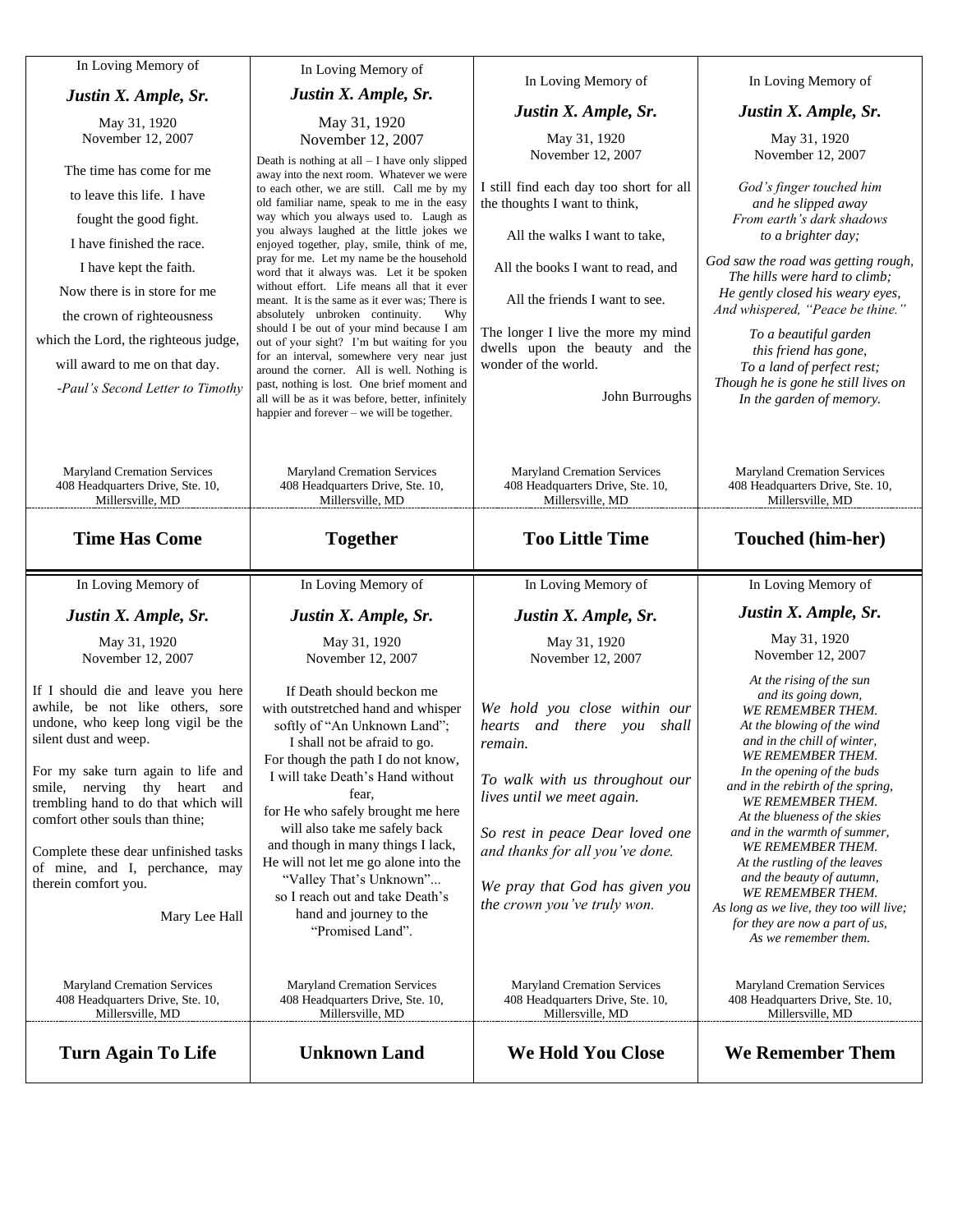|                                                                                                                                                                                                                                                                                                                                                                                                                                                                                                                                               | In Loving Memory of                                                                                                                                                                                                                                                                                                                                                                                                                                                                                                                                                                                                           |                                                                                                                                                                                                                                                                                                                                                                                                                                                                                                                                                                                    | In Loving Memory of                                                                                                                                                                                                                                                                                                                                                                                                                                                                                                                                                                                               |
|-----------------------------------------------------------------------------------------------------------------------------------------------------------------------------------------------------------------------------------------------------------------------------------------------------------------------------------------------------------------------------------------------------------------------------------------------------------------------------------------------------------------------------------------------|-------------------------------------------------------------------------------------------------------------------------------------------------------------------------------------------------------------------------------------------------------------------------------------------------------------------------------------------------------------------------------------------------------------------------------------------------------------------------------------------------------------------------------------------------------------------------------------------------------------------------------|------------------------------------------------------------------------------------------------------------------------------------------------------------------------------------------------------------------------------------------------------------------------------------------------------------------------------------------------------------------------------------------------------------------------------------------------------------------------------------------------------------------------------------------------------------------------------------|-------------------------------------------------------------------------------------------------------------------------------------------------------------------------------------------------------------------------------------------------------------------------------------------------------------------------------------------------------------------------------------------------------------------------------------------------------------------------------------------------------------------------------------------------------------------------------------------------------------------|
| In Loving Memory of                                                                                                                                                                                                                                                                                                                                                                                                                                                                                                                           | Justin X. Ample, Sr.                                                                                                                                                                                                                                                                                                                                                                                                                                                                                                                                                                                                          | In Loving Memory of                                                                                                                                                                                                                                                                                                                                                                                                                                                                                                                                                                |                                                                                                                                                                                                                                                                                                                                                                                                                                                                                                                                                                                                                   |
| Justin X. Ample, Sr.                                                                                                                                                                                                                                                                                                                                                                                                                                                                                                                          | May 31, 1920 - November 12, 2007                                                                                                                                                                                                                                                                                                                                                                                                                                                                                                                                                                                              | Justin X. Ample, Sr.                                                                                                                                                                                                                                                                                                                                                                                                                                                                                                                                                               | Justin X. Ample, Sr.                                                                                                                                                                                                                                                                                                                                                                                                                                                                                                                                                                                              |
| May 31, 1920<br>November 12, 2007                                                                                                                                                                                                                                                                                                                                                                                                                                                                                                             | When I am gone, release me, let me go. I<br>have so many things to see and do, you<br>mustn't tie yourself to me with tears. Be<br>thankful for our beautiful years.                                                                                                                                                                                                                                                                                                                                                                                                                                                          | May 31, 1920<br>November 12, 2007                                                                                                                                                                                                                                                                                                                                                                                                                                                                                                                                                  | May 31, 1920<br>November 12, 2007<br>We give back to you, O God, those<br>whom you gave to us. You did not                                                                                                                                                                                                                                                                                                                                                                                                                                                                                                        |
| WE WOULD NOT have you<br>lack understanding concerning<br>those in the sleep of death, lest<br>you yield to grief like others,<br>who have no hope. For if we<br>believe that Jesus died and yet<br>rose, so also will God bring forth<br>with him those who have fallen<br>asleep believing in Jesus.                                                                                                                                                                                                                                        | I gave to you my love. You can only<br>guess how much you gave to me in<br>happiness. I thank you for the love you<br>each have shown, but now it's time I<br>traveled on alone.<br>So grieve awhile for me, if grieve you<br>must, then let your grief be comforted by<br>trust, it's only for a time that we must<br>part, so bless the memories within your<br>heart.<br>I won't be far away, for life goes on,<br>though you can't see or touch me, I'll be<br>near. All my love around you soft and<br>clear.<br>And then, when you must come this way<br>alone, I'll greet you with a smile, and say<br>"Welcome Home." | When through our tears of sorrow we<br>see a curtain fall, and know a dearly-<br>loved one has gone beyond our call.<br>We must have faith and confidence<br>in God and in His way, for He will<br>raise the curtain on a fairer scene<br>some day.<br>Author Unknown                                                                                                                                                                                                                                                                                                              | lose them when you gave them to us,<br>and we do not lose them by their return<br>to you. Your dear Son has taught us<br>that life is eternal and love cannot die.<br>So death is only a horizon, and a<br>horizon is only the limit of our sight.<br>Open our eyes to see more clearly, and<br>draw us closer to you that we may<br>know that we are nearer to our loved<br>ones, who are with you. You have told<br>us that you are preparing a place for us;<br>prepare us also for that happy place,<br>that where you are we may also be<br>always, O dear Lord of Life and Death.<br>William Penn 1644-1718 |
| <b>Maryland Cremation Services</b><br>408 Headquarters Drive, Ste. 10,<br>Millersville, MD                                                                                                                                                                                                                                                                                                                                                                                                                                                    | <b>Maryland Cremation Services</b><br>408 Headquarters Drive, Ste. 10,<br>Millersville, MD                                                                                                                                                                                                                                                                                                                                                                                                                                                                                                                                    | <b>Maryland Cremation Services</b><br>408 Headquarters Drive, Ste. 10,<br>Millersville, MD                                                                                                                                                                                                                                                                                                                                                                                                                                                                                         | Maryland Cremation Services<br>408 Headquarters Drive, Ste. 10,<br>Millersville, MD                                                                                                                                                                                                                                                                                                                                                                                                                                                                                                                               |
| We Would Not                                                                                                                                                                                                                                                                                                                                                                                                                                                                                                                                  | <b>When I Am Gone</b>                                                                                                                                                                                                                                                                                                                                                                                                                                                                                                                                                                                                         | <b>When The Curtain Falls</b>                                                                                                                                                                                                                                                                                                                                                                                                                                                                                                                                                      | <b>William Penn</b>                                                                                                                                                                                                                                                                                                                                                                                                                                                                                                                                                                                               |
|                                                                                                                                                                                                                                                                                                                                                                                                                                                                                                                                               |                                                                                                                                                                                                                                                                                                                                                                                                                                                                                                                                                                                                                               |                                                                                                                                                                                                                                                                                                                                                                                                                                                                                                                                                                                    |                                                                                                                                                                                                                                                                                                                                                                                                                                                                                                                                                                                                                   |
| In Loving Memory of                                                                                                                                                                                                                                                                                                                                                                                                                                                                                                                           |                                                                                                                                                                                                                                                                                                                                                                                                                                                                                                                                                                                                                               | In Loving Memory of                                                                                                                                                                                                                                                                                                                                                                                                                                                                                                                                                                |                                                                                                                                                                                                                                                                                                                                                                                                                                                                                                                                                                                                                   |
| Justin X. Ample, Sr.                                                                                                                                                                                                                                                                                                                                                                                                                                                                                                                          |                                                                                                                                                                                                                                                                                                                                                                                                                                                                                                                                                                                                                               | Justin X. Ample, Sr.                                                                                                                                                                                                                                                                                                                                                                                                                                                                                                                                                               | In Loving Memory of                                                                                                                                                                                                                                                                                                                                                                                                                                                                                                                                                                                               |
| May 31, 1920                                                                                                                                                                                                                                                                                                                                                                                                                                                                                                                                  | In Loving Memory of                                                                                                                                                                                                                                                                                                                                                                                                                                                                                                                                                                                                           | May 31, 1920                                                                                                                                                                                                                                                                                                                                                                                                                                                                                                                                                                       | Justin X. Ample, Sr.                                                                                                                                                                                                                                                                                                                                                                                                                                                                                                                                                                                              |
| November 12, 2007                                                                                                                                                                                                                                                                                                                                                                                                                                                                                                                             | Justin X. Ample, Sr.                                                                                                                                                                                                                                                                                                                                                                                                                                                                                                                                                                                                          | November 12, 2007                                                                                                                                                                                                                                                                                                                                                                                                                                                                                                                                                                  | May 31, 1920                                                                                                                                                                                                                                                                                                                                                                                                                                                                                                                                                                                                      |
| Forever earthbound are my feet, upon<br>the rocky road ahead, but high among<br>the clouds, my thoughts, and so my<br>heart is comforted.<br>And if one shoulder aches, I shift the<br>burden to the other side, remembering<br>the times I've laughed, and not the<br>ones in which I've cried.<br>Too short indeed these precious years,<br>to let a dream die needlessly, beyond<br>tomorrow there awaits a time and place<br>designed for me, and old hopes rising<br>one by one, are golden wings against<br>the sun!<br>Grace E. Easley | May 31, 1920<br>November 12, 2007<br>With the Saints give rest, O<br>Christ, to the soul of Thy servant,<br>where sickness and sorrow are<br>no more, neither sighing, but life<br>everlasting. Whither we mortals<br>all shall go making our funeral<br>dirge the hymn: Alleluia.<br>Memory Eternal.                                                                                                                                                                                                                                                                                                                         | With the Saints give rest, O Christ, to<br>the souls of Thy servants, where there<br>is neither sickness, nor sorrow, nor<br>sighing, but life everlasting.<br>Thou only art immortal, who hast<br>created and fashioned man. For out of<br>the earth were we mortals made, and<br>unto the earth shall we return again, as<br>Thou didst command when Thou<br>maddest man, saying unto me: For<br>earth thou art, and unto the earth<br>shallthou return. Whether, also, all we<br>mortals wend our way, making of our<br>funeral dirge the song:<br>Alleluia, Alleluia, Alleluia | November 12, 2007<br>There is a world above,<br>where parting is unknown.<br>A whole eternity of love,<br>form'd for the good alone:<br>and faith beholds the dying here<br>translated to that happier sphere.<br>The Lord gave,<br>and the Lord hath taken away.<br>Blessed be the name of the Lord.                                                                                                                                                                                                                                                                                                             |
| <b>Maryland Cremation Services</b><br>408 Headquarters Drive, Ste. 10,<br>Millersville, MD<br><b>Wings Against Sun</b>                                                                                                                                                                                                                                                                                                                                                                                                                        | <b>Maryland Cremation Services</b><br>408 Headquarters Drive, Ste. 10,<br>Millersville, MD<br><b>With The Saints Give Rest</b>                                                                                                                                                                                                                                                                                                                                                                                                                                                                                                | <b>Maryland Cremation Services</b><br>408 Headquarters Drive, Ste. 10,<br>Millersville, MD<br><b>With The Saints Give Rest</b>                                                                                                                                                                                                                                                                                                                                                                                                                                                     | <b>Maryland Cremation Services</b><br>408 Headquarters Drive, Ste. 10,<br>Millersville, MD<br><b>World Above</b>                                                                                                                                                                                                                                                                                                                                                                                                                                                                                                  |